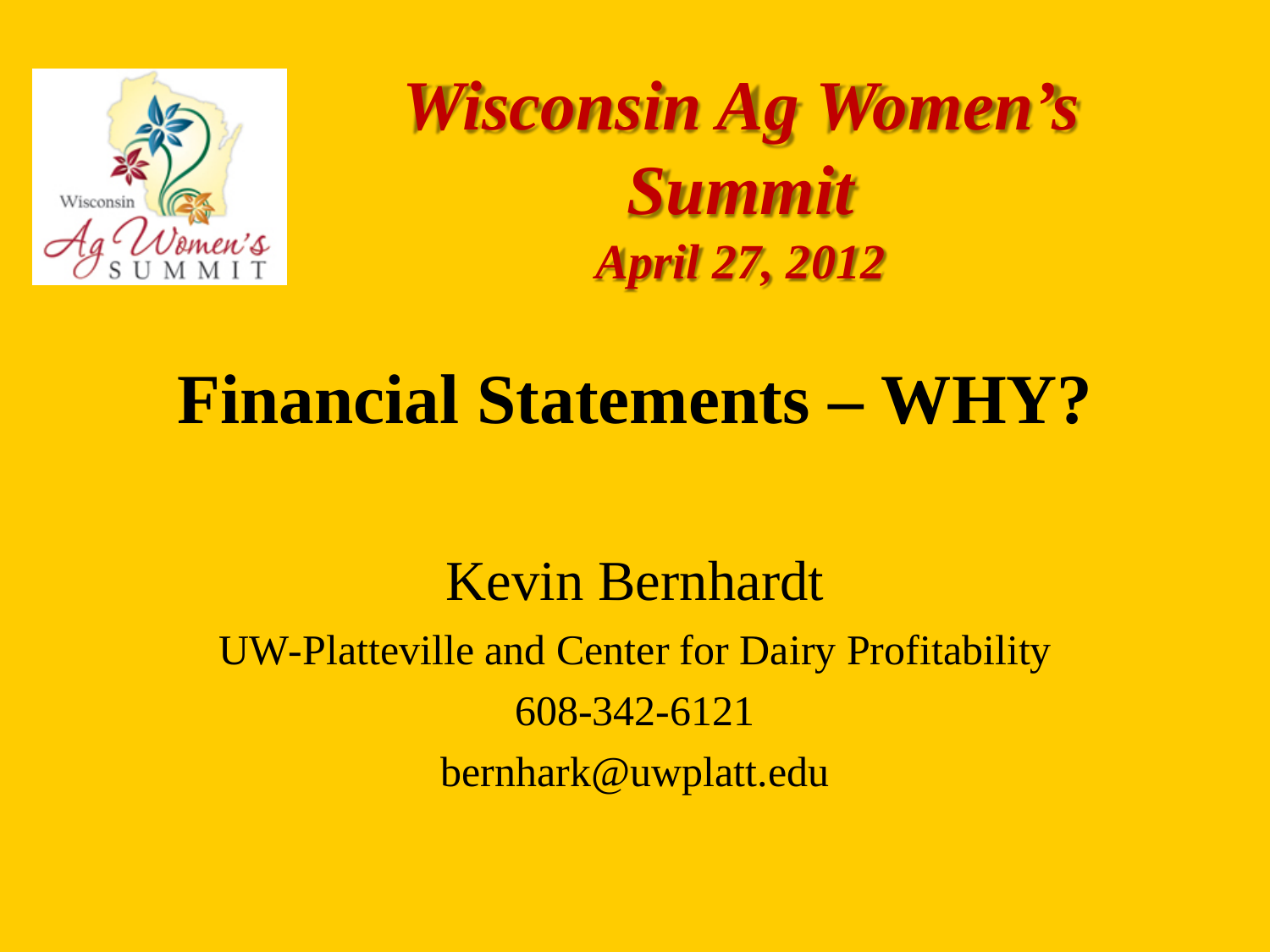

*I have calves to feed, checks to write, feed to grind, a mower to fix, and my kid's ballgame to attend! Why should I spend time keeping good records and more time analyzing them!*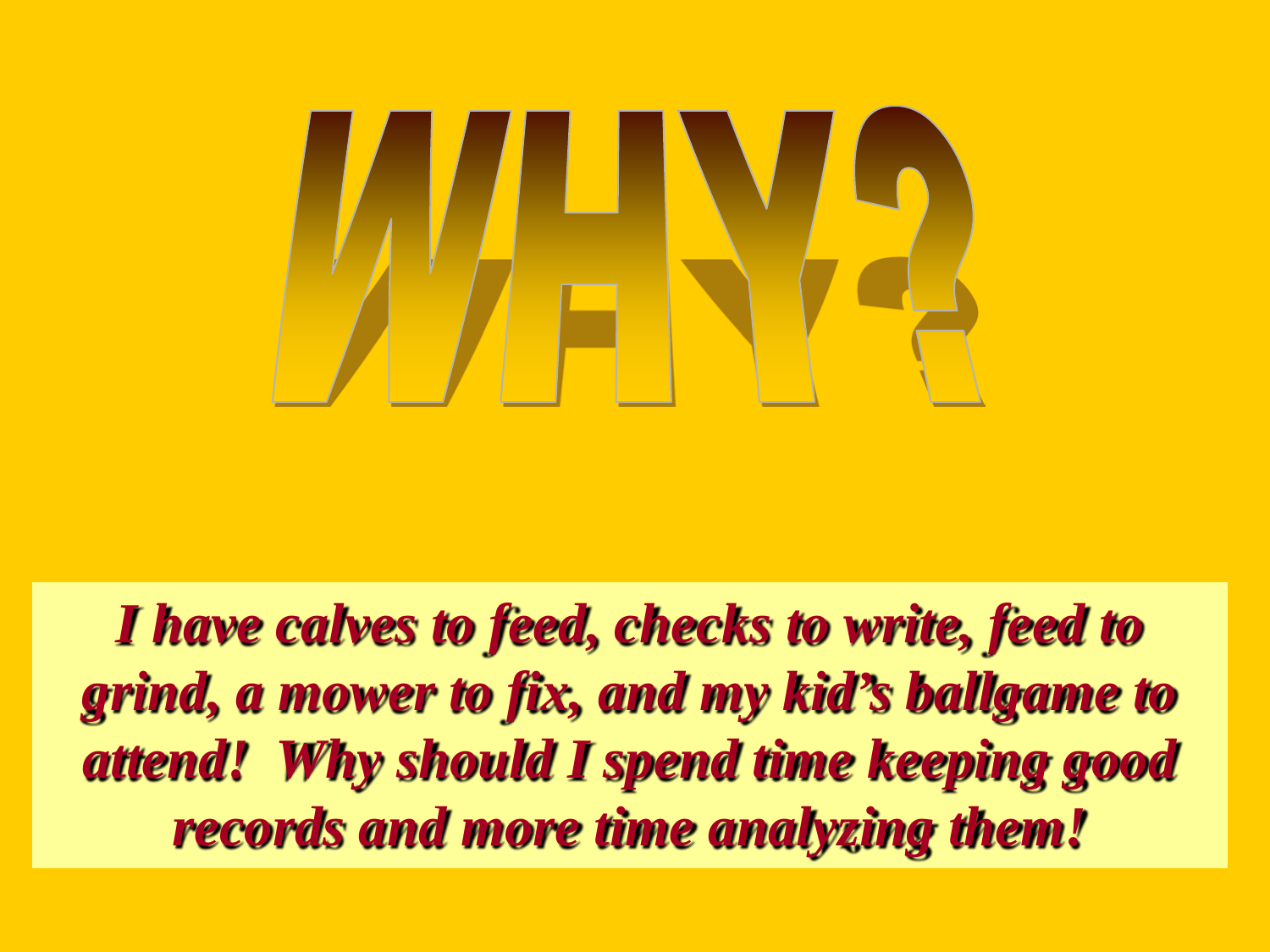

- How much income did I make last year on my farm?
- To what do I attribute my income, i.e., where did it come from (better prices, lower production costs, increased production)?
- What is my business worth?
- Is my wealth growing?
- How is my wealth growing comparatively?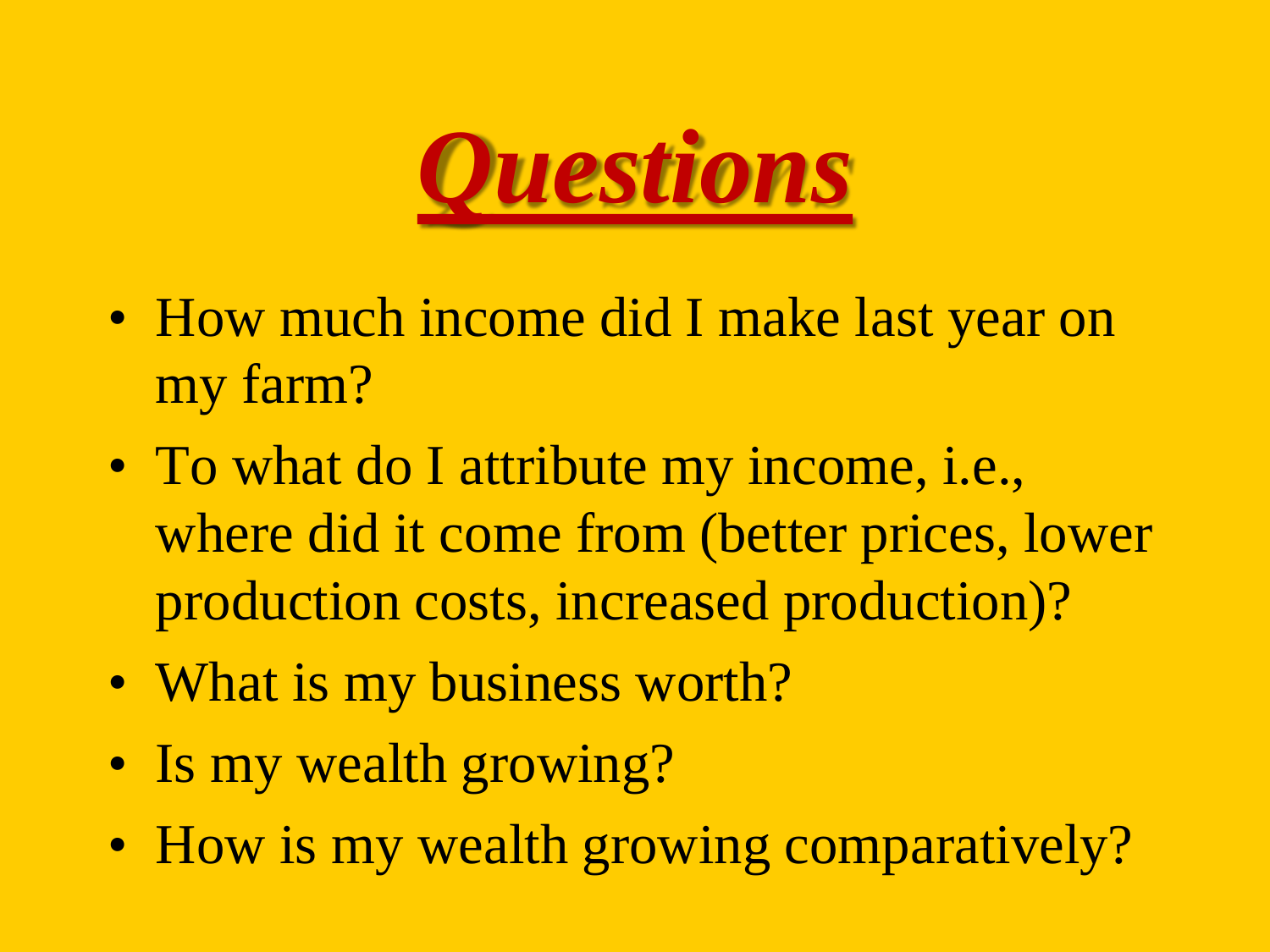

- I would like to expand my beef enterprise, what will I need to get debt financing?
- Perhaps I would like to, but should I expand my beef enterprise?
- Taxes are due next month oh \_\_\_\_\_\_!!!!
- What do I need to get a loan from the bank?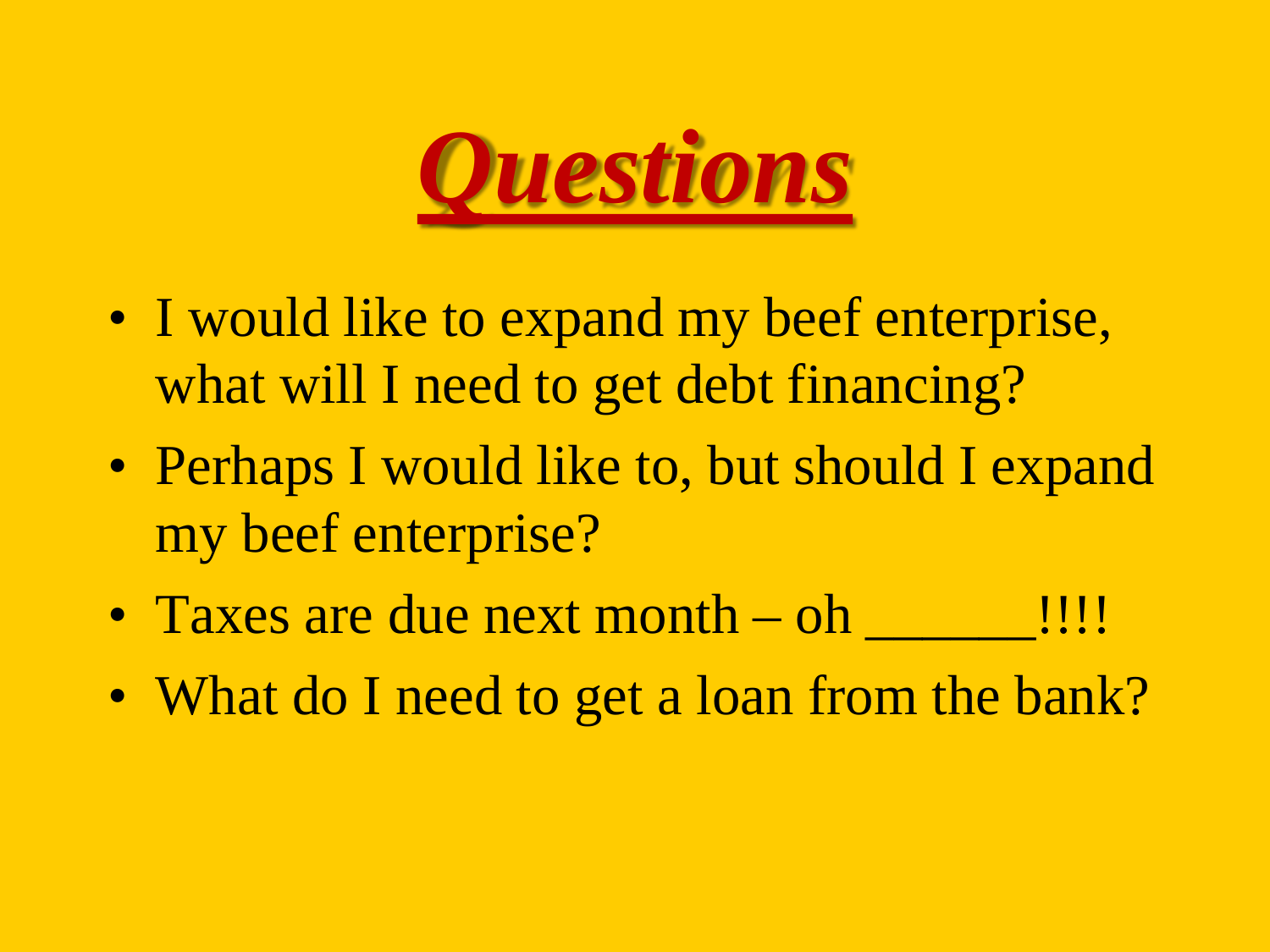

- Can I meet cash needs when bills come due?
- If not, when will I be short and by how much?
- Do I need to prepare for periods of excess cash?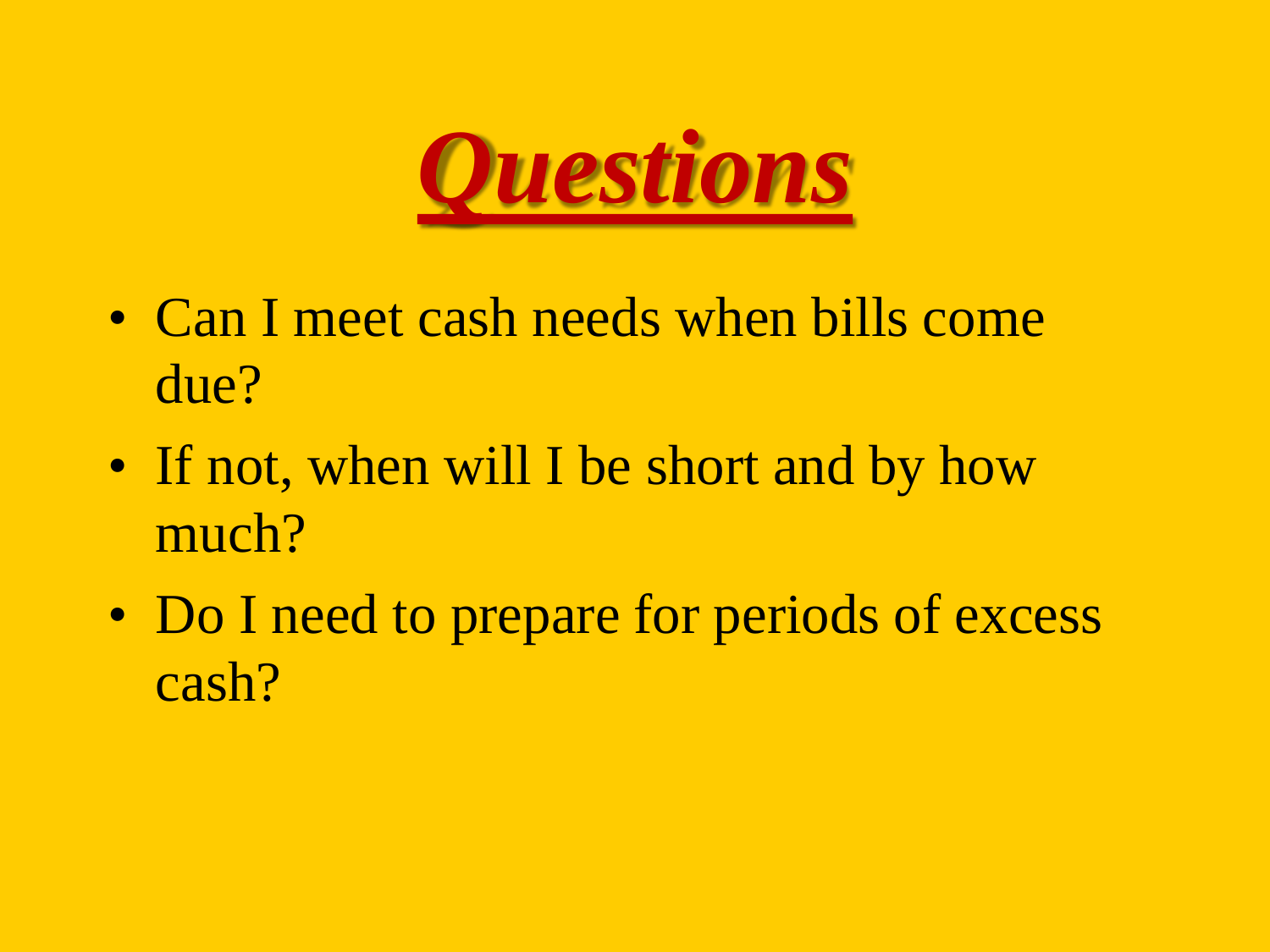- 1. Because it makes a difference on your bottom-line
- 2. It is what lenders require to do business
- 3. It is what lenders/others need to help and assist your management efforts
- 4. Because you need to know where to spend your valuable management time to improve profitability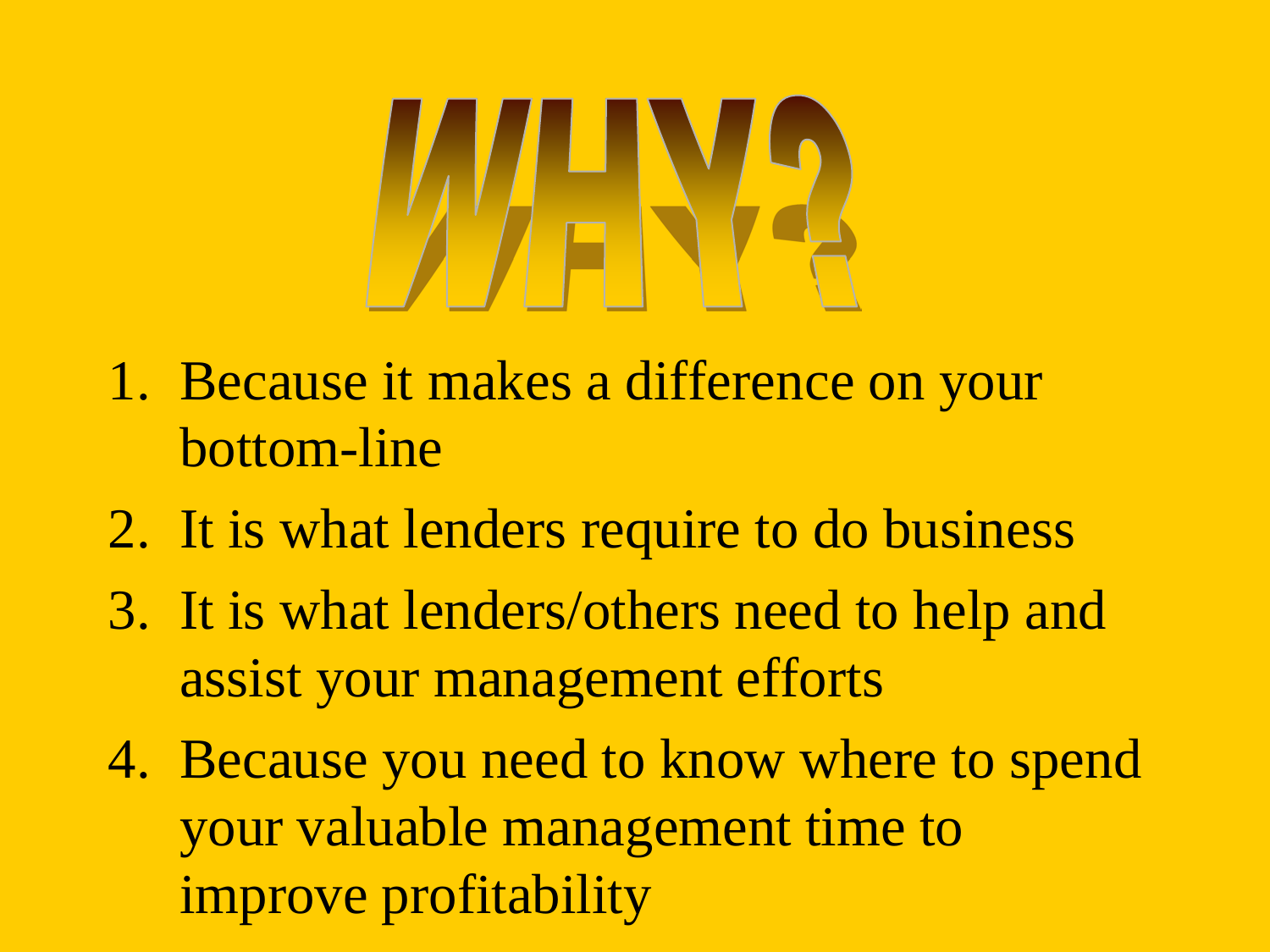#### **Financial Analysis – WHY?** *Because Management Makes a Difference on the Bottom-Line*

| Corn        | Net Return per Acre, 2011 |               |          |  |  |
|-------------|---------------------------|---------------|----------|--|--|
| Acres       | Low $20\%$                | $40\% - 60\%$ | High 20% |  |  |
| $51 - 100$  | 21.76                     | 278.10        | 532.15   |  |  |
| 101-500     | 44.22                     | 270.90        | 513.91   |  |  |
| 501-1,000   | 70.57                     | 265.71        | 481.93   |  |  |
| 1,501-2,000 | 117.89                    | 224.94        | 464.75   |  |  |

Source: Center for Farm Financial Management, UOM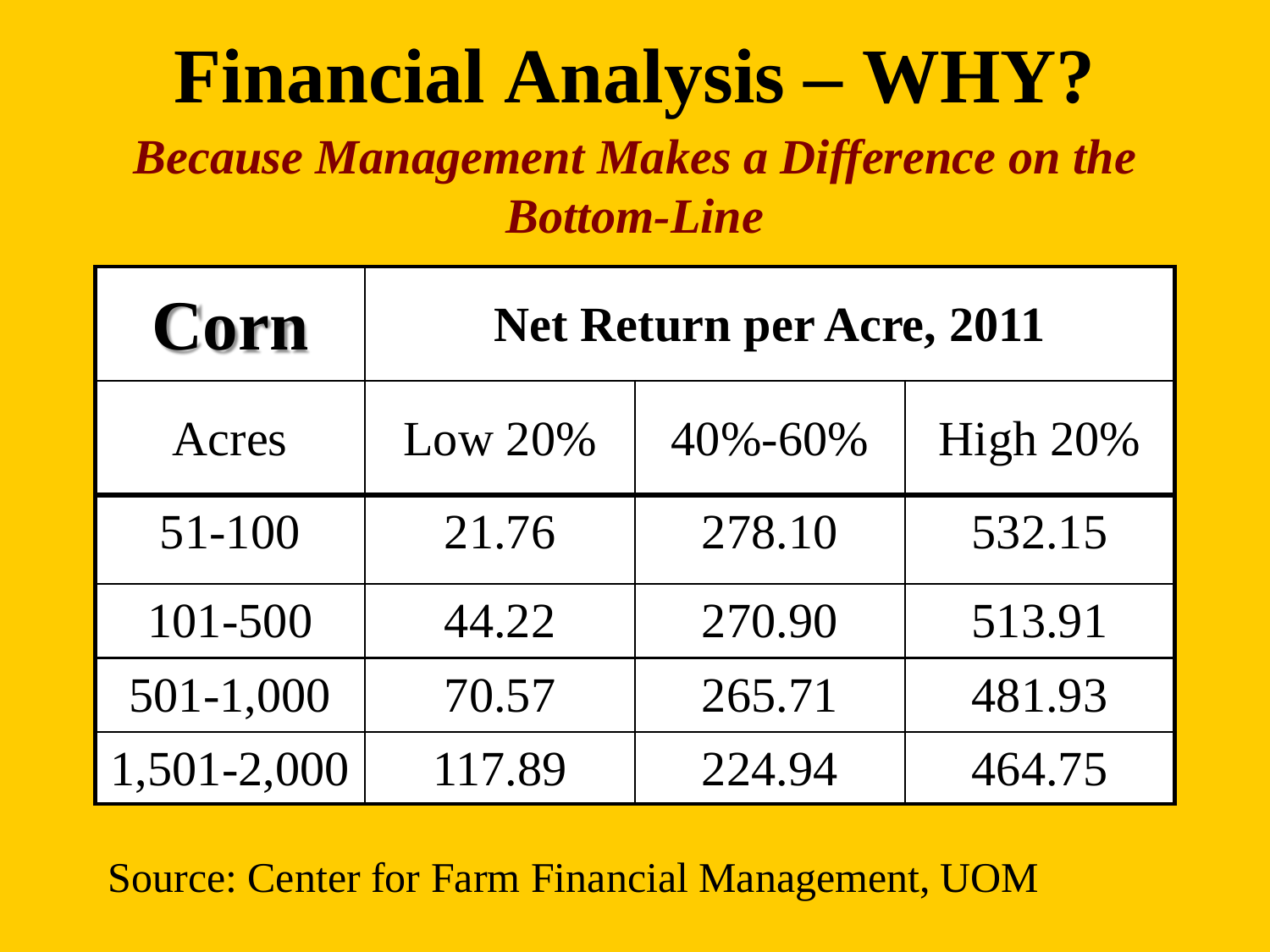#### Net Farm Income (w. Econ Depr) CDP: 100-250 cows, freestalls, no organic, no pasture



#### Source: Center for Dairy Profitability AgFA Database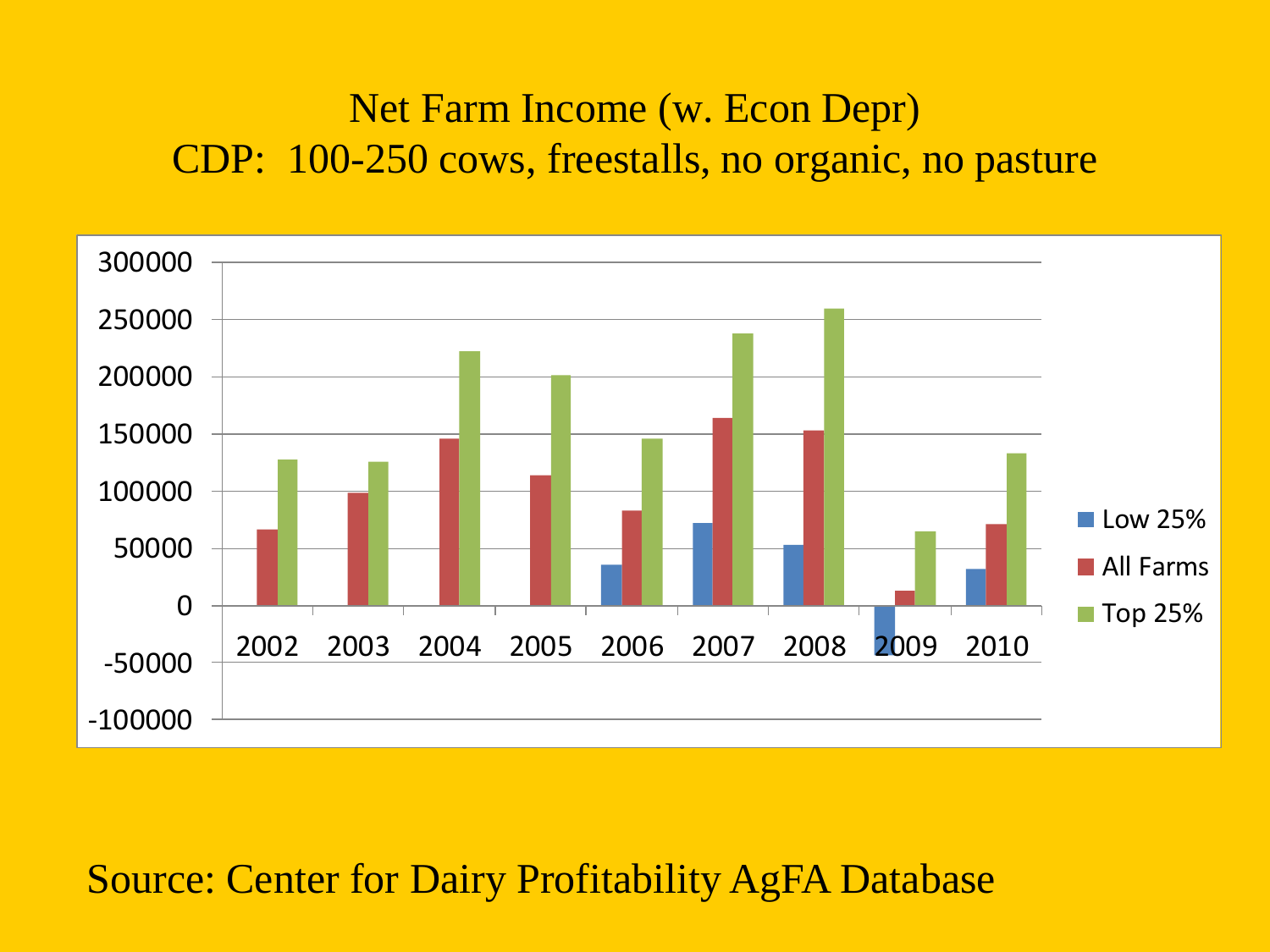#### **Financial Analysis – WHY?** *Because Management Makes a Difference on the Bottom-Line*

| <b>Dairy</b> | Net Return per Cow, 2011 |         |          |  |  |
|--------------|--------------------------|---------|----------|--|--|
| Cows         | Low 20%                  | 40%-60% | High 20% |  |  |
| $51 - 100$   | $-418.17$                | 438.78  | 1,305.49 |  |  |
| 101-200      | $-176.66$                | 456.12  | 1,062.02 |  |  |
| 201-500      | $-211.54$                | 536.60  | 1,128.13 |  |  |
| > 500        | 217.95                   | 603.54  | 1,425.17 |  |  |

Source: Center for Farm Financial Management, UOM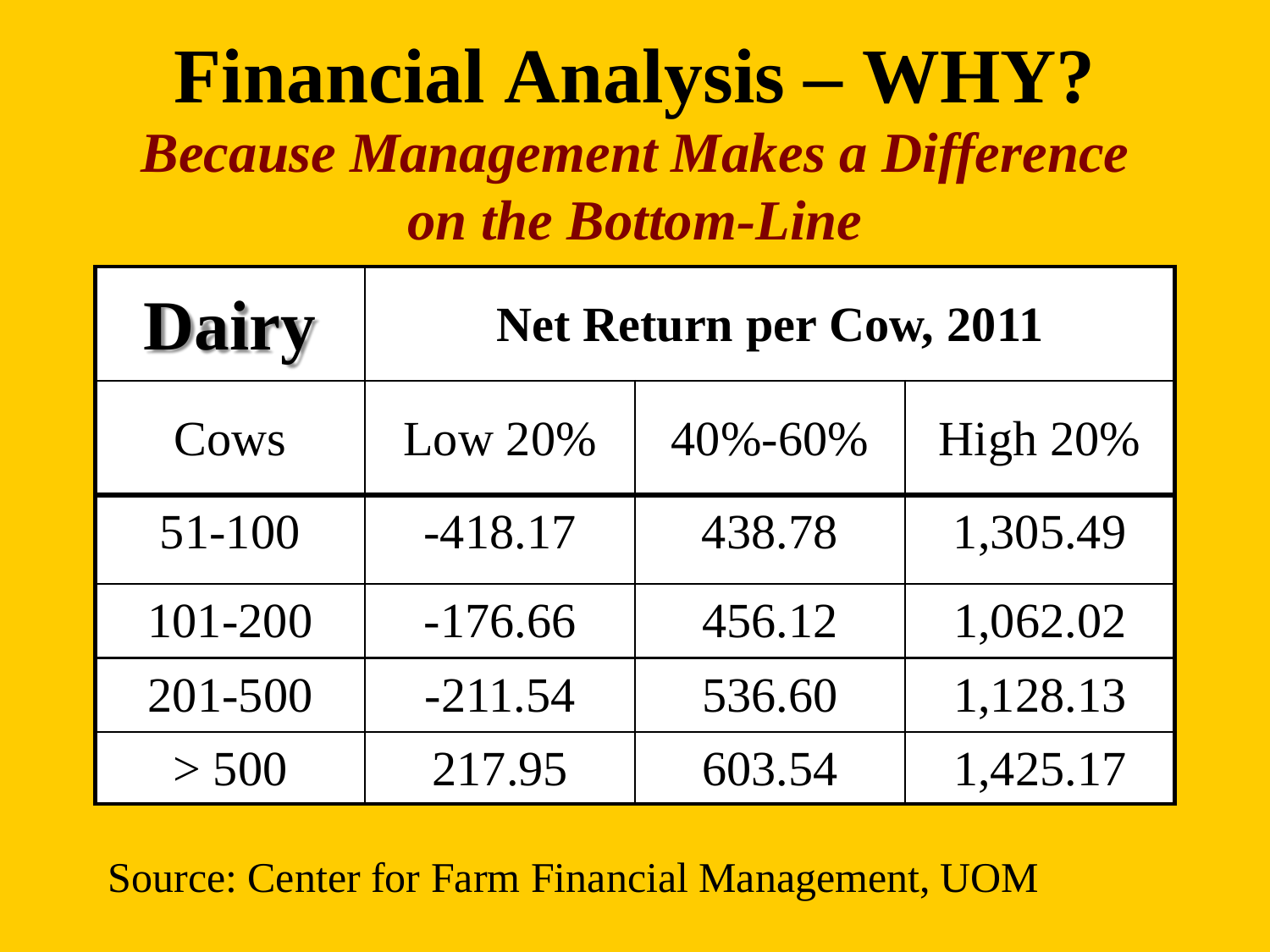# *2. It is What Lenders Require to Do Business*

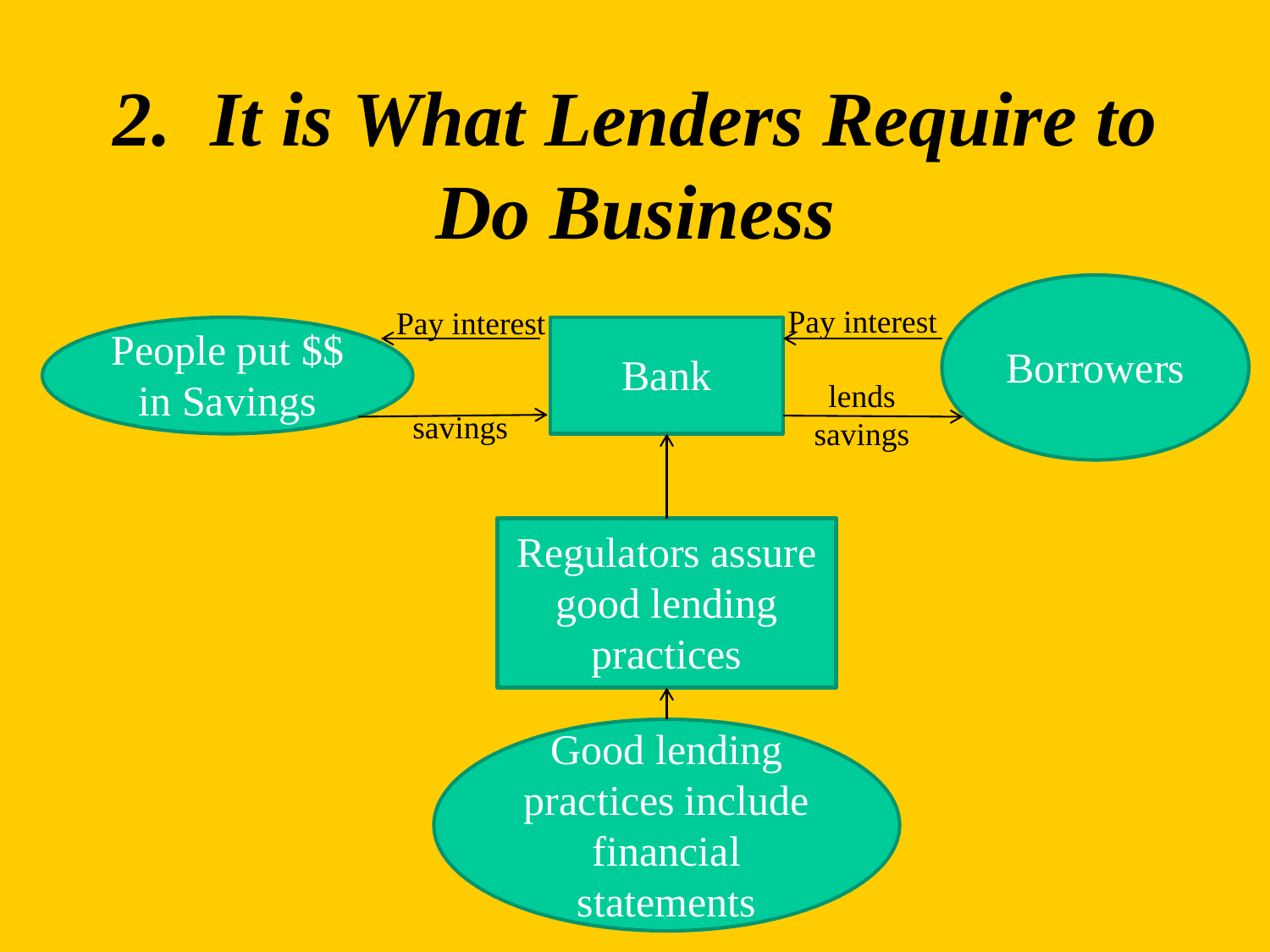# *3. It is What the Lender/Others Need To Help You Be a Better Manager*

- Well done financial statements will allow the lender/others help you:
	- Structure your debt repayment
	- Plan your cash flow
	- Plan for future expansion or contraction
	- Plan for profitability
	- Plan for risk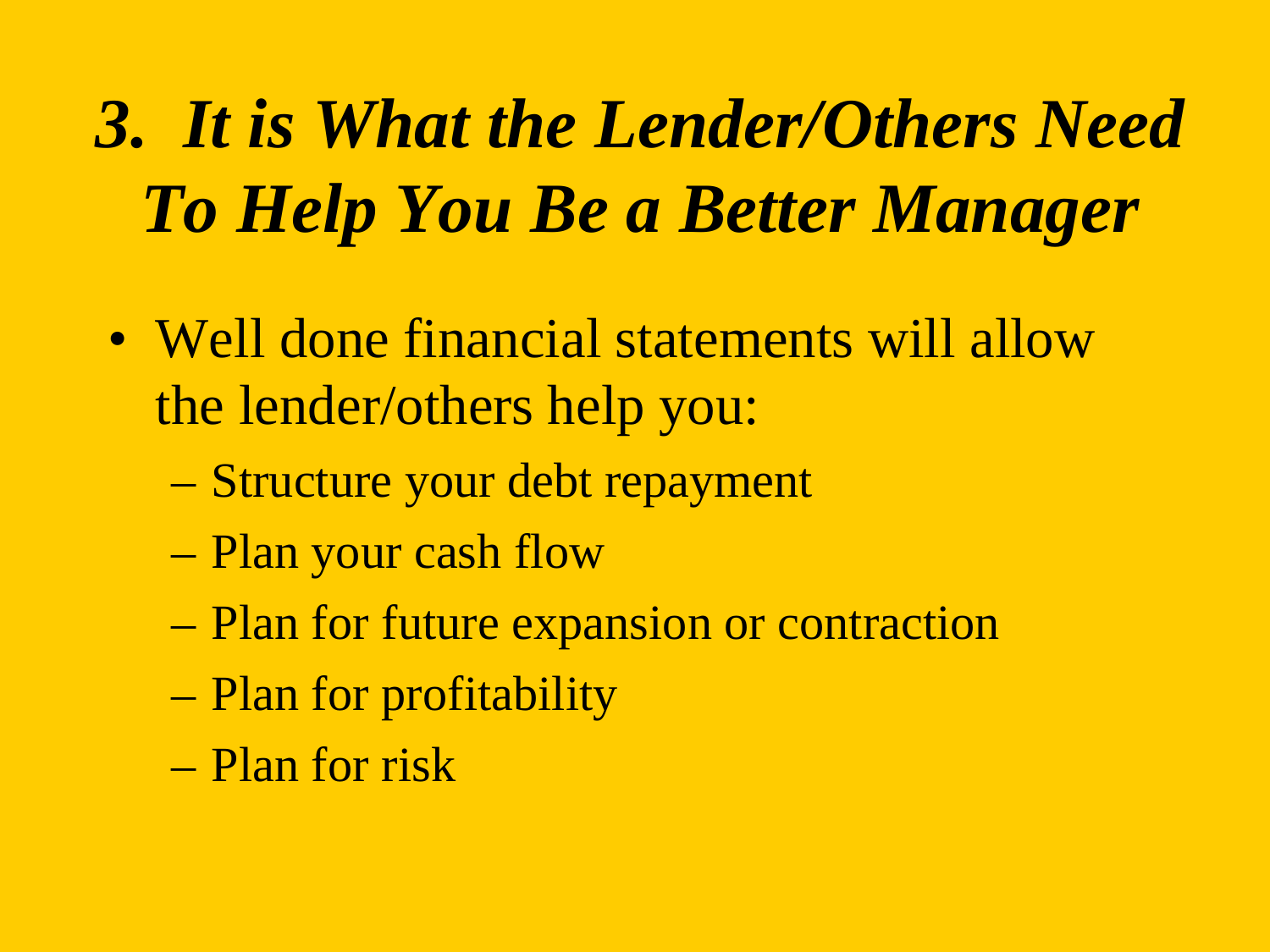*4. Because it lets you know where to spend your valuable management time*

#### Burkey Farms

- Began in-depth financial analysis in 2003
	- Switched from raising breeding stock to buying
	- Switched from 3-stage farrow-finish to 2 stage
		- Saved \$2/cwt
	- Changed their sort practices.

– In total, added \$50,000 net income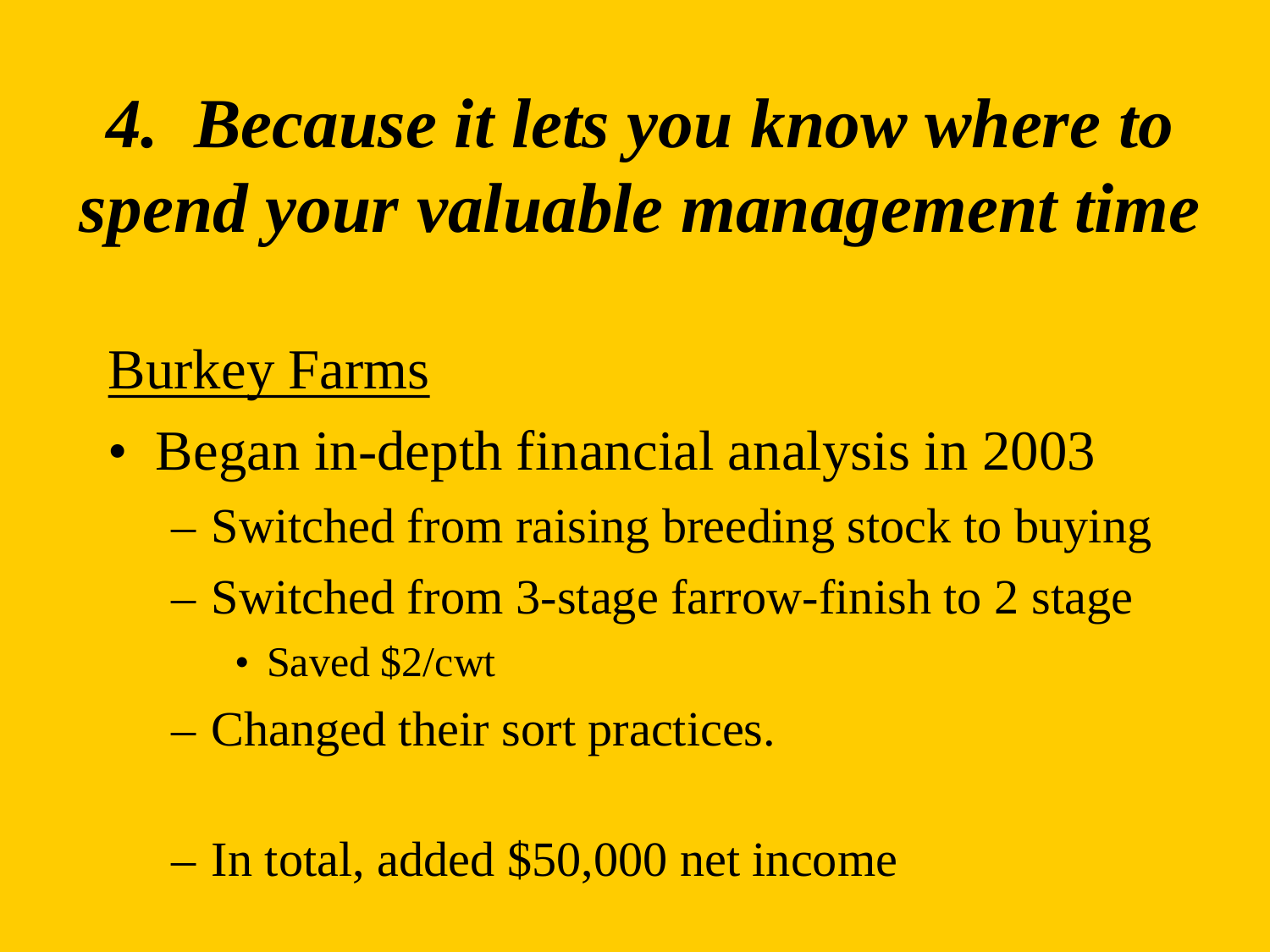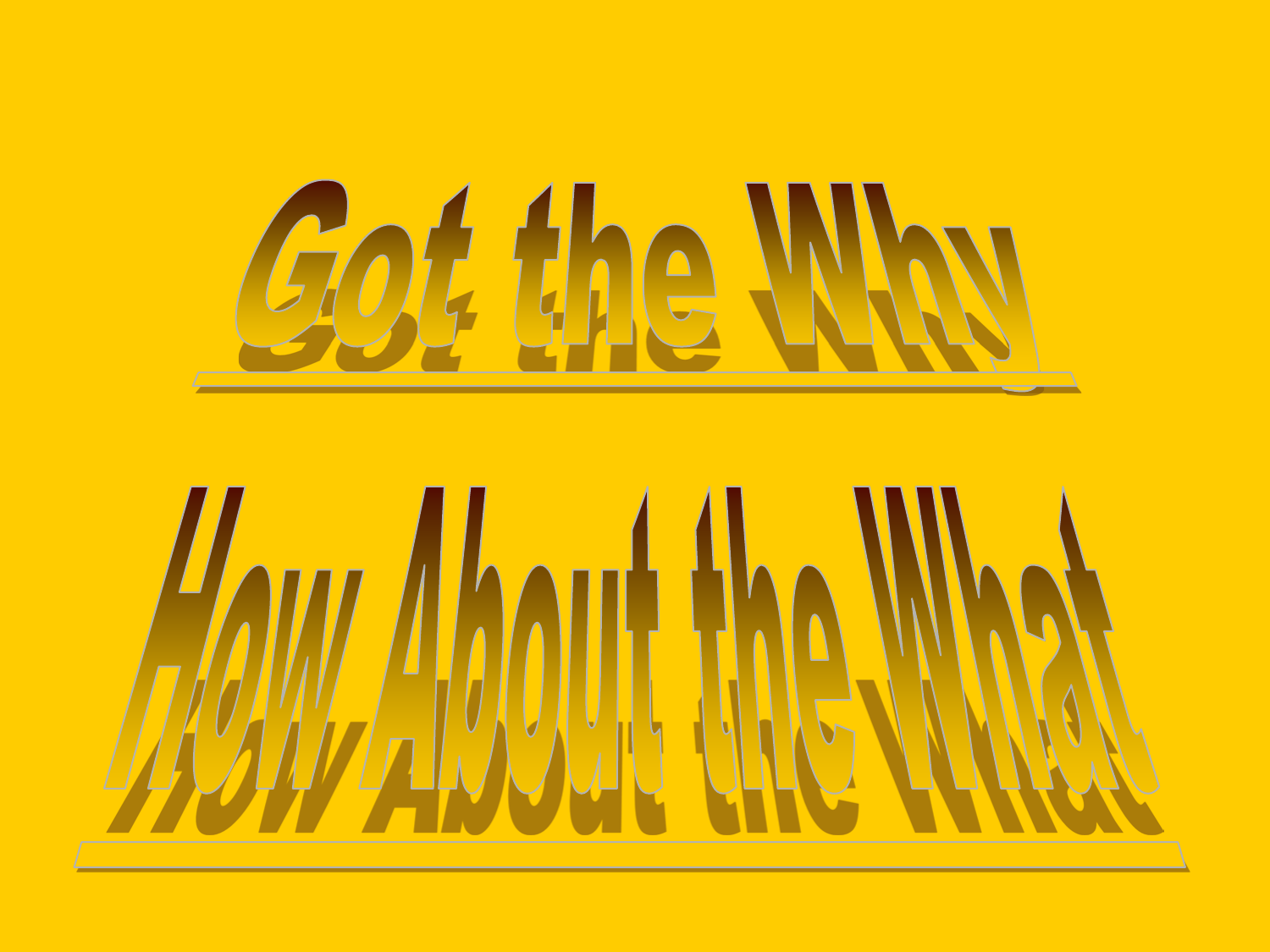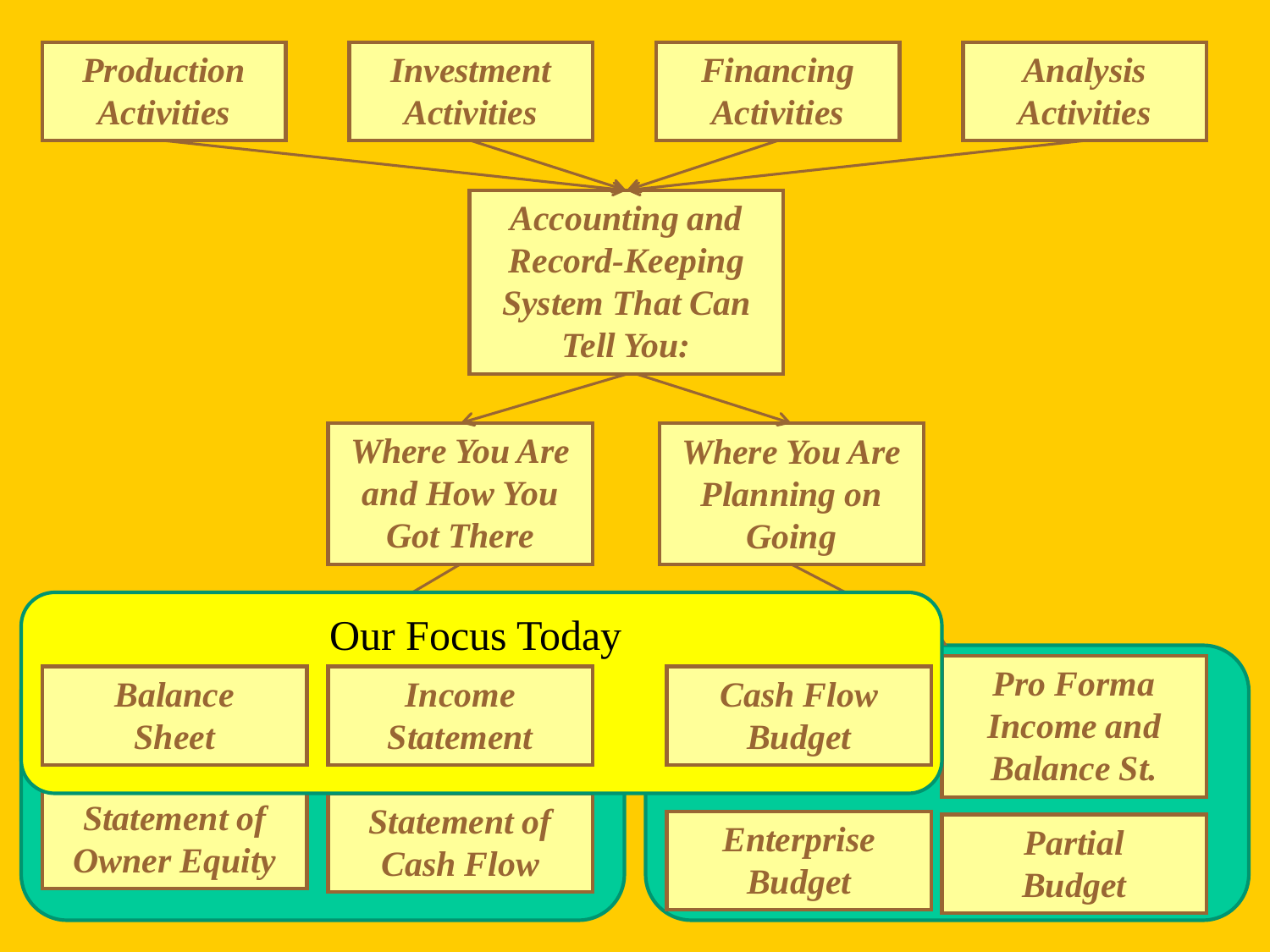## **Better Farm Management Via Financial Records and Analysis**

#### *Appropriately and Accurately:*

Pre Management **Getting** Prepared

- 1. Obtain records
- 2. Catalog those records into standard financial forms
- 3. Crunch and Compare the numbers
	- To the firm's own past history (trends)
	- To a standard for the industry
	- To other like businesses

**Management** Making and Implementing **Decisions** 

- 4. Run Diagnostics, that is, evaluate the financial story being told by the numbers.
- 5. Manage, that is, plan and implement informed management decisions.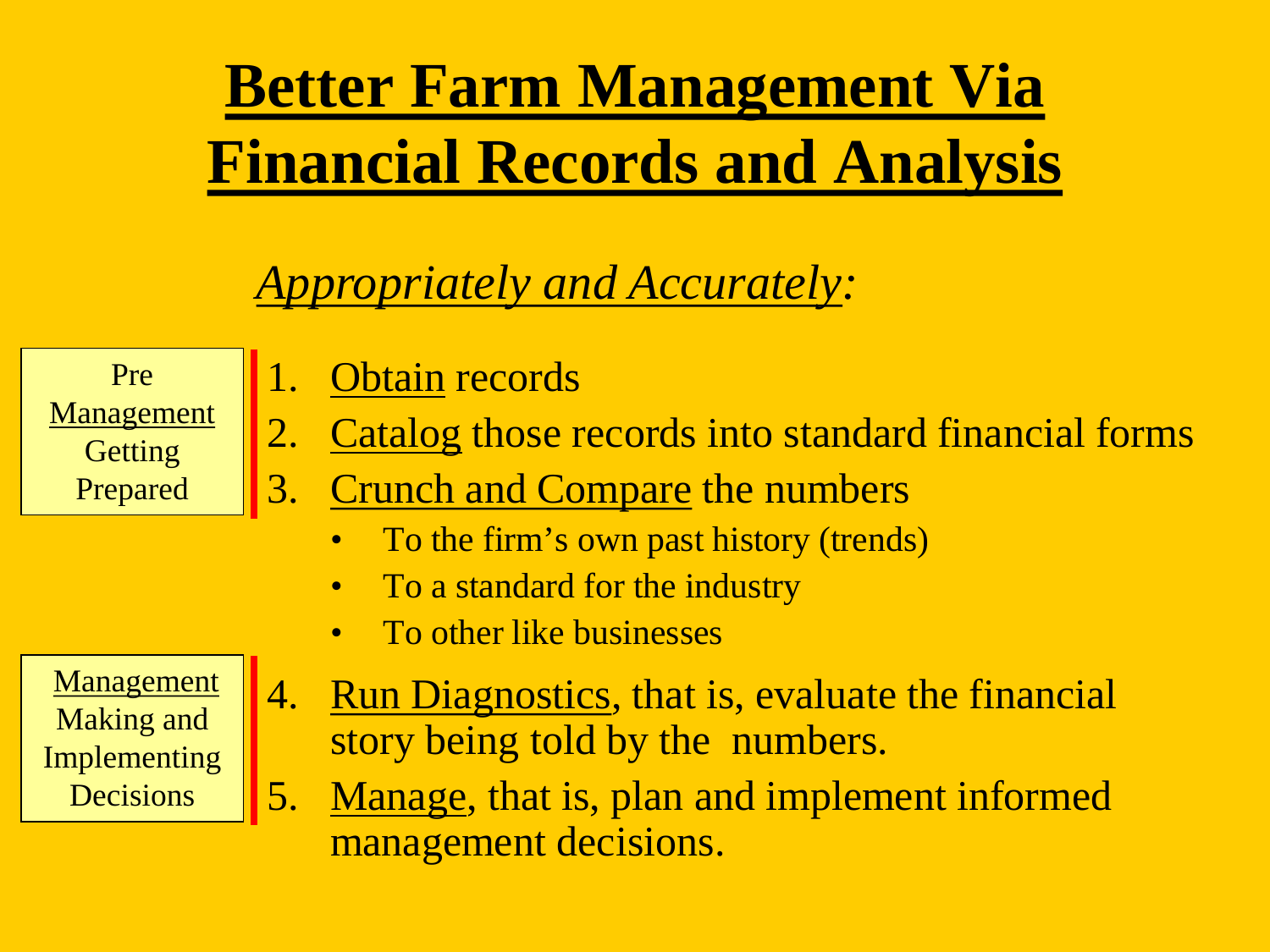# Let's Kick the *Balance Sheet* Tires!

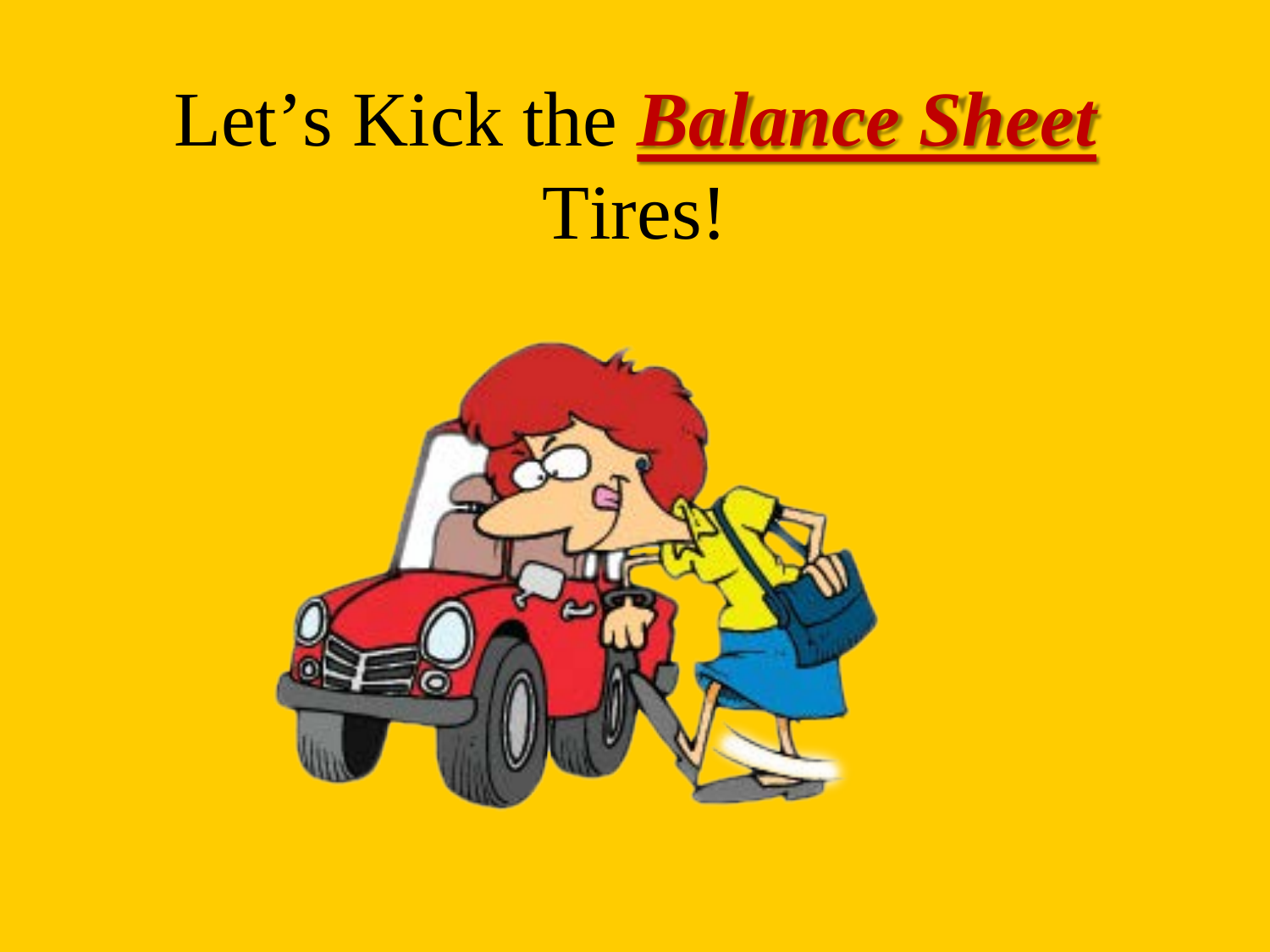#### *The Balance Sheet*

- Is a reflection of the value of your business TODAY, a point in time appraisal of value:
	- everything you own (Assets),
	- everything you owe (Liabilities),
	- and the difference between the two (Owner Equity or Networth).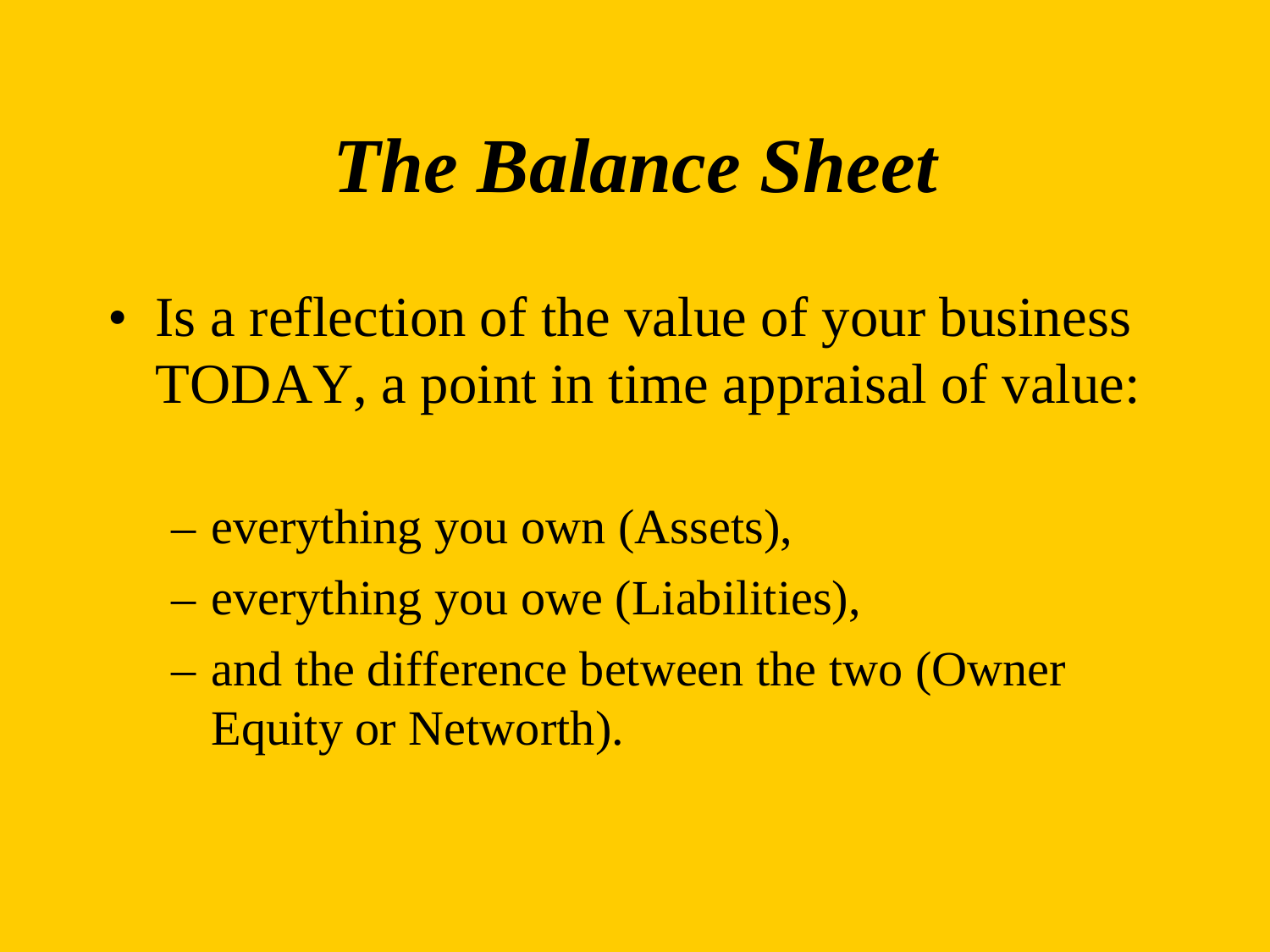The word "balance" comes from the need to balance assets against liabilities and owner equity,

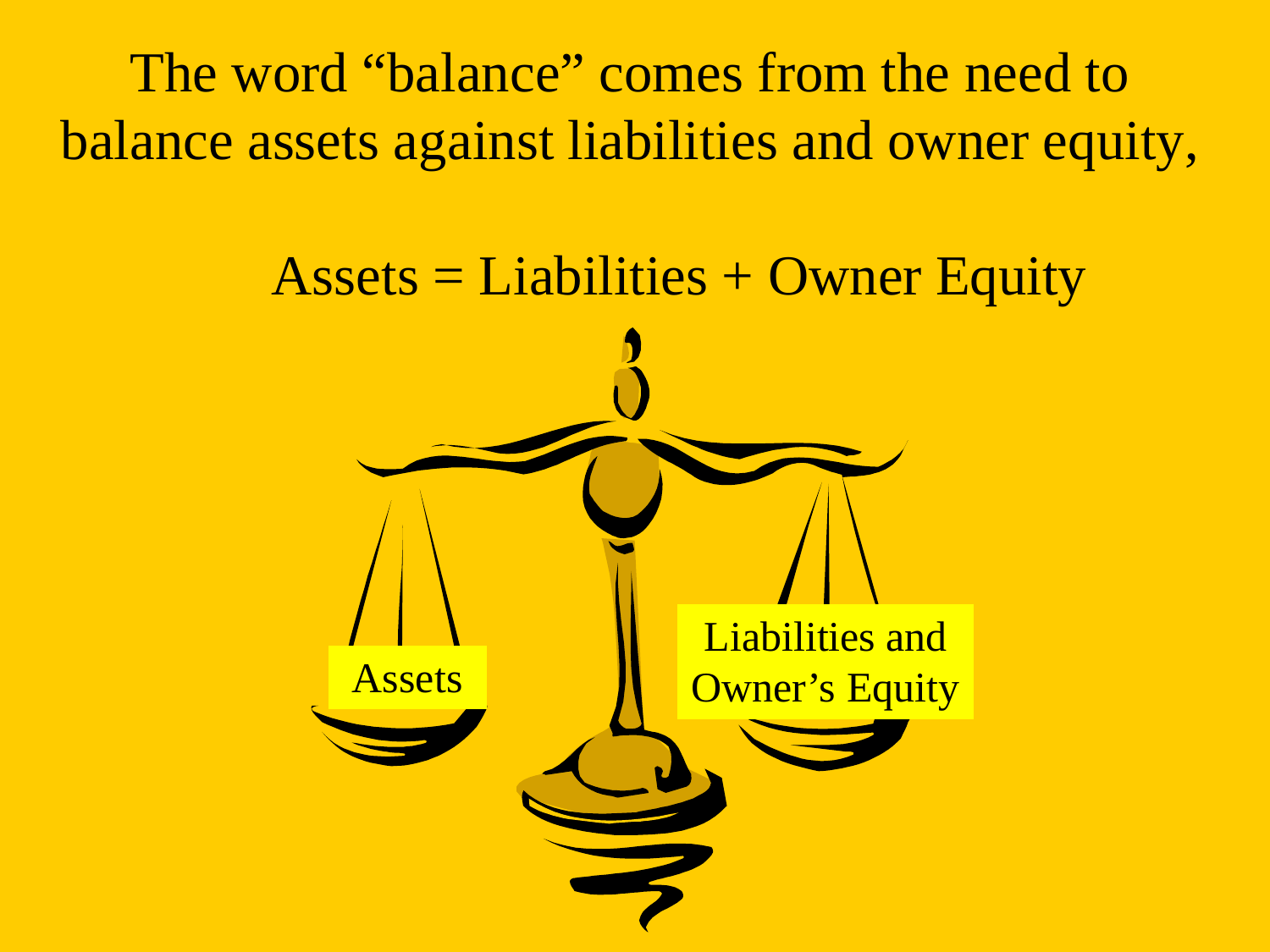

## Balance Sheet

- The balance sheet reflects that there are two groups that lay claim to every penny of assets in the business
	- Creditors (first in line)
	- Owners (you)

#### $\text{Assets} = \text{Liabilities} + \text{Owner}$  Equity

Those assets claimed by creditors

Those assets claimed by you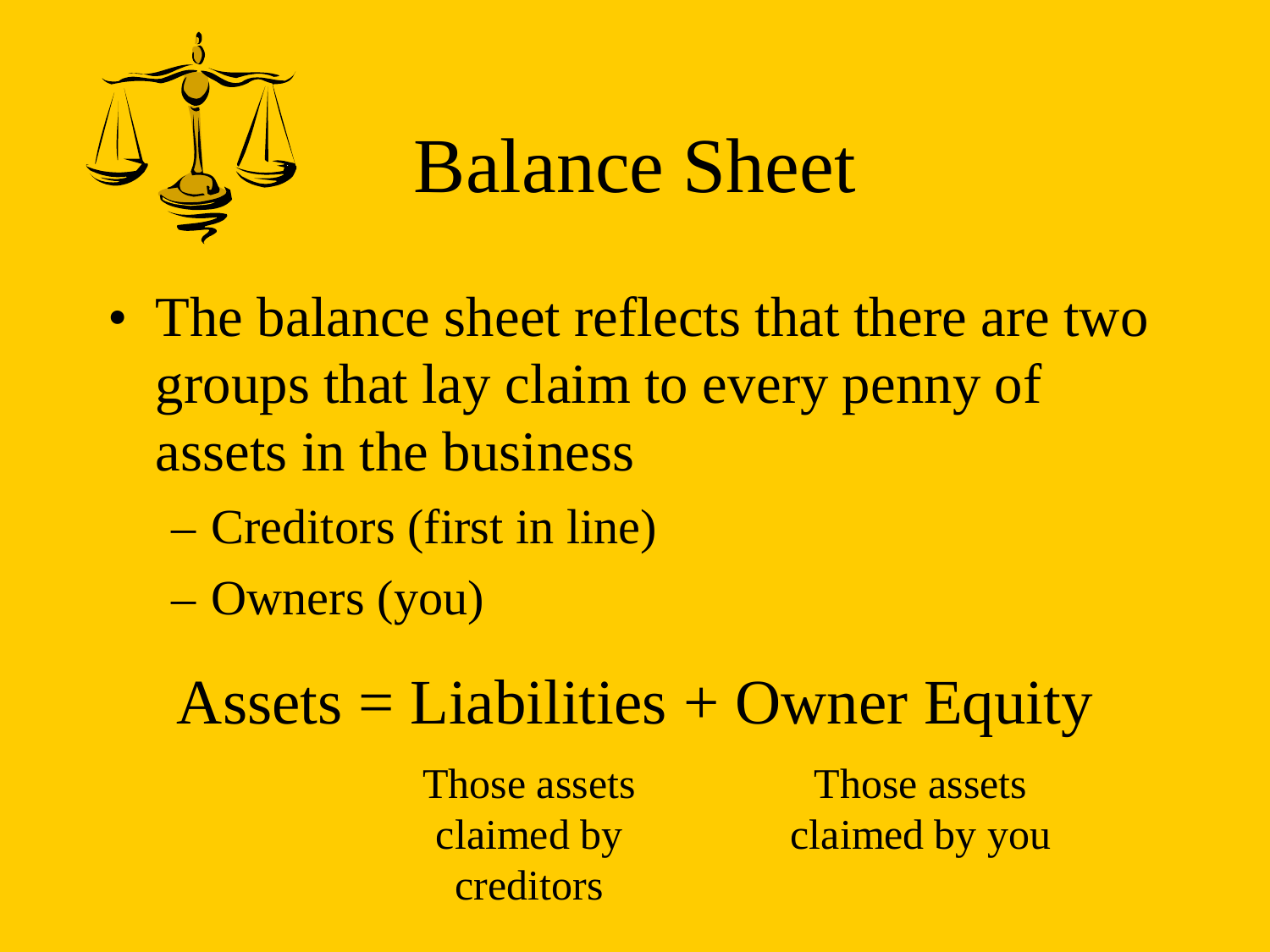## Balance Sheet General Format

| <i><b>Assets</b></i>      |               | <b>Liabilities</b> |                                   |                           |      |
|---------------------------|---------------|--------------------|-----------------------------------|---------------------------|------|
|                           | Cost          | <b>Mrkt</b>        |                                   | <b>Cost</b>               | Mrkt |
| <b>Current Assets</b>     | \$            | $\boldsymbol{\$}$  | <b>Current Liabilities</b>        | \$                        | \$   |
| <b>Non Current Assets</b> | \$            | $\boldsymbol{\$}$  | <b>Long-Term Liabilities</b>      | \$                        | \$   |
| <b>TOTAL ASSETS</b>       | $\mathbf{\$}$ | \$                 | <b>TOTAL LIABILITIES</b>          | $\boldsymbol{\mathsf{S}}$ | \$   |
|                           |               |                    | <b>NETWORTH</b><br>(OWNER EQUITY) | \$                        | \$   |

**TOTAL ASSETS = TOTAL LIABILITIES + ONWER EQUITY**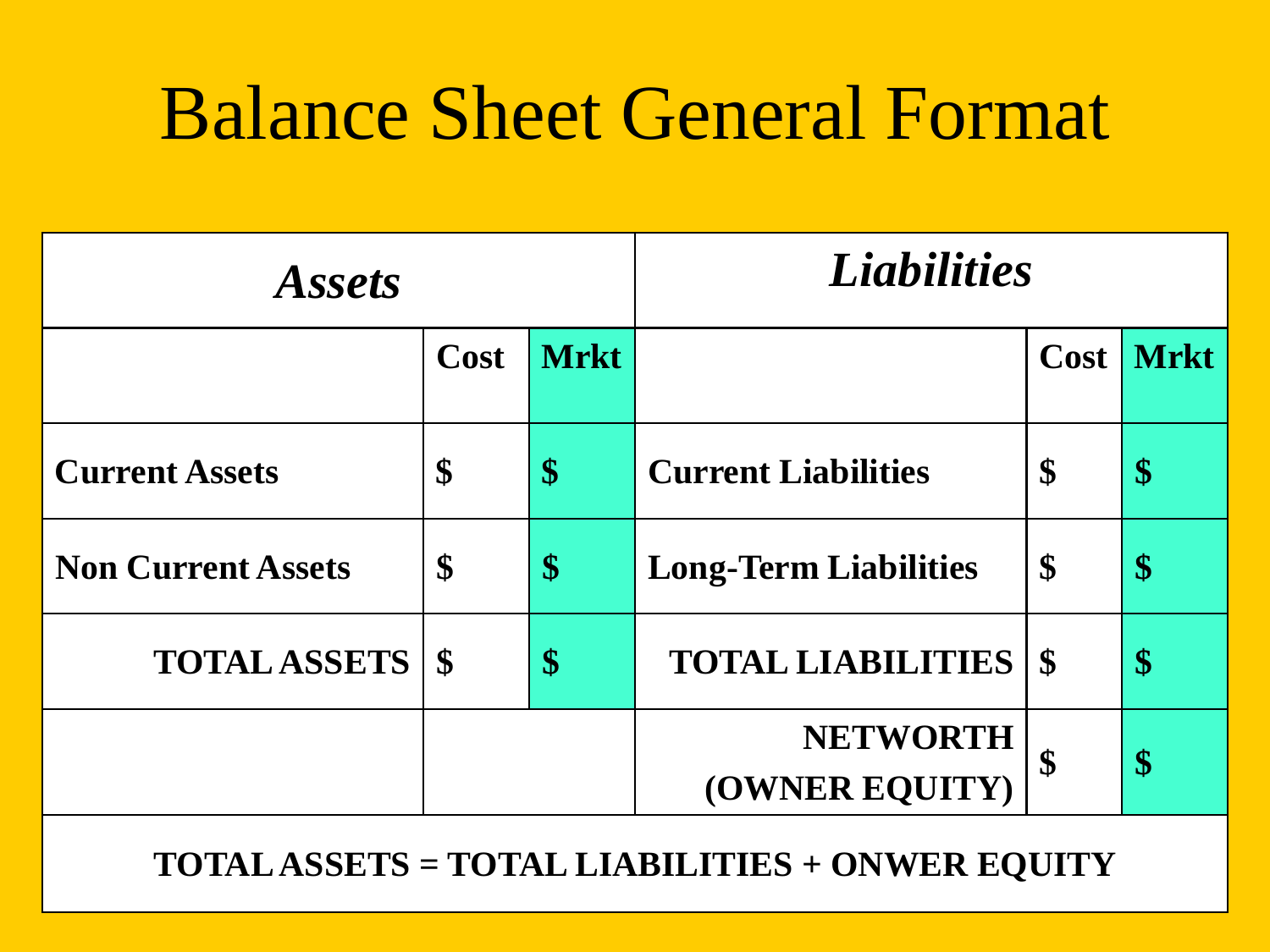

# Balance Sheet General Format

| <i><b>Assets</b></i>       |             |                   | <b>Liabilities</b>                |                    |      |
|----------------------------|-------------|-------------------|-----------------------------------|--------------------|------|
|                            | Cost        | <b>Mrkt</b>       |                                   | Cost <sup>1</sup>  | Mrkt |
| <b>Current Assets</b>      | \$          | \$                | <b>Current Liabilities</b>        | \$                 | \$   |
| <b>Intermediate Assets</b> | \$          | \$                | <b>Intermediate Liabilities</b>   | $\boldsymbol{\$\}$ | \$   |
| <b>Fixed Assets</b>        | \$          | $\boldsymbol{\$}$ | <b>Long-Term Liabilities</b>      | \$                 | \$   |
| <b>TOTAL ASSETS</b>        | $\mathbf S$ | \$                | <b>TOTAL LIABILITIES</b>          | $\mathbf{\$}$      | \$   |
|                            |             |                   | <b>NETWORTH</b><br>(OWNER EQUITY) | $\mathbf S$        | \$   |

**TOTAL ASSETS = TOTAL LIABILITIES + ONWER EQUITY**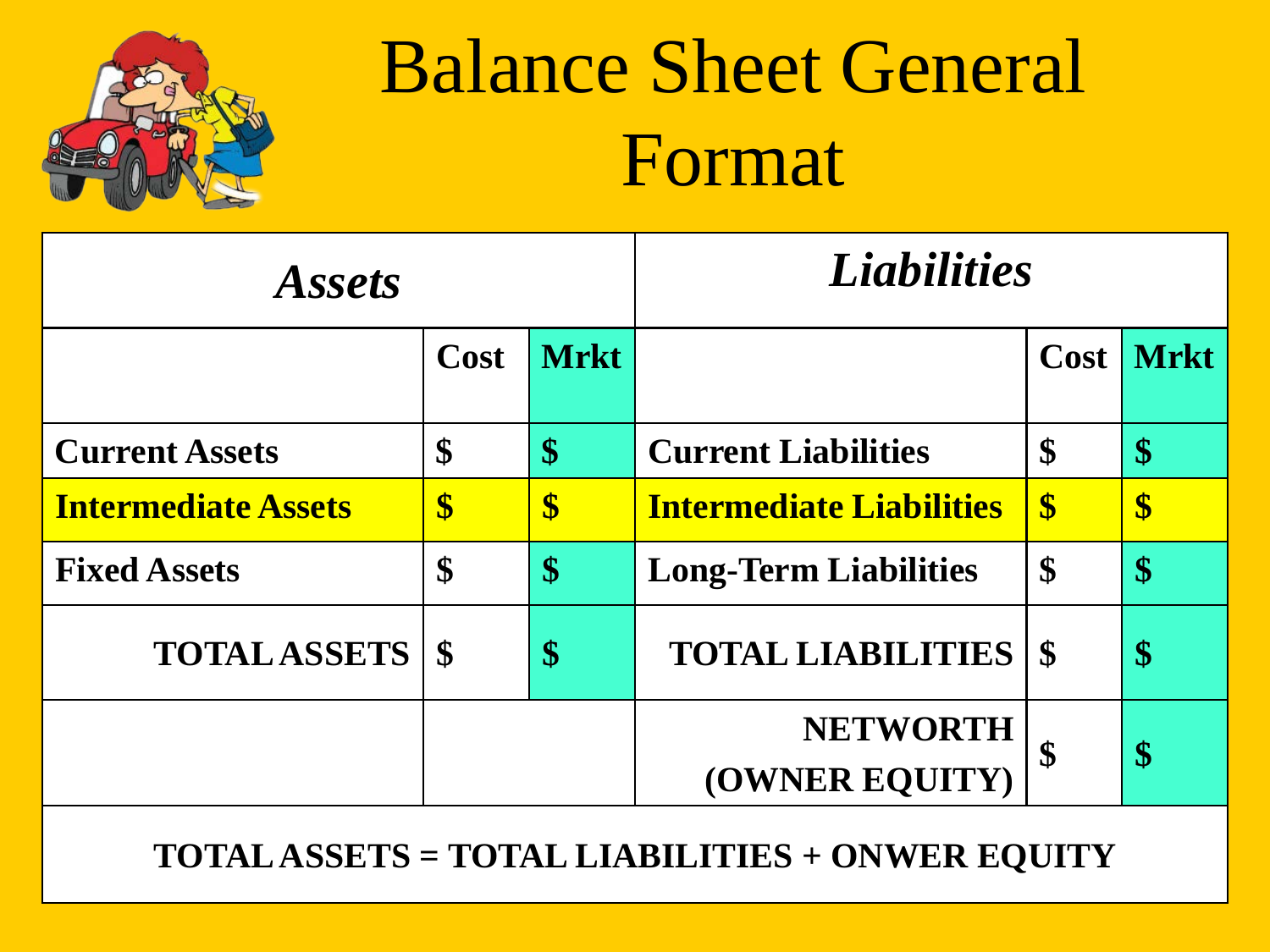#### *Balance Sheet*

- Two kinds of balance statement numbers cost basis and market basis
	- 1. Cost basis
		- Assets valued at their original cost less accumulated depreciation
		- A true picture of operational business performance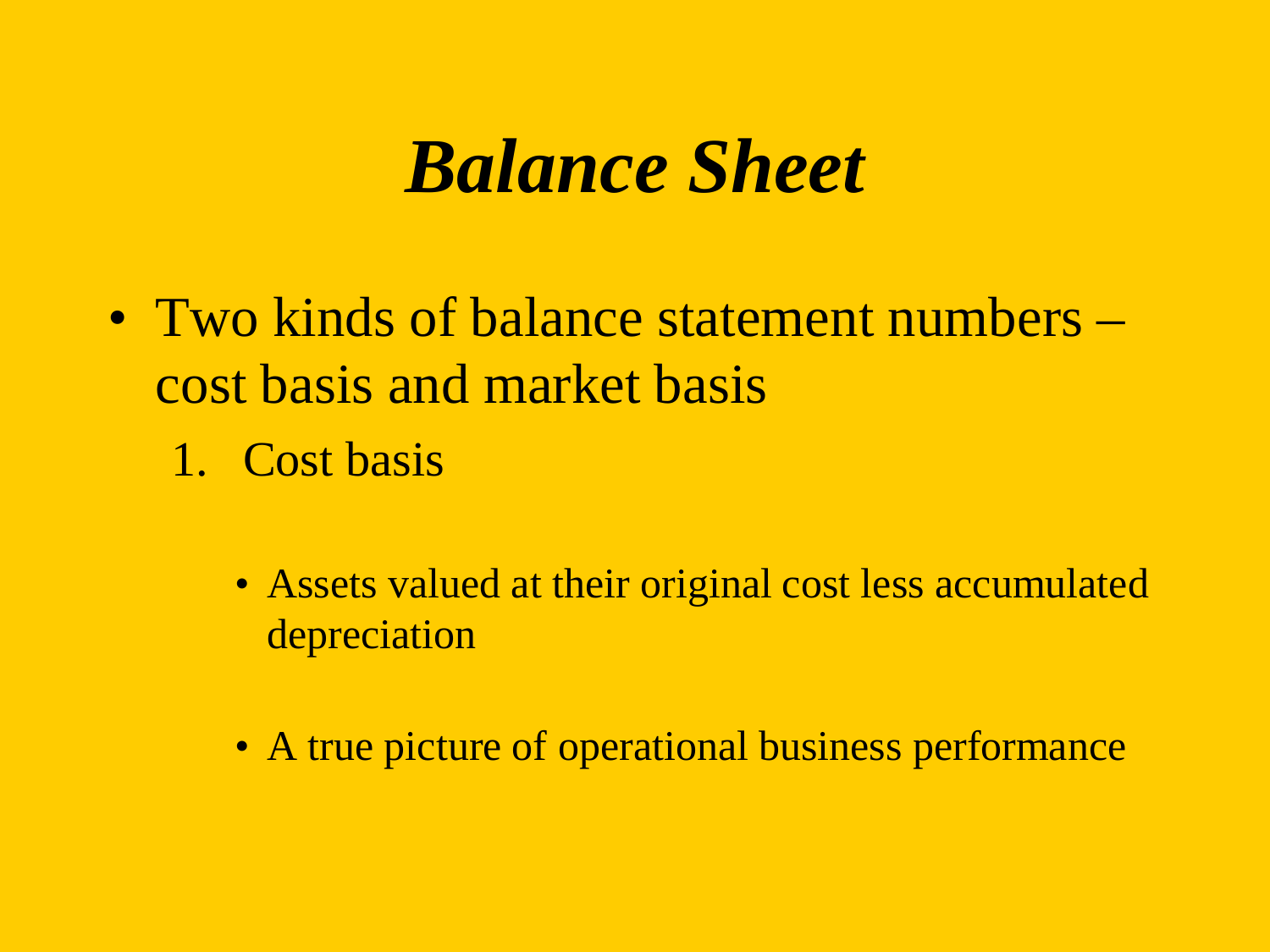#### *Balance Sheet*

- 2. Market basis
	- Assets at market value.
	- A "true" reflection of the value of the business today if you sold it
	- **Not** a "true" value of operational performance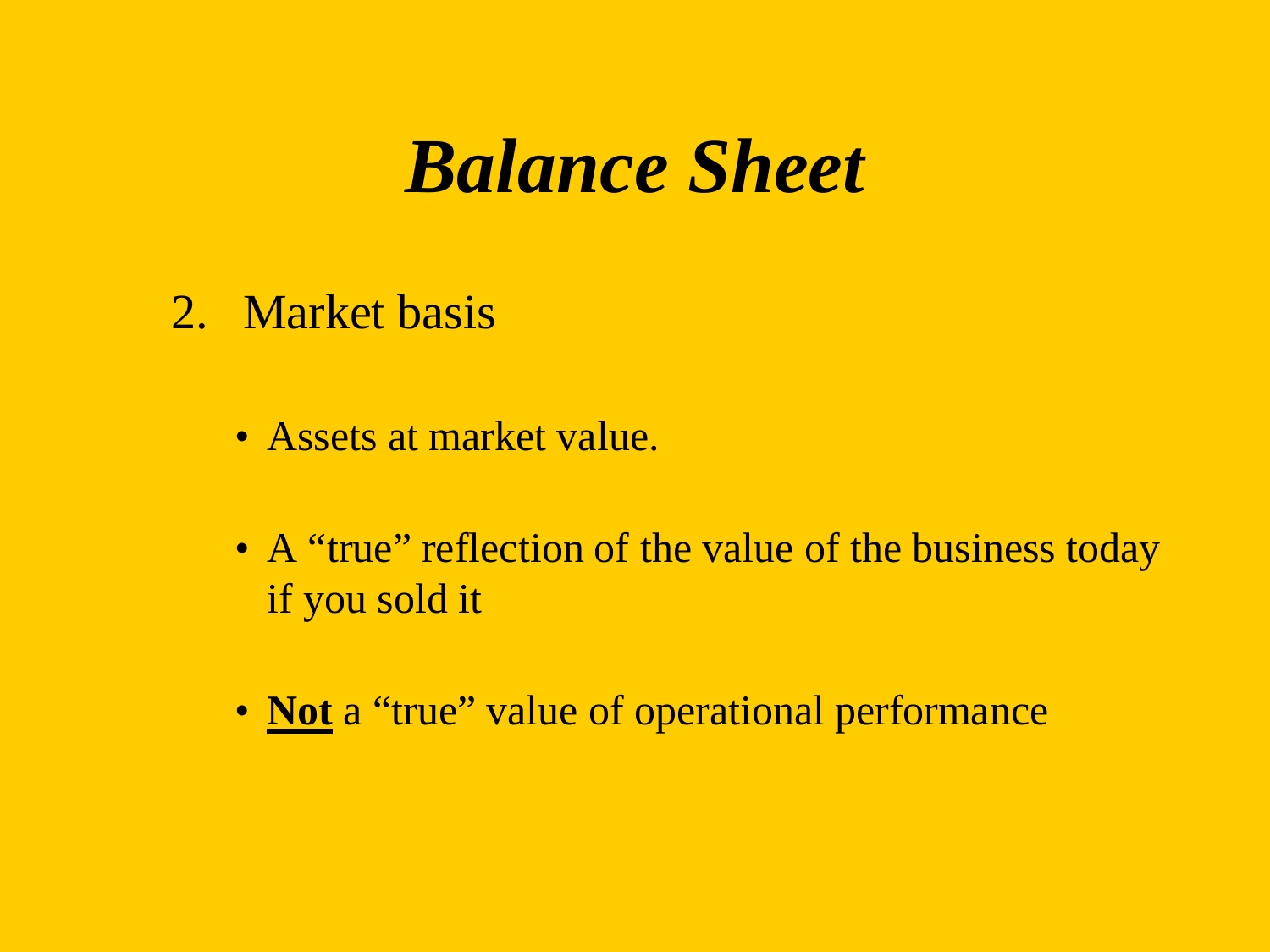## Why a Balance Sheet??

- 1. Let's you know what your business is worth financially.
	- If I sell out today and pay all my debts, what's left over?
- 2. Is it growing?
- 3. Where is my owner equity coming from?
	- Profitable operations, land appreciation, etc.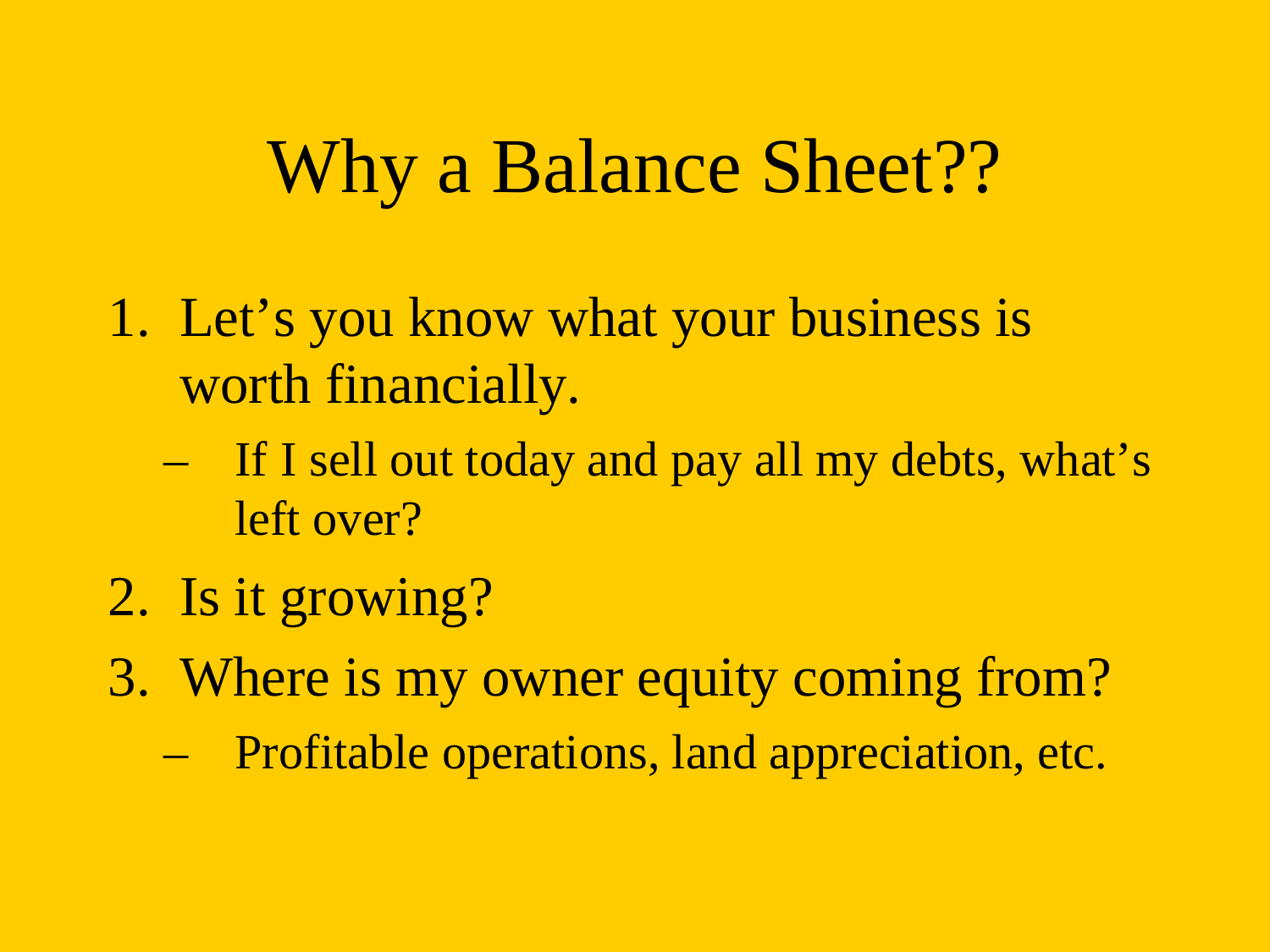## Why a Balance Sheet??

- 4. Allows a lender to assess if there is enough collateral to cover a loan
- 5. Allows you to assess
	- Liquidity
		- ability to meet short-term (1 year) financial obligations under normal operating conditions.
	- Solvency
		- ability to cover all short and long-run obligations with the assets of the business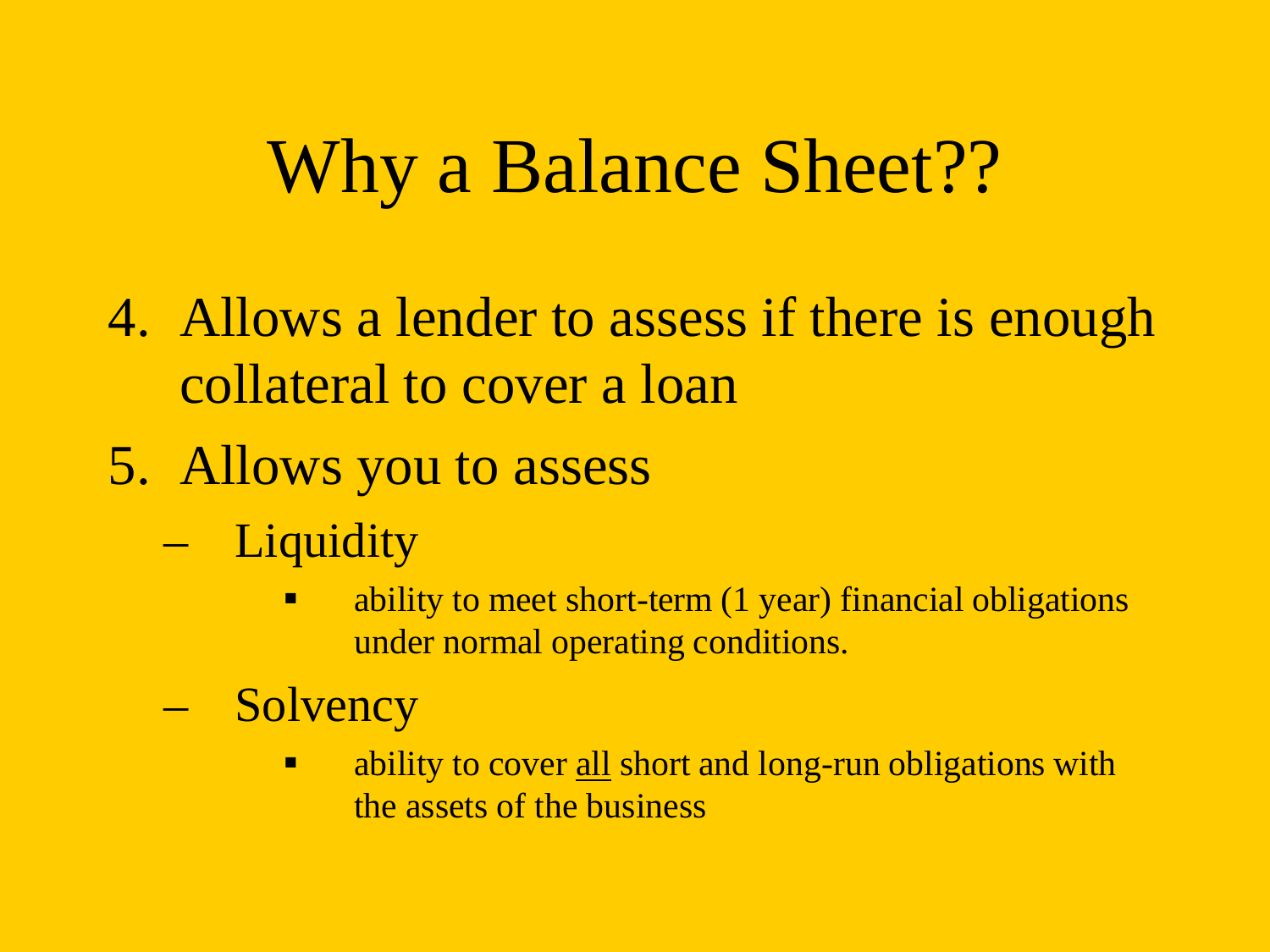## Why a Balance Sheet??

- 6. Allows you to assess the value of your assets in terms of their use in generating profits.
	- A return to your investment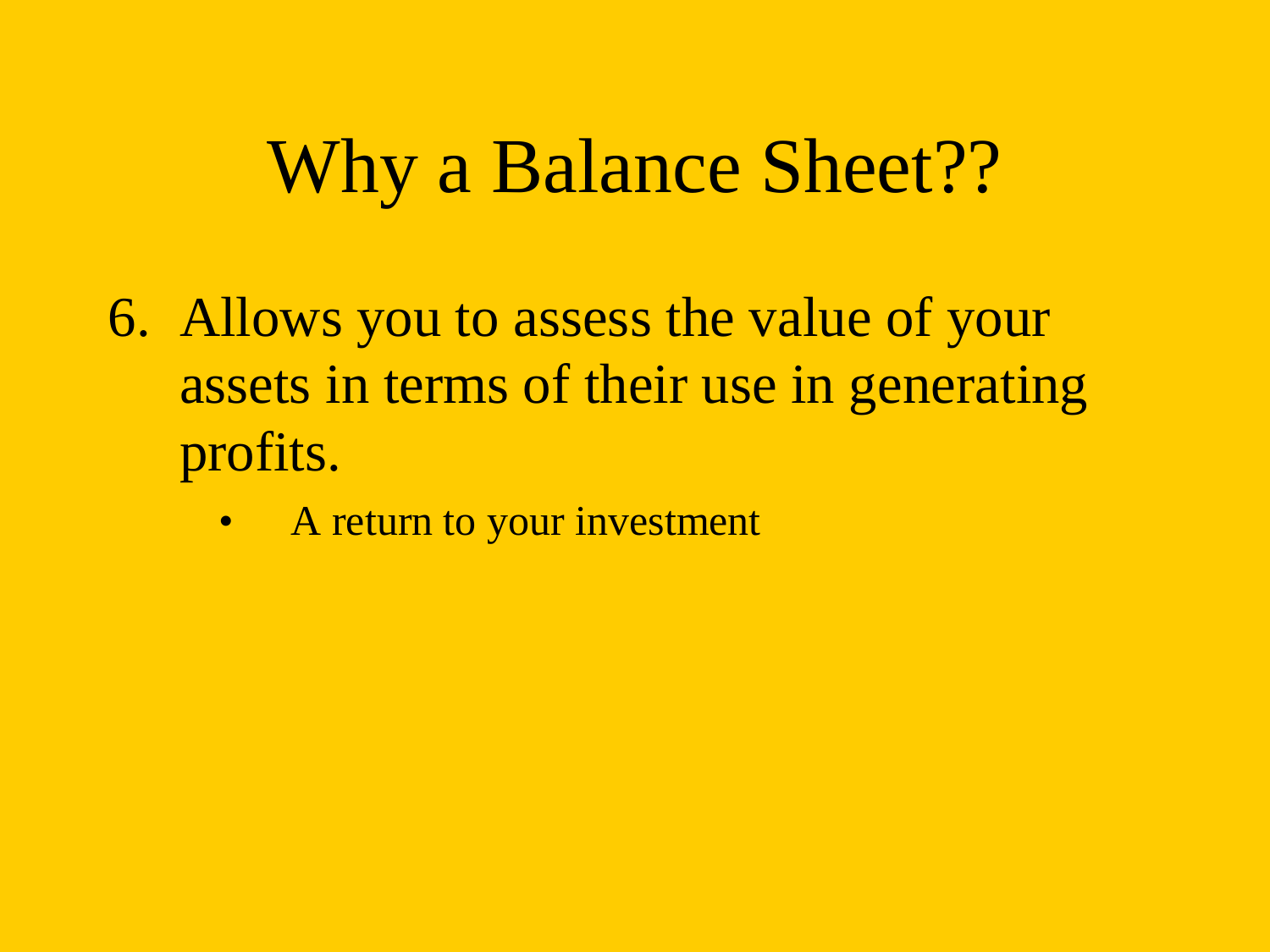# **Anatomy of Returns**

#### **Total Assets = Total Liabilities + Total Equity**

**Total amount of stuff used in the business to make profits (supplies, inputs breeding stock, machinery, etc.)** 

**How much of that stuff is financed by the "bank" (debt capital)**

**How much of that stuff is financed by your money (equity capital)**

**So, when you make profits, those profits are a return to all the assets, some of which is a return to your money invested (equity capital) and some of which is a return to the bank's money (debt capital).**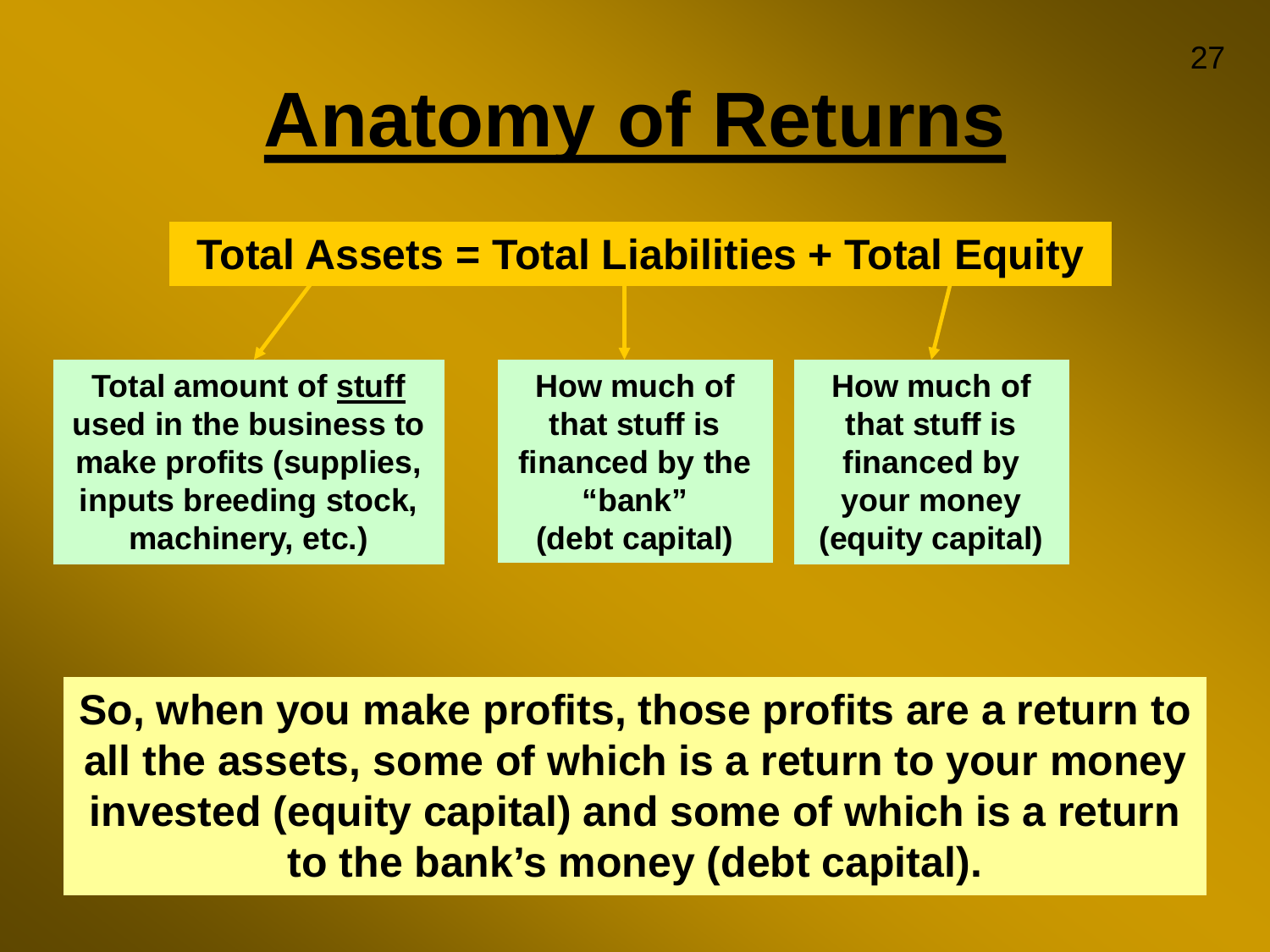# **Anatomy of Returns – Case 2**

- **- \$1,000 of Total Assets**
- **- \$700 my money, \$300 borrowed at 8%**
- **- generated \$500 of total revenue,**
- **- \$400 of expenses before interest**
- **- \$100 profit before interest**
- **- \$76 profits after \$24 interest expenses.**

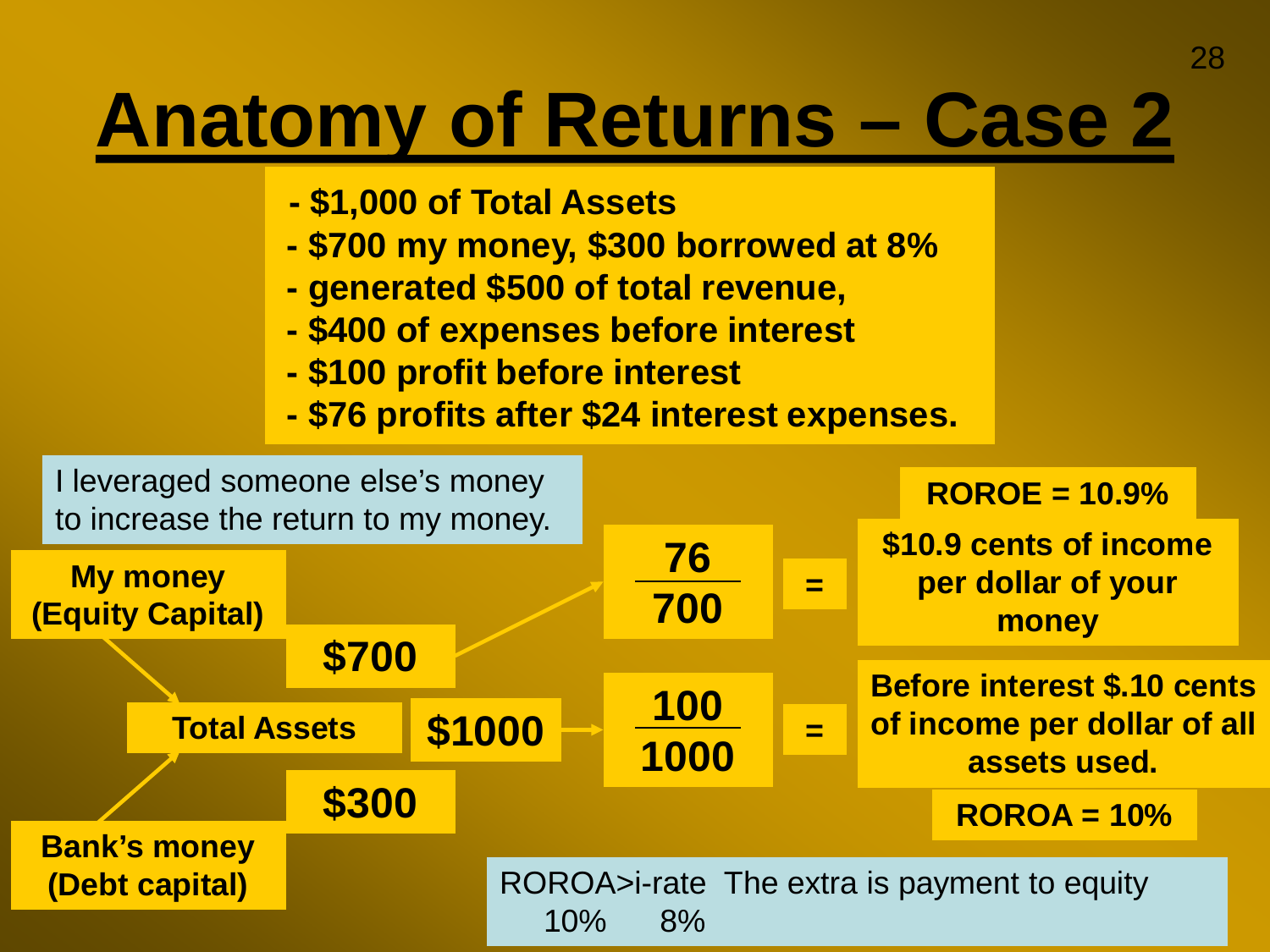- 29 **- \$1,000 of Total Assets**
- **Ana** \$700 my money, \$300 borrowed at 8% **ase 2** 
	- **- generated \$500 of total revenue,**
	- **- \$400 of expenses before interest**
	- **- \$100 profit before interest**
	- **- \$76 profits after \$24 interest expenses.**

|  | $$1,000 = $300 + $700$ |      |  |
|--|------------------------|------|--|
|  | $10\%$ $(10\% - 8\%)$  | 10%  |  |
|  | \$6                    | \$70 |  |
|  |                        |      |  |

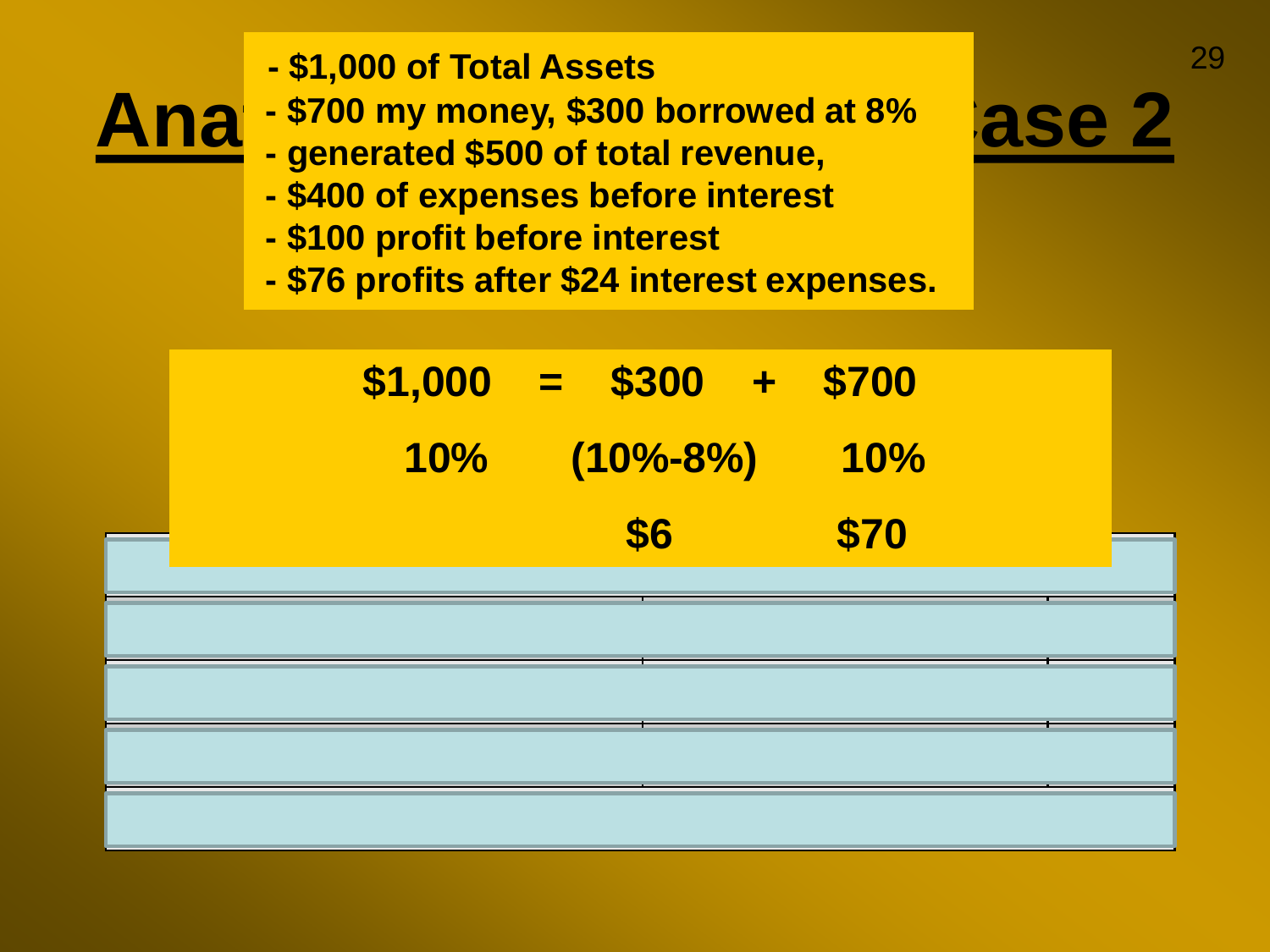# Have We Kicked the *Balance Sheet* Tires Enough!

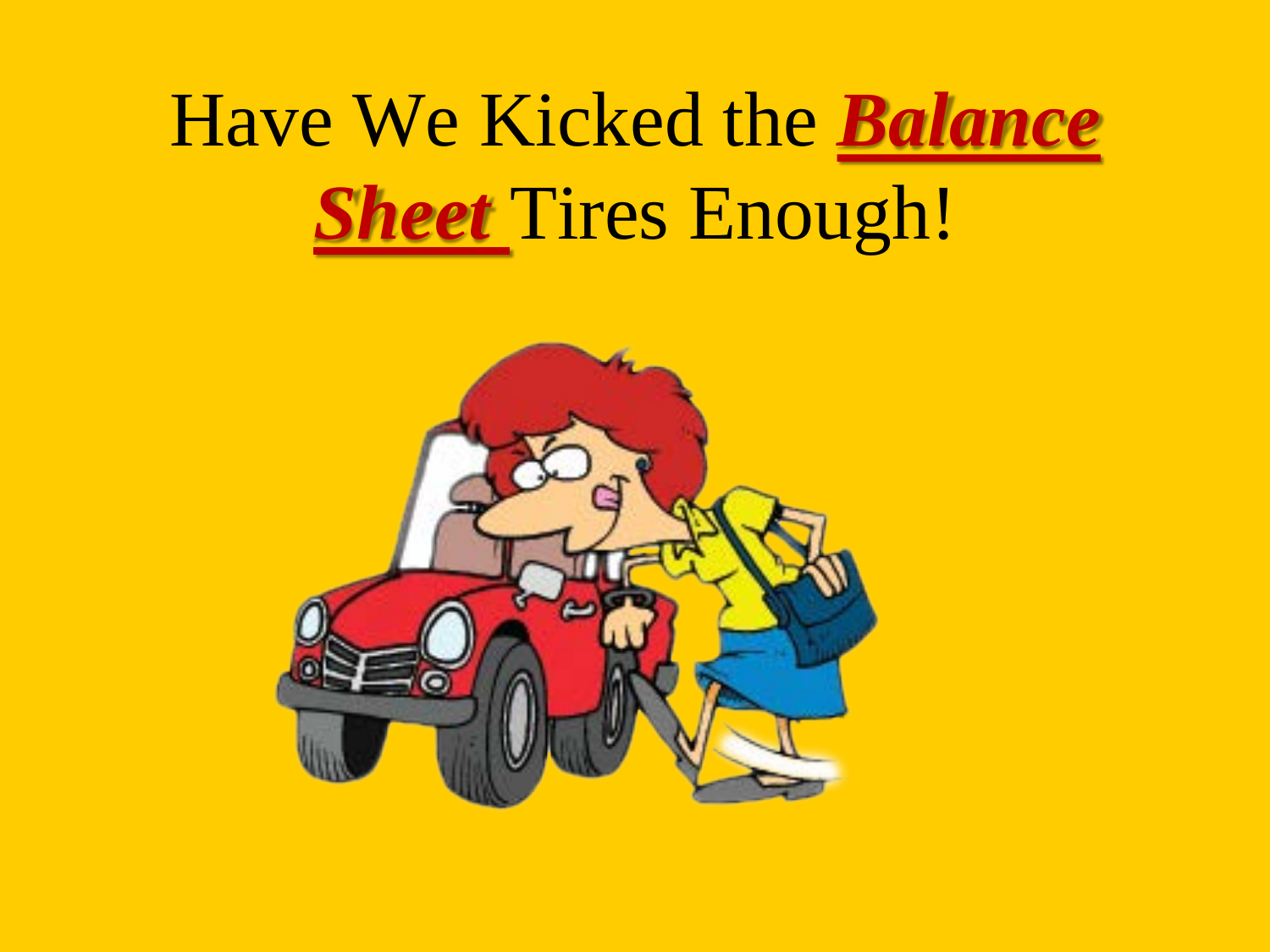# Let's Kick the *Income Statement* Tires!

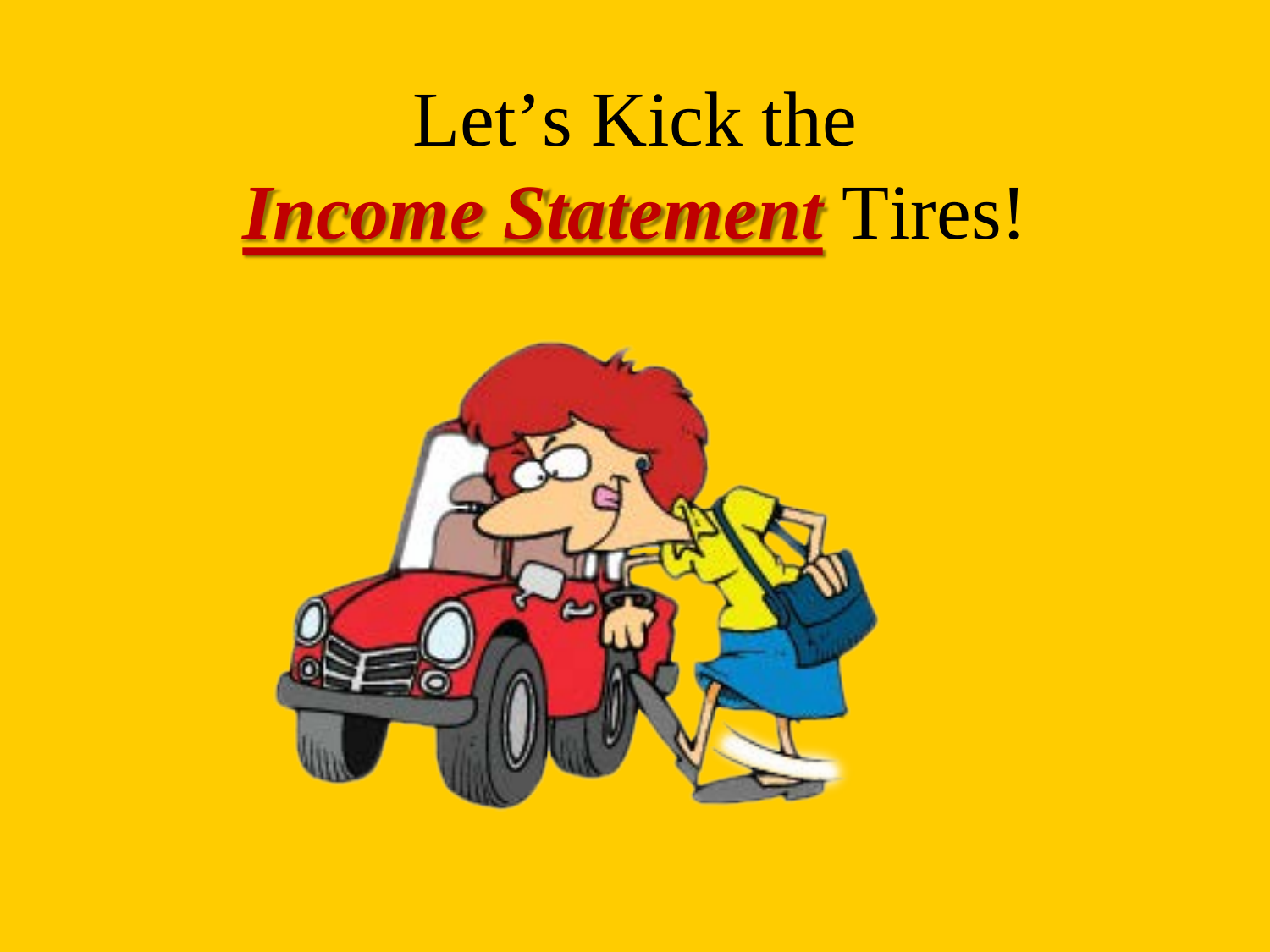## Why the Income Statement

- 1. Because net farm income is the single most important measure of performance
	- Did I make or lose money
	- How much did I make or lose
	- How much did I pay to get the money I made (efficiency)
	- Where did all the money go
		- Labor
		- − Management
		- − Bank
		- − Profits, etc.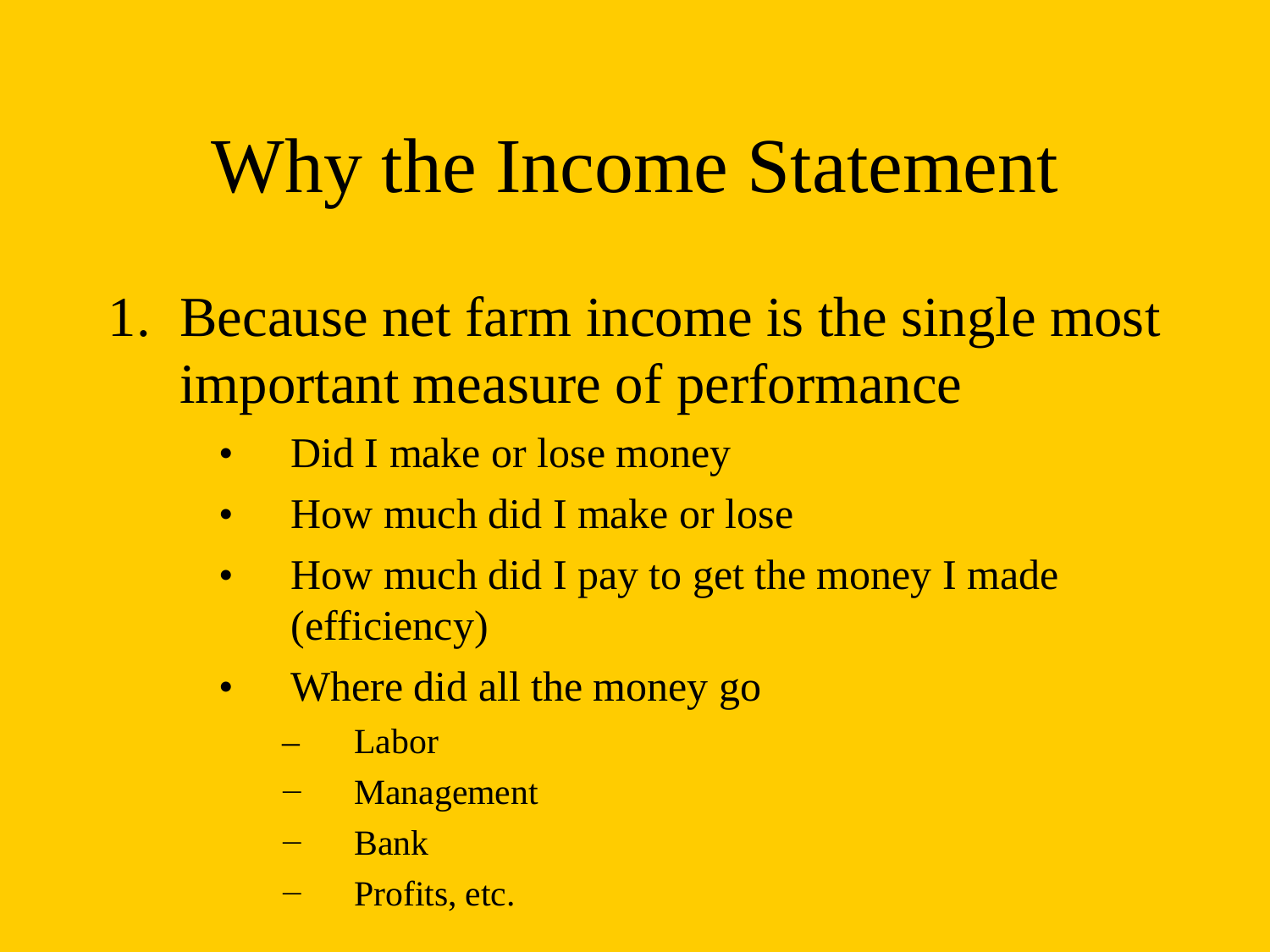## Where did all the money go

|                      | Farm 1  | Farm 2  |
|----------------------|---------|---------|
| Herd size            | 58      | 59      |
| Production per cow   | 22,453  | 22,633  |
| <b>Total Revenue</b> | 225,724 | 225,362 |
|                      |         |         |
|                      |         |         |
|                      |         |         |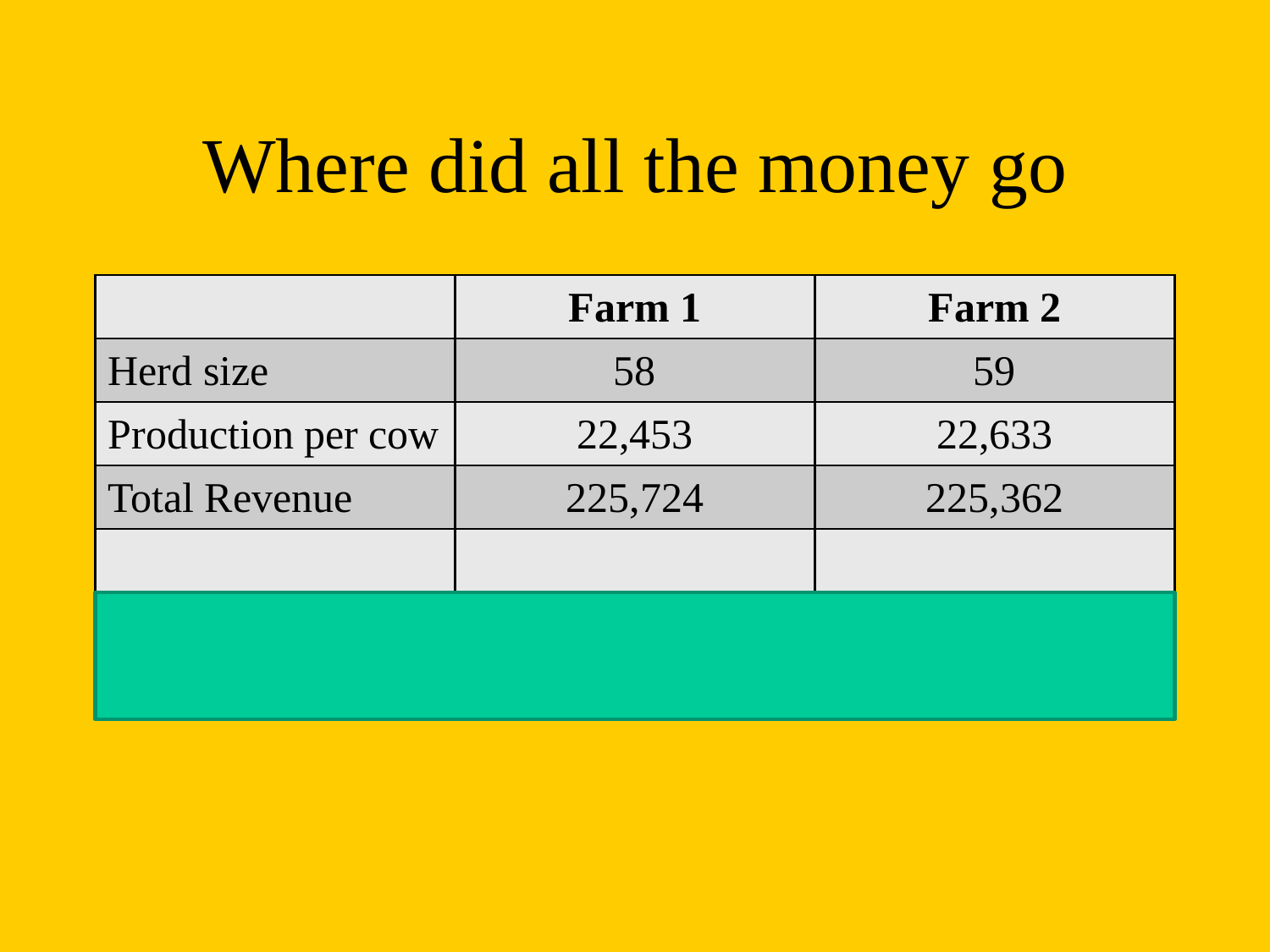#### Where did all the money go

#### Farm 1 (ROROA= $-.5\%$ ) **Per Dollar Gross Revenue**

**Farm 2 (ROROA= 9.2% Per Dollar Gross Revenue** 





- **Depreciation**
- $\blacksquare$  Interest
- $\blacksquare$  Wages
- Rents  $&$  Leases
	- $\Box$  Profits

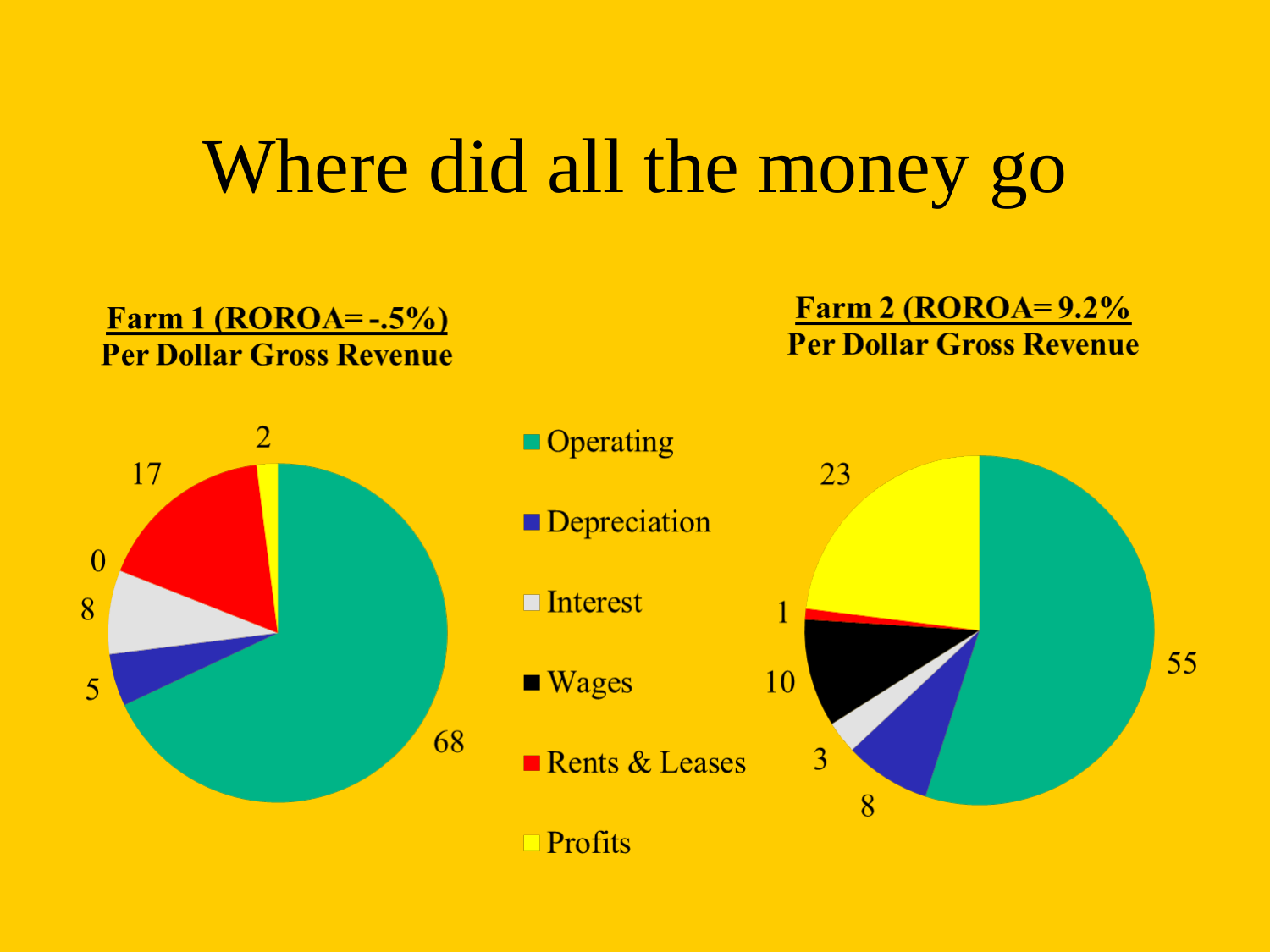

- Three main parts
	- 1. How much money came in (revenues, receipts)
	- 2. How much money went out (expenses)
	- 3. What's the difference (profits)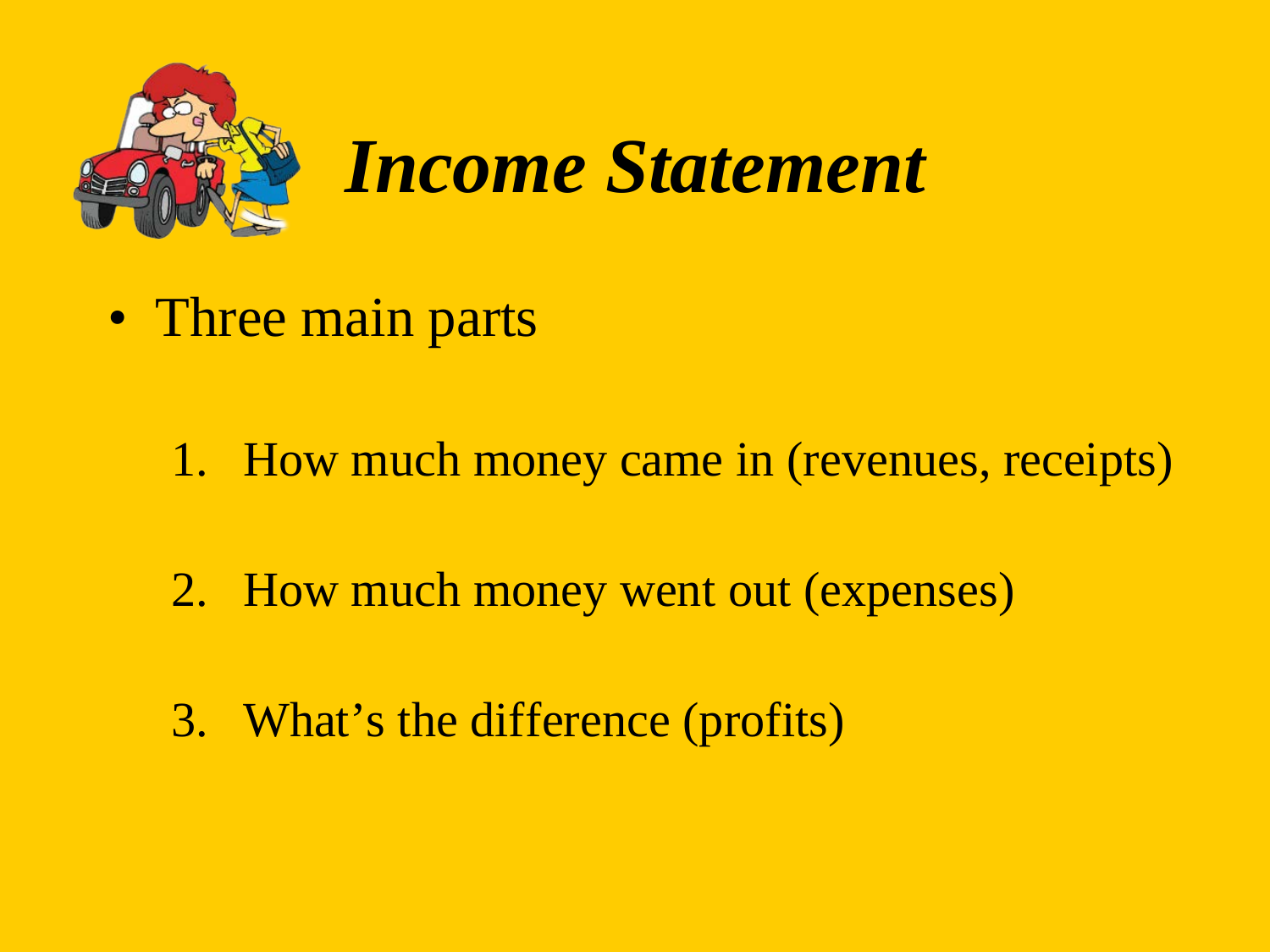#### *Income Statement*

• Two ways to categorize revenues, expenses, and profits: **CASH ACCRUAL When cash exchanges hands When income/expenses are "realized"**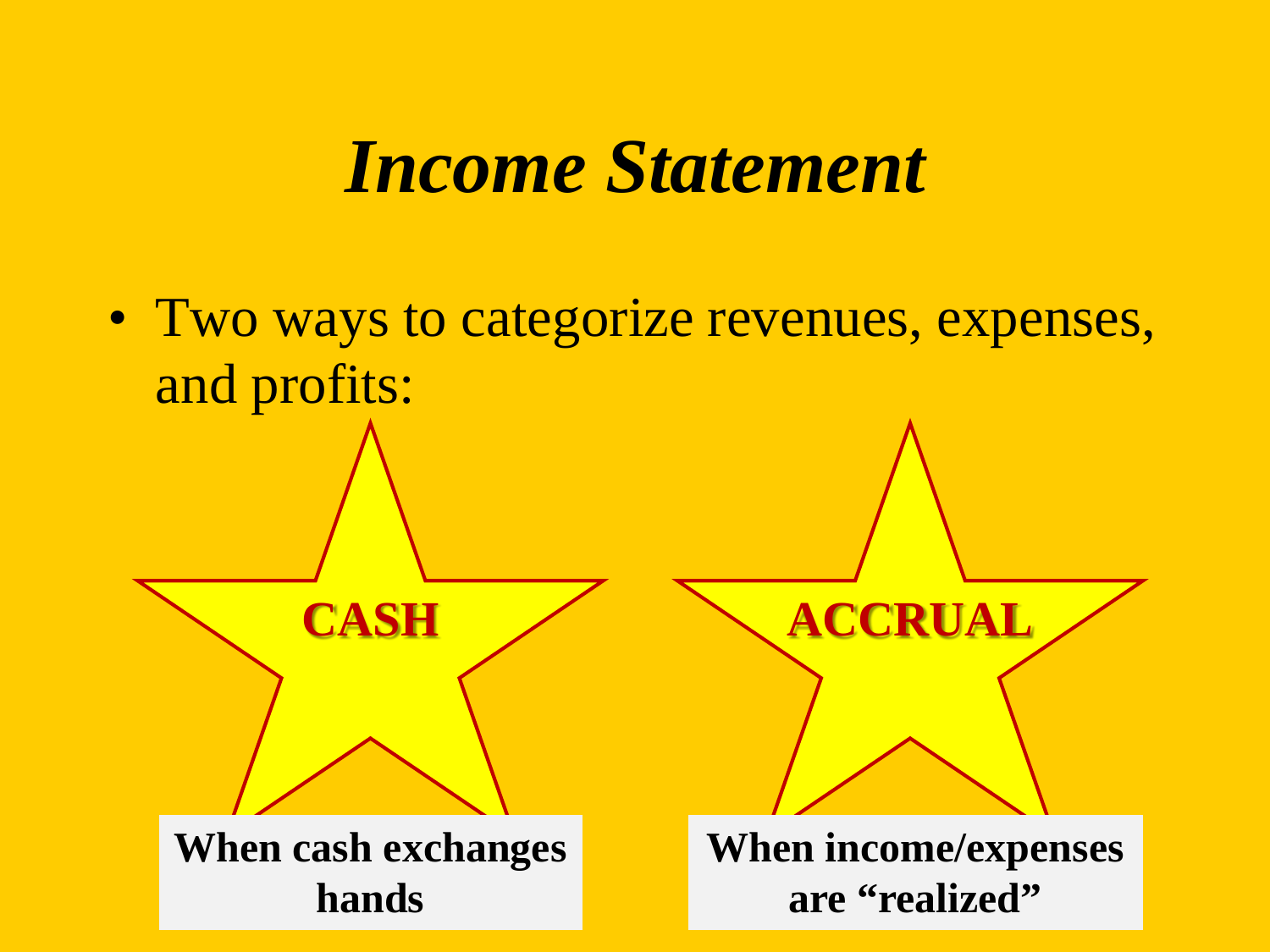

*Cash Income Statement*

- When cash exchanges hands
	- Corn that has been combined and put in the bin does not get counted as revenue until it is sold and cash exchanges hands.
		- That may be this year or next year
	- Exception to the cash rule: Depreciation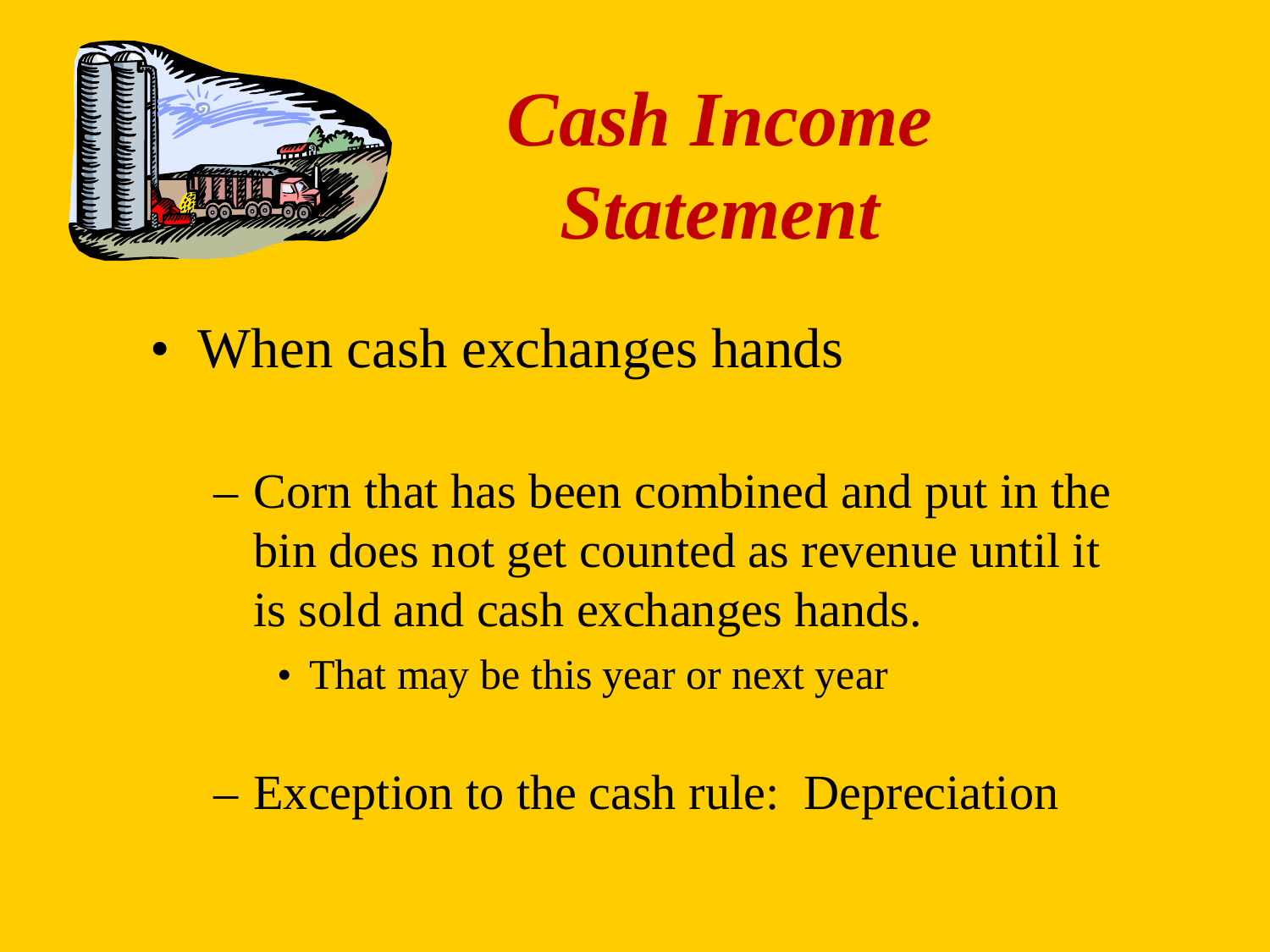

*Accrual Income Statement*

- When income/expenses are "realized"
	- Corn that has been harvested and put in the bin is a "realized" revenue and its value is part of the Accrual income statement this year
		- Even if it is actually sold next year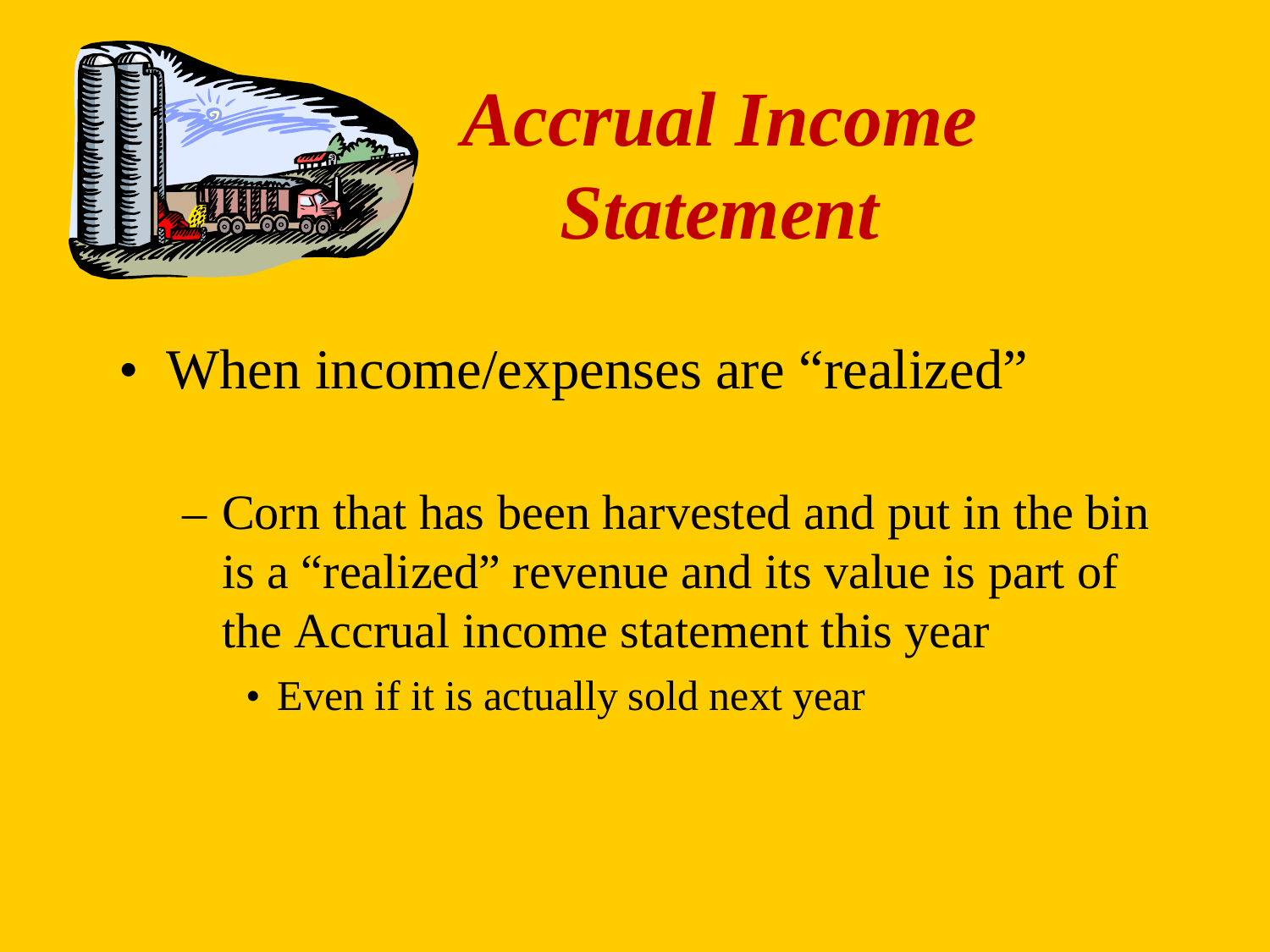#### *Accrual vs Cash*

- Cash is easier
- Cash allows for income tax management
- Cash is what most Agricultural producers do
- IRS allows it
- Accrual is what most Agricultural producers should do.
- Accrual provides "true" profitability.
- Don't use cash to analyze the business's profitability
- If you want to conduct serious and meaningful financial analysis, Accrual is the way to go.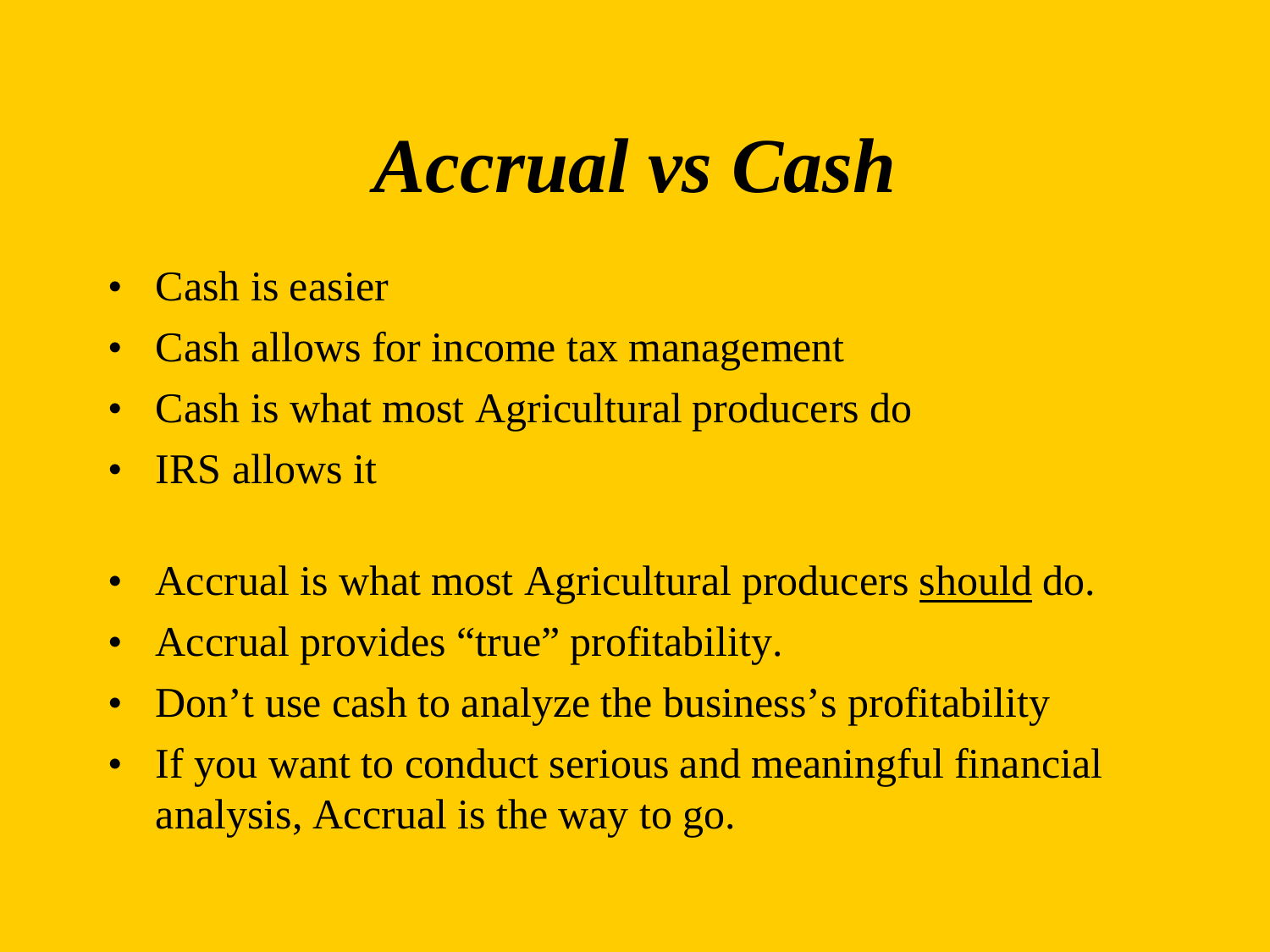## *Study, University of Illinois*

- An evaluation of Cash versus Accrual statements for the same farms showed an 85% difference in measured income.
- $\bullet$  So:
	- Use Cash for tax management
	- Use Accrual for "True" assessment of profitability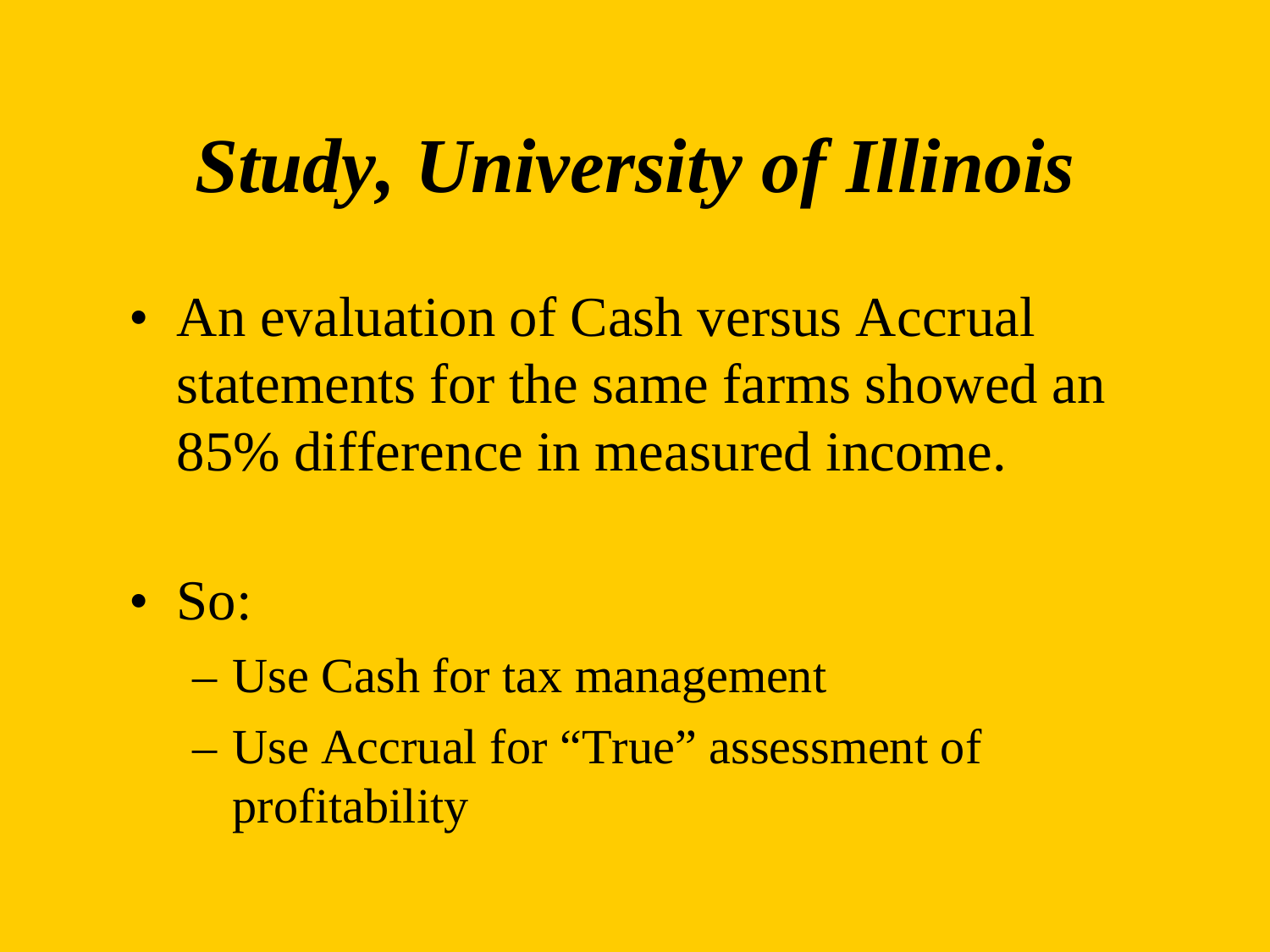#### *Accrual Income Statement - How*

• Start with cash and adjust for income/expenses "realized" this accounting period

**Cash +(-) (ending value – beginning value)**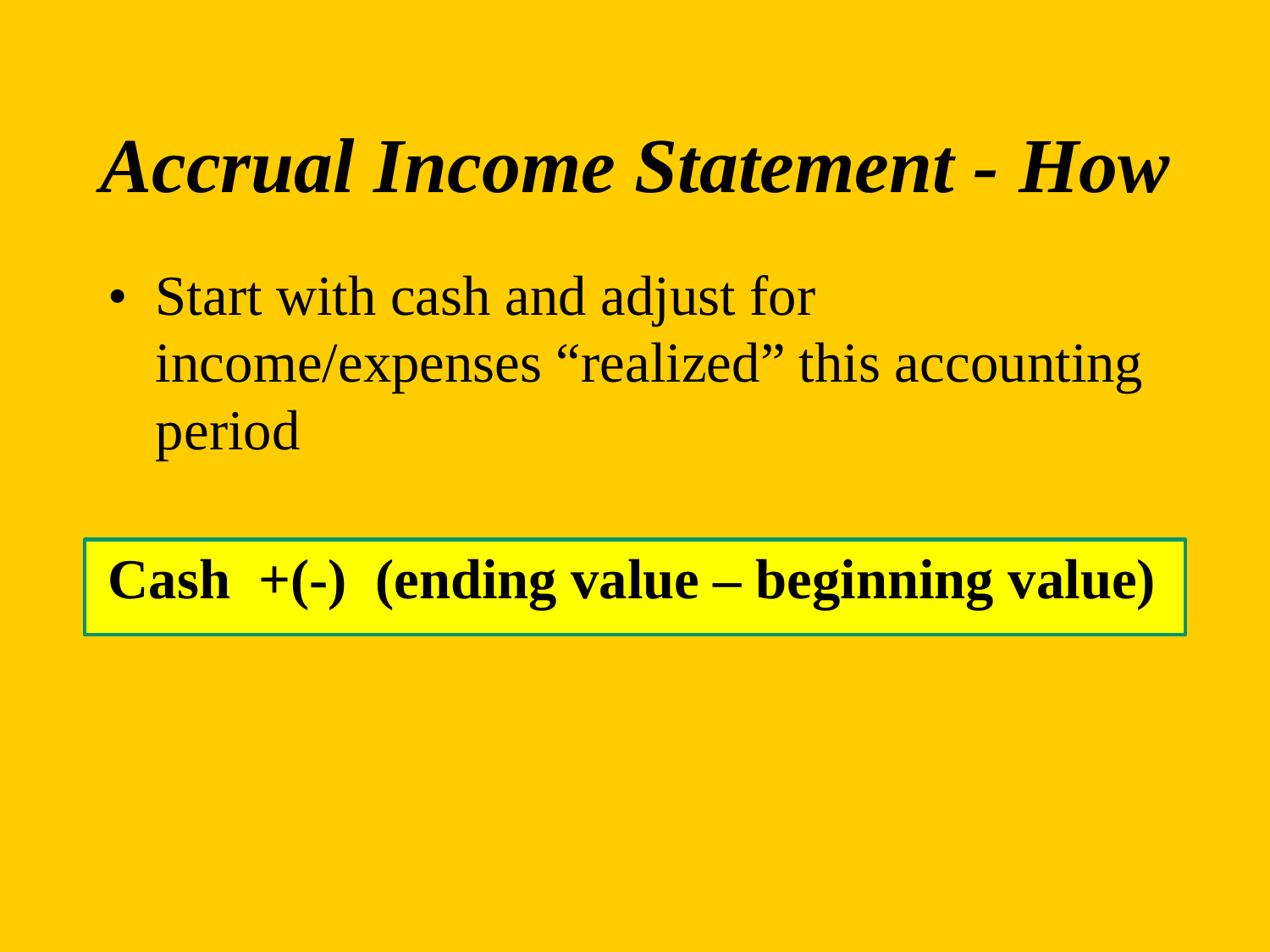

*Cash to Accrual Example*

- Remember: Cash +(-) (ending value beginning value)
	- Beginning value of grain in a bin on Jan 1, 2011 is \$5,000
	- Harvested and put \$3,000 of grain in the bin during 2011
	- Sold \$1,000 worth during 2011
	- Ending value on December 31, 2011 is \$7,000

Cash income  $= 1,000$  Accrual income  $= 3,000$  $1,000 + (7,000 - 5,000)$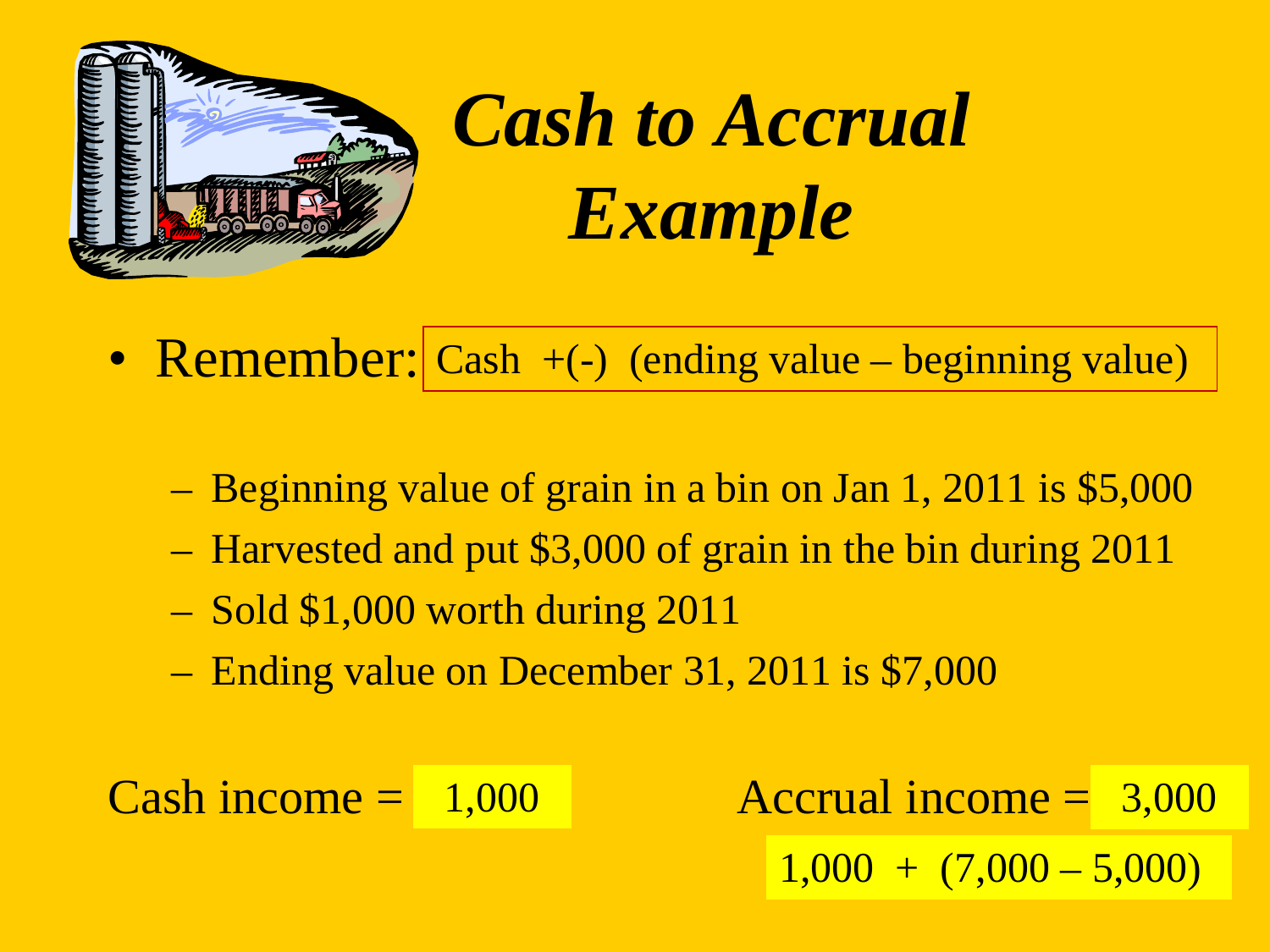# Cash or Accrual? Accrual Adjusted

| <b>Cash Basis</b> | <b>Adjustments</b>                                                                         | <b>Accrual</b><br><b>Basis</b>   |
|-------------------|--------------------------------------------------------------------------------------------|----------------------------------|
| Cash<br>revenue   | Changes in inventory (livestock, crops)<br>$+$ (ending $-$ beginning inventory)            | $=$ Gross                        |
|                   | Changes in accounts receivable<br>$+$ (ending $-$ beginning accounts rec.)                 | Revenue                          |
| Cash<br>expenses  | Changes in prepaid expenses<br>- (ending – beginning prepaid exp.)                         |                                  |
|                   | Changes in supplies and growing crops<br>- (ending – beginning supplies)                   | $=$ Operating<br><b>Expenses</b> |
|                   | Change in payables/accruals (accounts, taxes, int.)<br>$+$ (ending $-$ beginning payables) |                                  |
| Depreciation      | No adjustment                                                                              | Depreciation                     |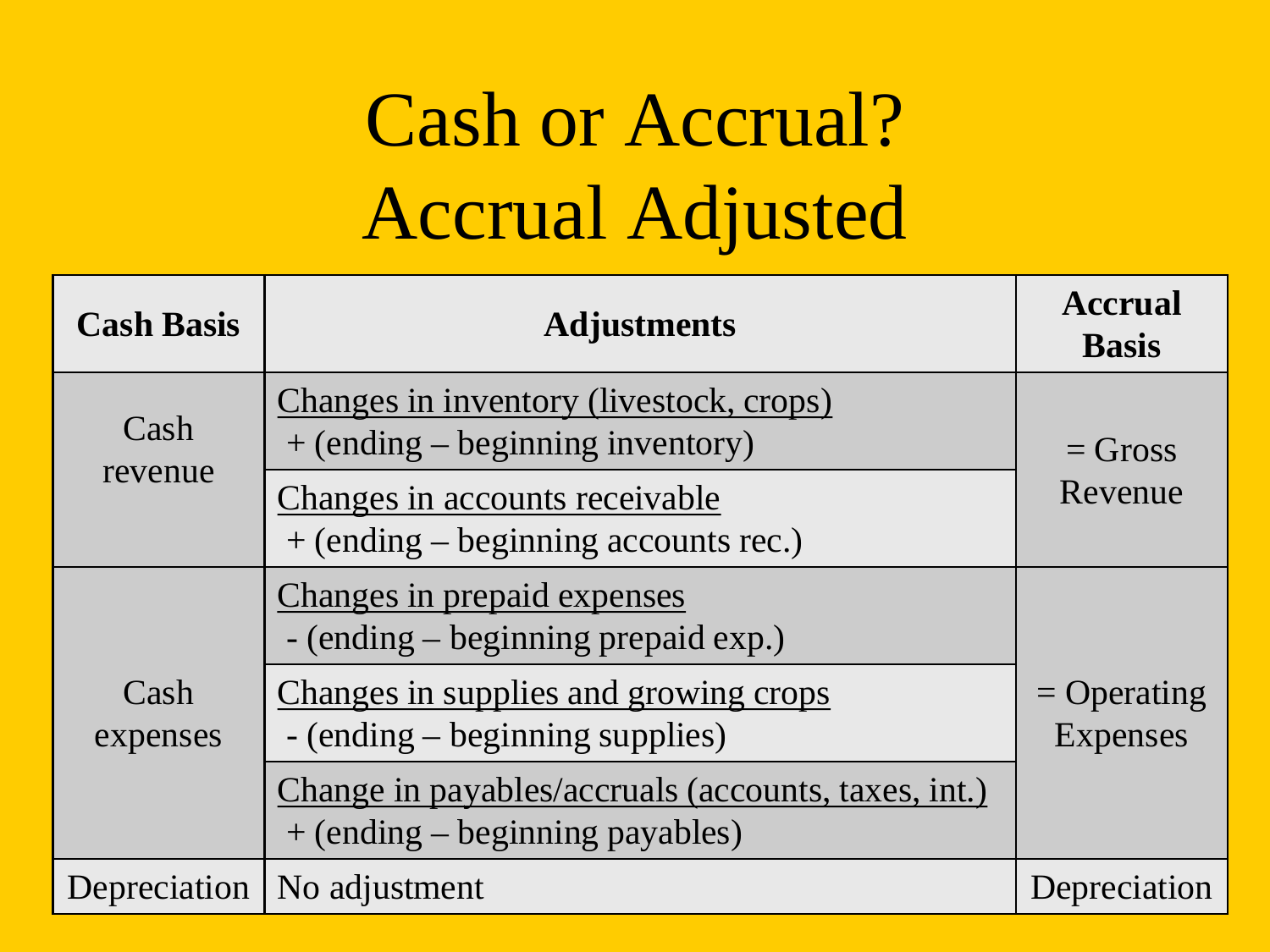#### *Income Statement General Format*

| <b>REVENUES:</b>                                                     |  |  |  |  |
|----------------------------------------------------------------------|--|--|--|--|
| Crop, livestock, and other Ag product sales                          |  |  |  |  |
| Other revenues (govt. pmts., custom work, accrual adjustments, etc.) |  |  |  |  |
| - Less feed costs and feeder livestock (aka: Cost of Goods Sold)     |  |  |  |  |
| <b>Value of Farm Production (aka: Gross Margin)</b>                  |  |  |  |  |
| <b>EXPENSES:</b>                                                     |  |  |  |  |
| Expenses (seed, feed, fuel, vet, labor, accrual adjustments, etc.)   |  |  |  |  |
| Depreciation                                                         |  |  |  |  |
| <b>Total Operating Expenses</b>                                      |  |  |  |  |
| Interest expenses                                                    |  |  |  |  |
| <b>Net Farm Income From Operations</b>                               |  |  |  |  |
| Plus/Minus gain or loss from sale of capital assets                  |  |  |  |  |
| <b>Net Farm Income</b>                                               |  |  |  |  |
| Plus/Minus gain or loss from non farm business sources               |  |  |  |  |
| <b>Net Income</b>                                                    |  |  |  |  |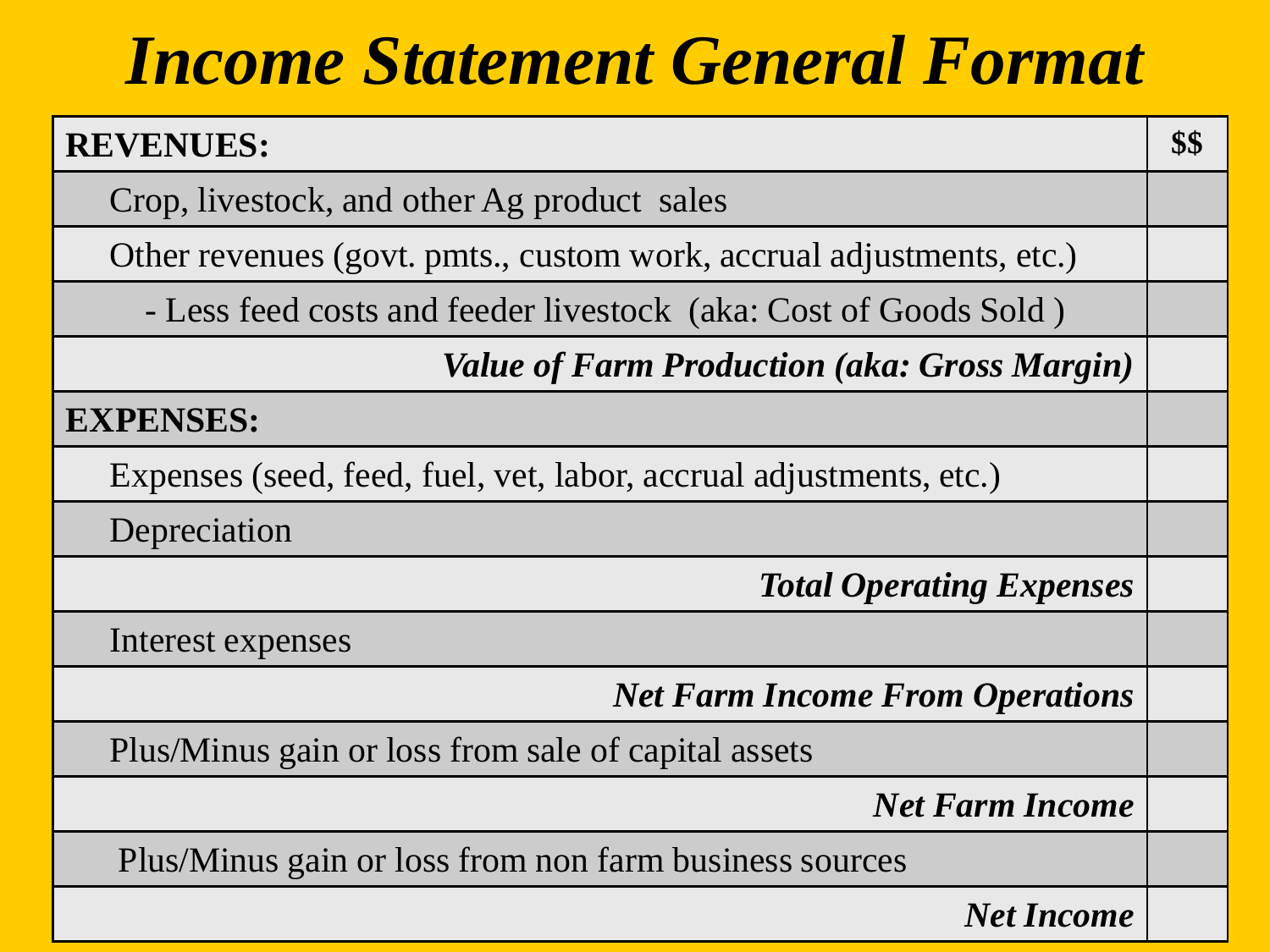# *Link Between Balance Sheet and Income Statement*

• Net Farm Income from the Income Statement becomes an addition to owner equity in the Balance Sheet.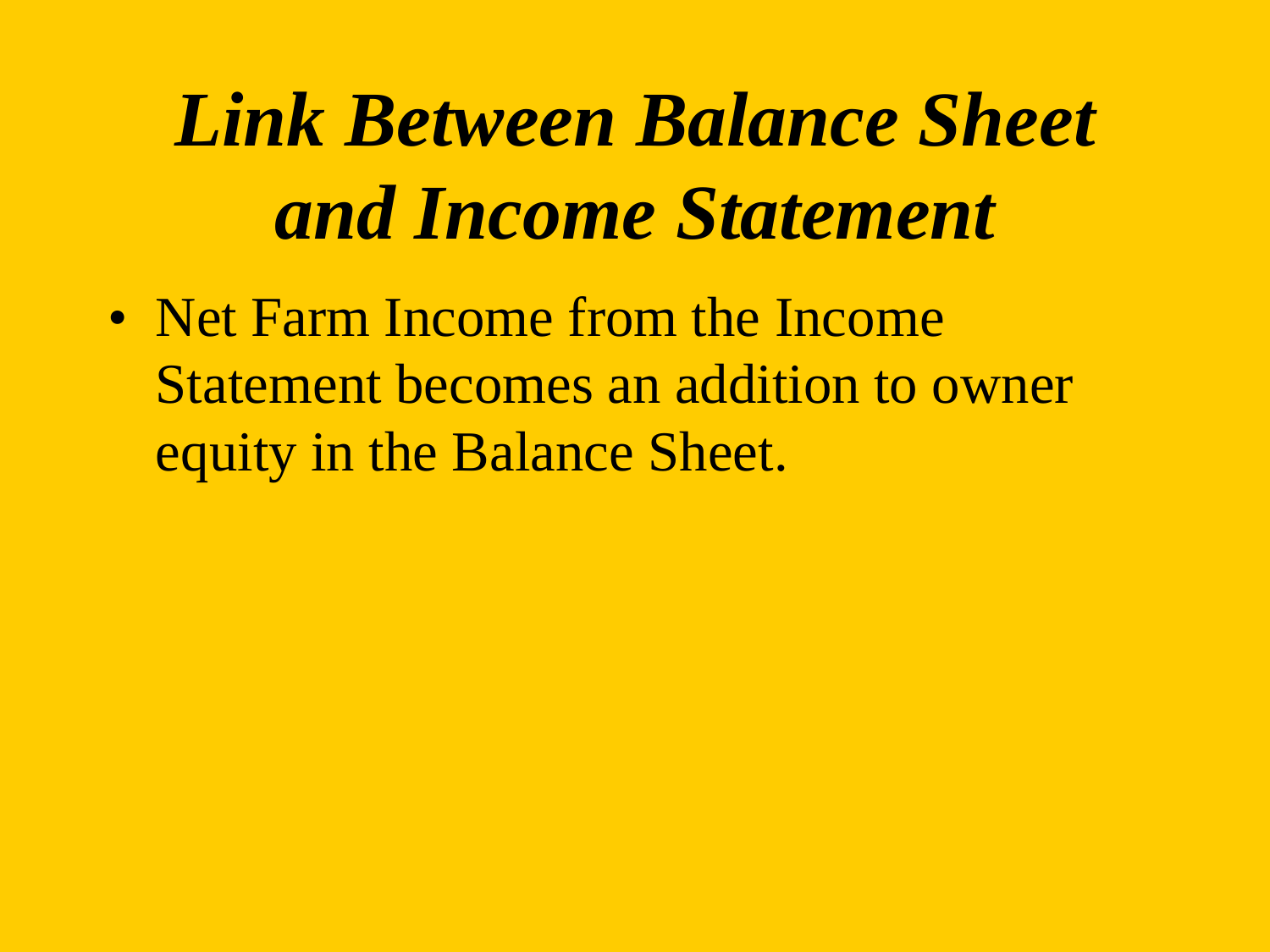### *WI Dairy Farm Y*

- Average Rate of Return on Equity on all WI Dairy Farms of 100-150 herd size in 2005 was 9.0%.
- Rate of Return on Equity for Farm Y was 5.9%
- Production was higher than average, so why is ROROE so low?
	- Farm records analysis shows that they are paying more input costs per unit of production. Repairs, labor, breeding fees and other costs are higher than the average.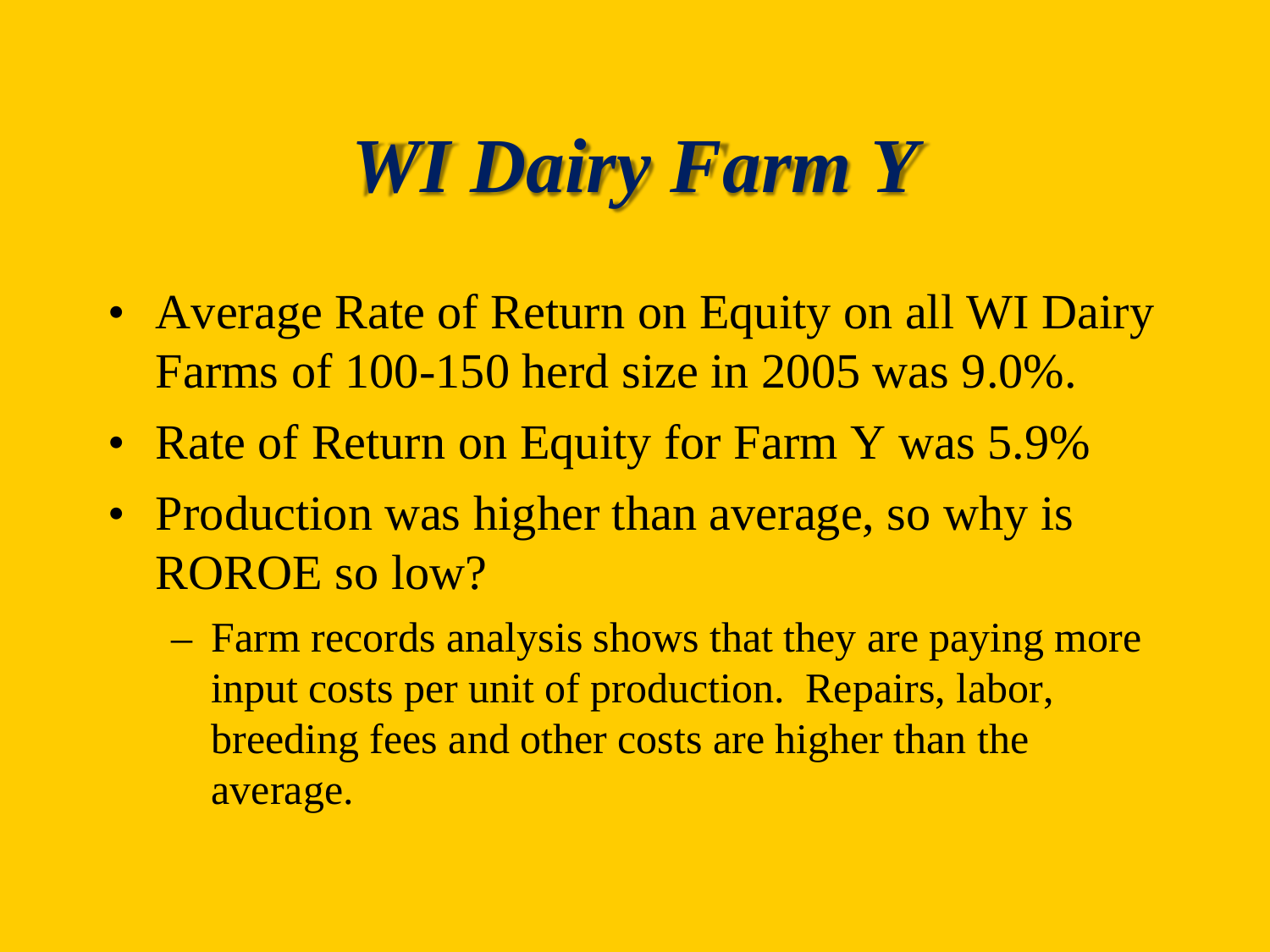# Have we kicked the *Income*  **Statement Tires Enough!**

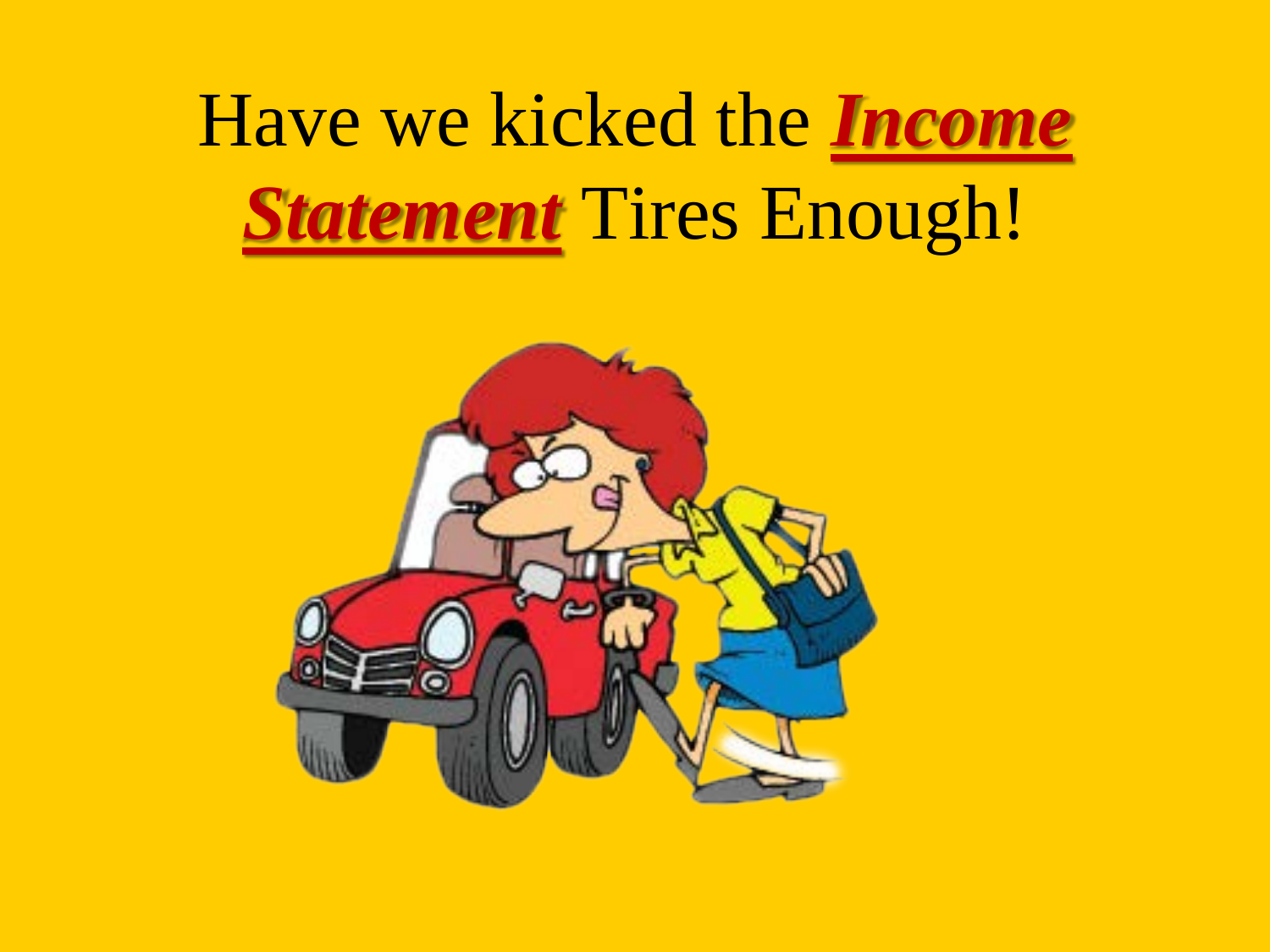## Let's Kick the *Cash Flow Budget* Tires!

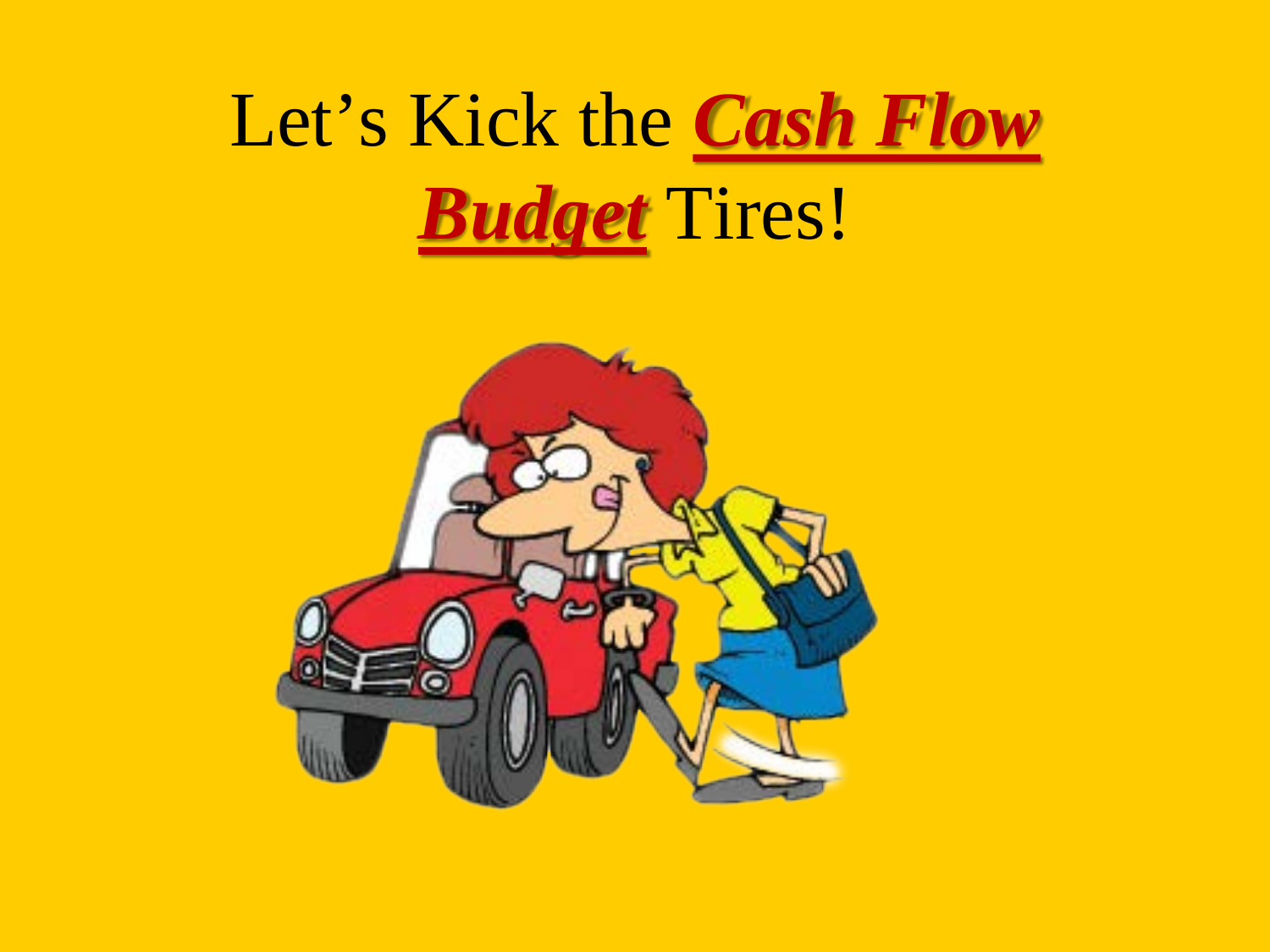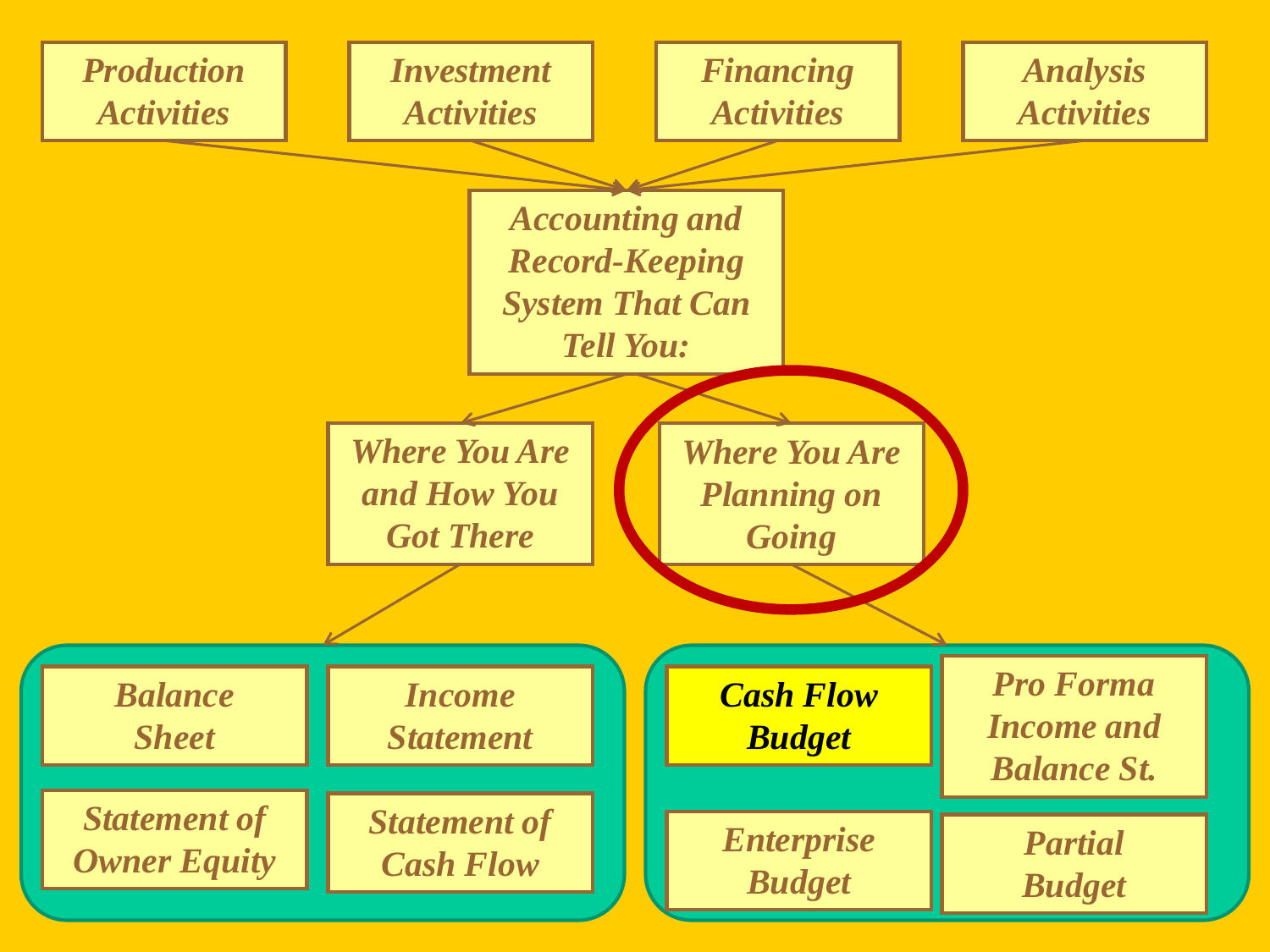#### Cash Flow Budget - WHY?

- Forces the planning function of management
- Answers the question, "Can I pay my bills and when?"
- Assess when you need cash and how much
- Assess when you have excess cash and how much
- Assess loan needs & repayment
- Allows you to **PLAN** sales at the most opportune times (rather than being forced to sell)
- Communication document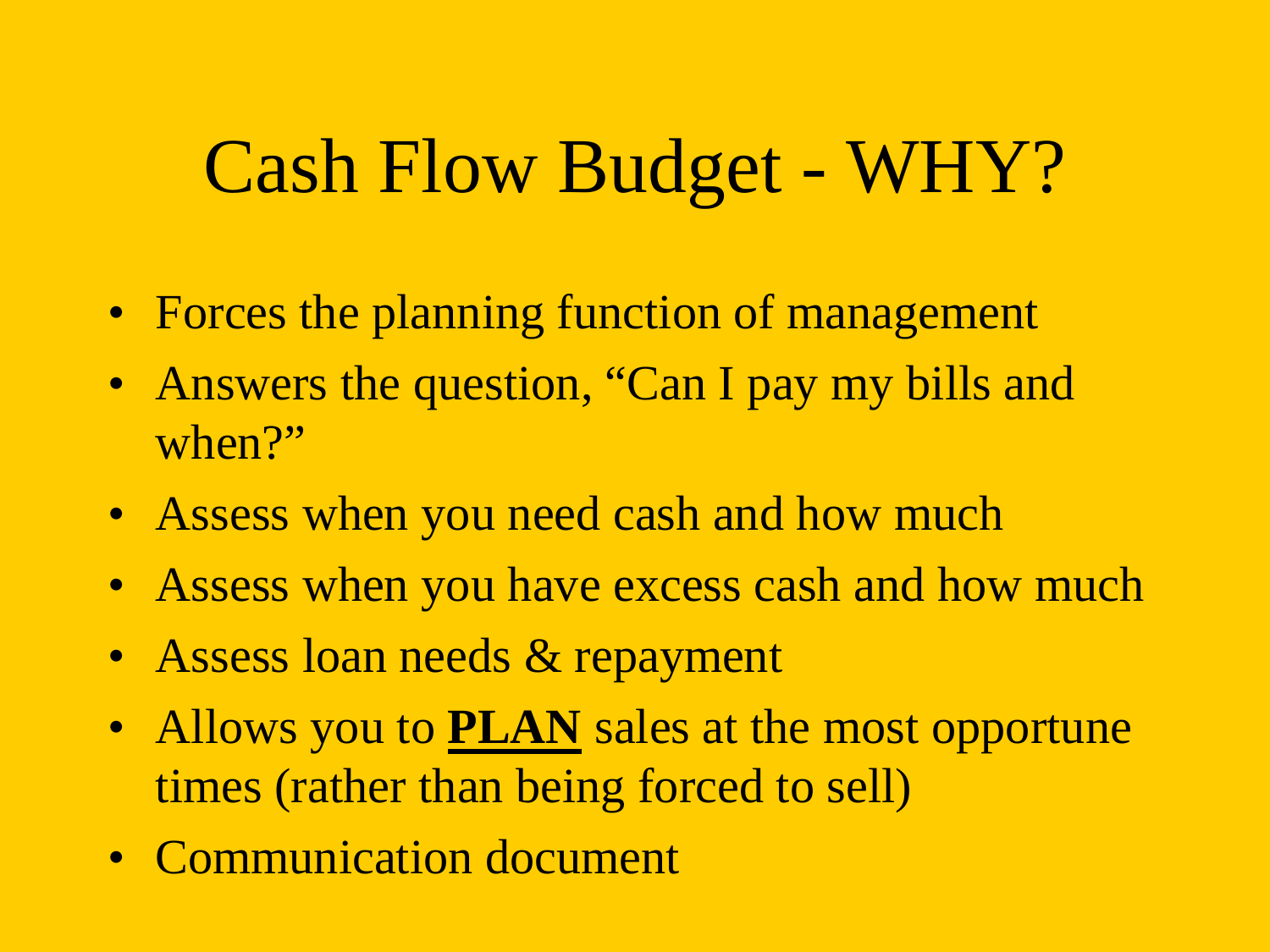### Cash Flow Budget Format

|                           | <b>Period 1</b> | <b>Period 2</b> | <b>Period 3</b> | <b>Period 4</b> |
|---------------------------|-----------------|-----------------|-----------------|-----------------|
| <b>Cash Inflows</b>       |                 |                 |                 |                 |
| + From Operations         |                 |                 |                 |                 |
| + Capital Asset Sales     |                 |                 |                 |                 |
| $+$ Non-farm sources      |                 |                 |                 |                 |
| <b>Cash Outflows</b>      |                 |                 |                 |                 |
| - From Operations         |                 |                 |                 |                 |
| - Capital Asset Purchases |                 |                 |                 |                 |
| - Non-farm outlays        |                 |                 |                 |                 |
| - Debt repayment          |                 |                 |                 |                 |
| $=$ Initial Cash Position |                 |                 |                 |                 |
| + New Borrowing           |                 |                 |                 |                 |
| $=$ Final Cash Position   |                 |                 |                 |                 |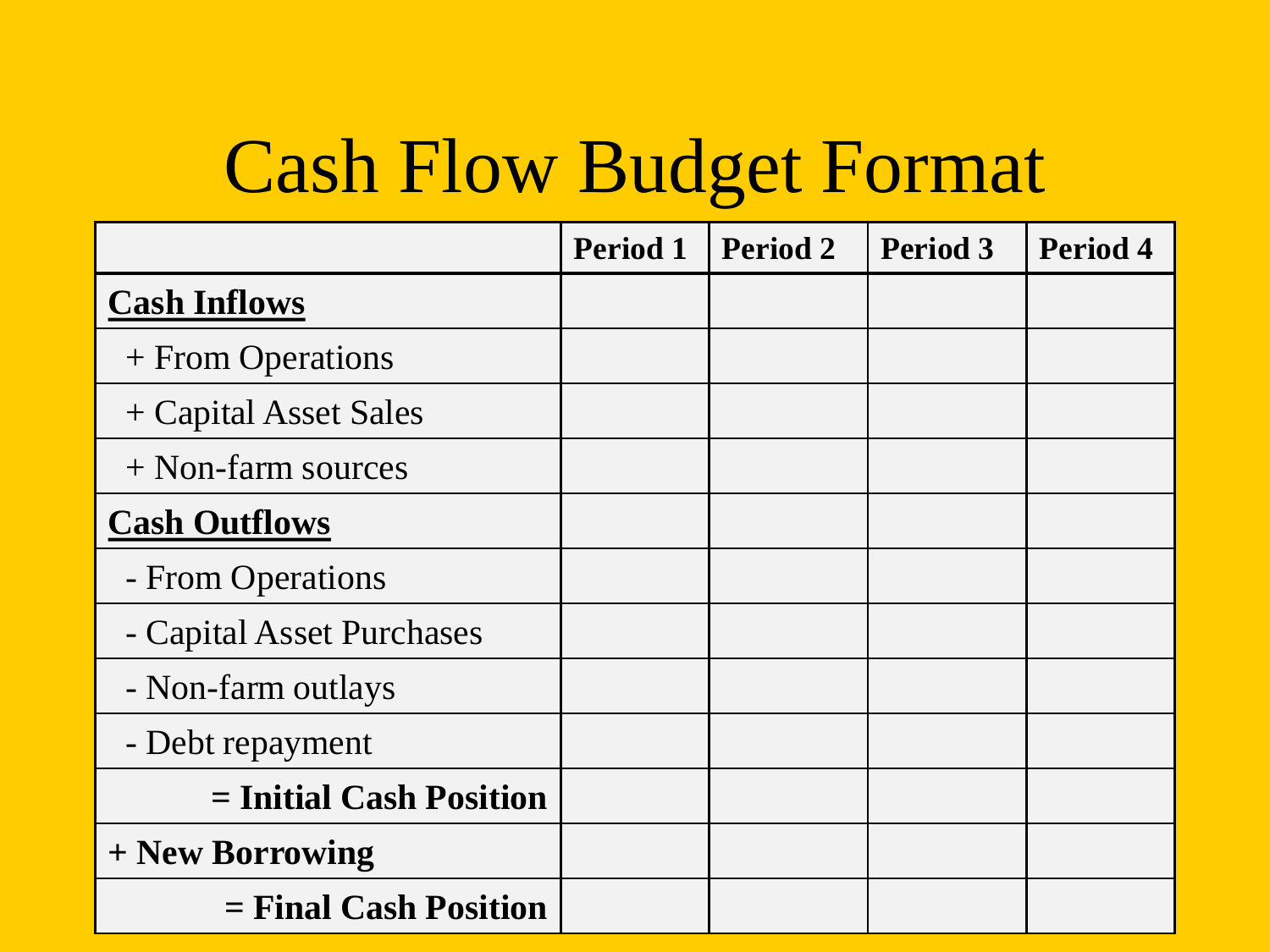## Keyword is Cash

- If cash exchanges hands it goes on the cash flow budget
	- Includes:
		- Principal payments
		- Capital asset purchases
		- New loan proceeds
	- Does Not Include:
		- Depreciation
		- Inventory or other accrual adjustment changes
		- Opportunity costs
		- Unpaid labor and management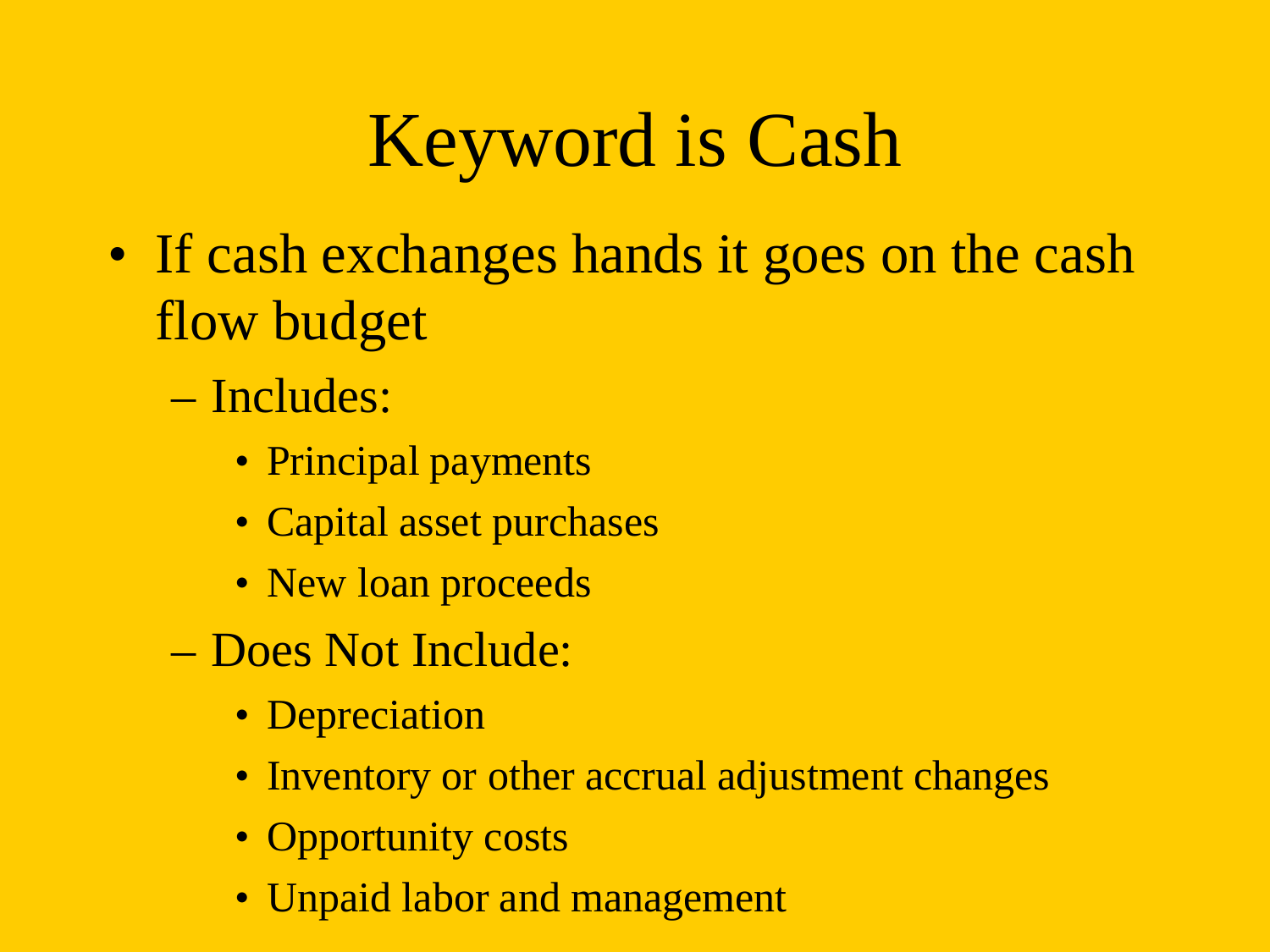#### Cash Flow Is **Not**

- Income Statement
- Enterprise Budget
- To use as a proxy for either could lead to poor management decisions.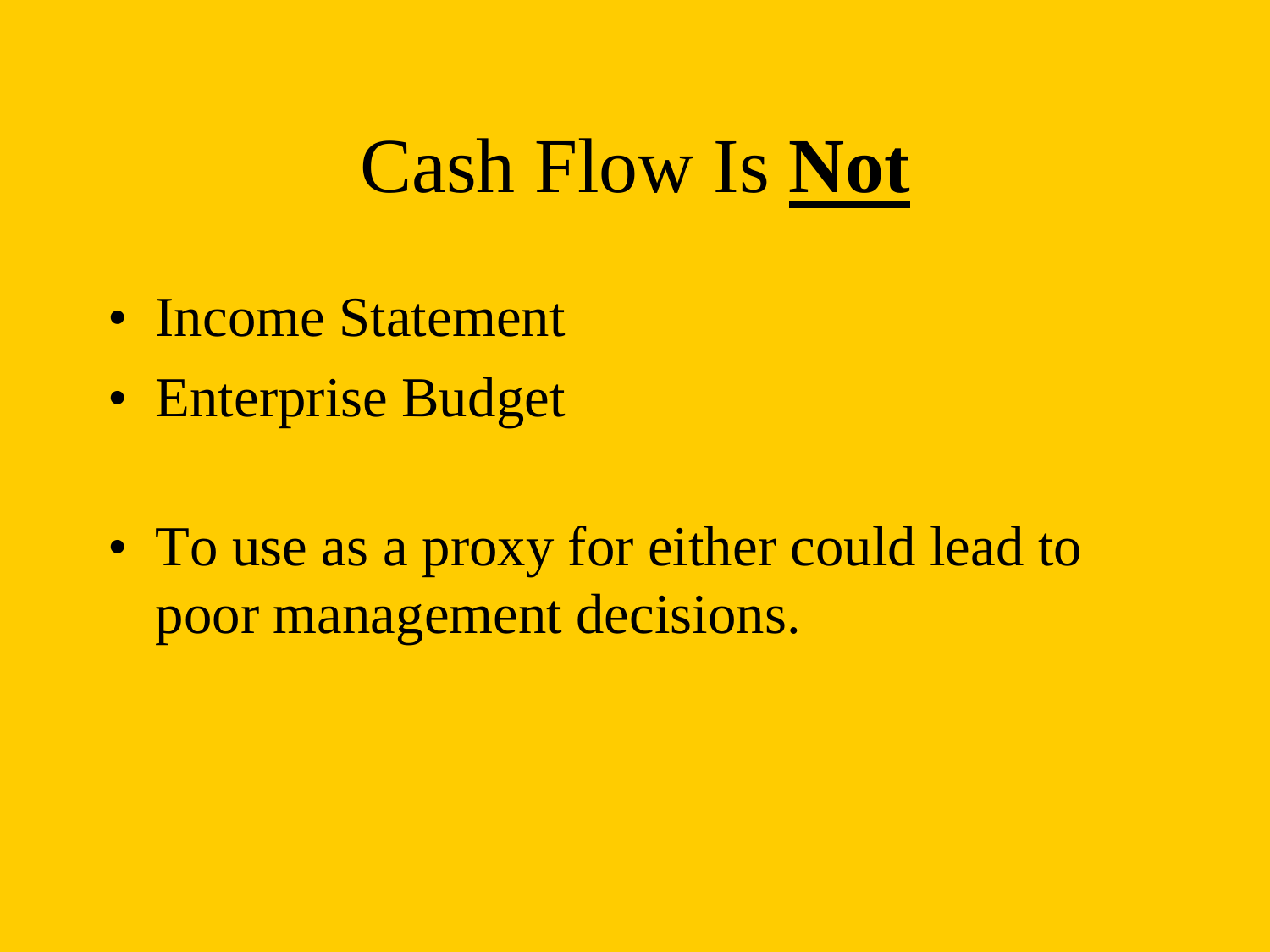#### Rules 1 & 2

**1. If cash has not exchanged hands then it does not belong on the cash flow statement**

**2. If cash has exchanged hands then it belongs on the cash flow statement!**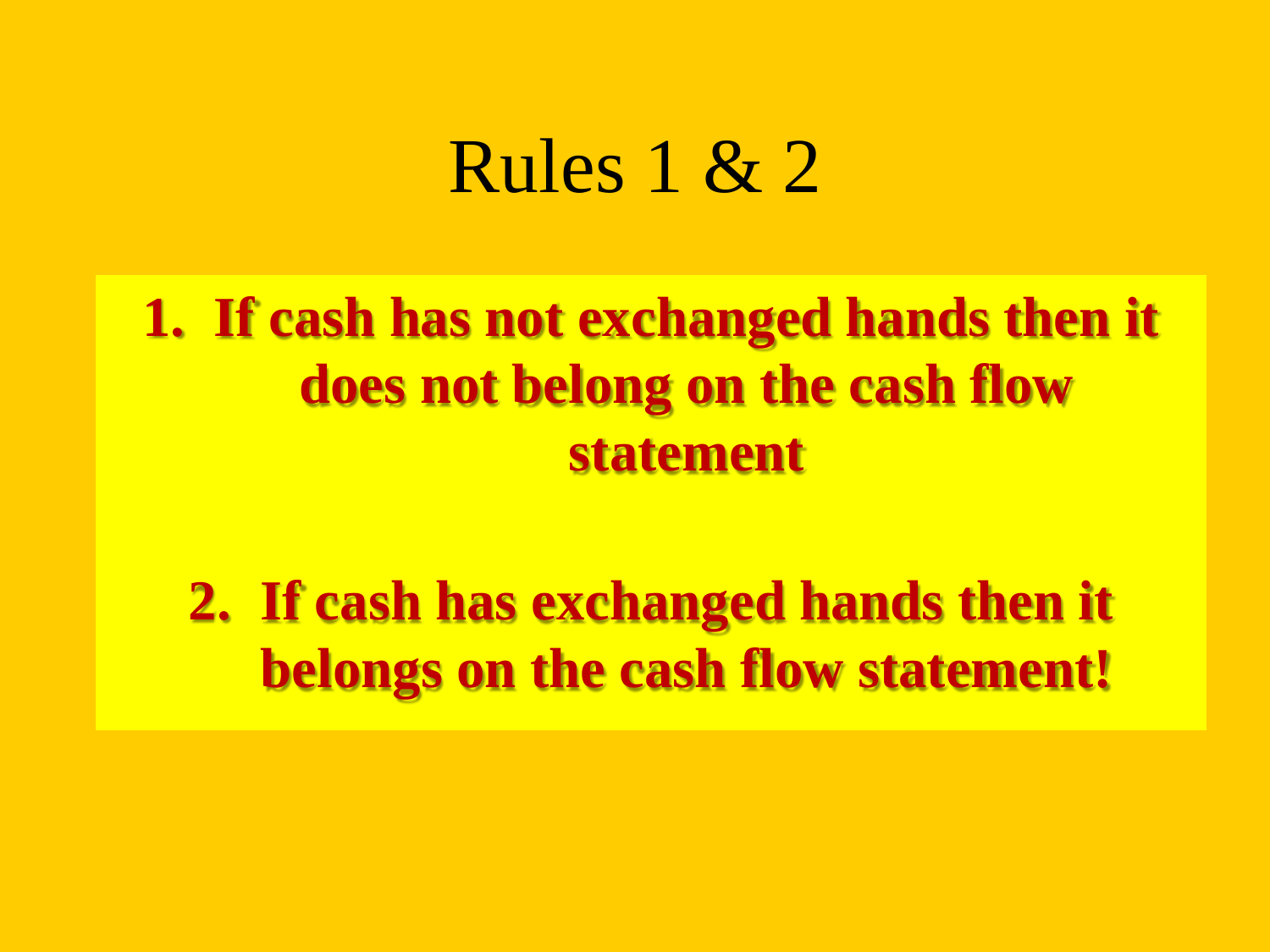#### Process – Getting Started

- 1. Determine the boundaries of the business
	- Are all farm enterprises to be included
	- What non-farm inflows and outflows are to be included
- 2. Outline and plan your production
	- Acres of crop, head of livestock, production
	- Inputs (quantity, price)
	- Feed requirements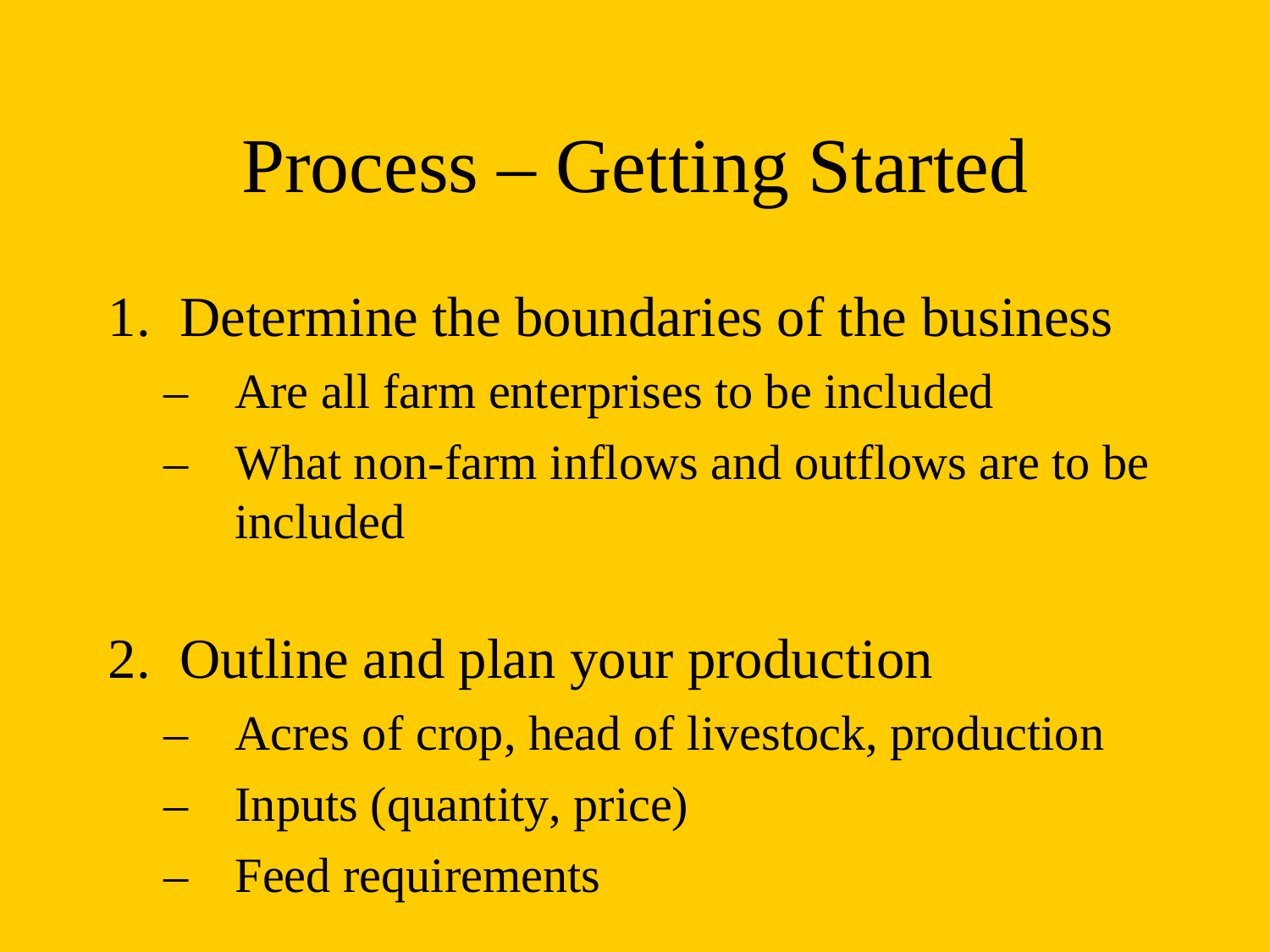## Process: Operating Receipts (Cash Inflows)

- 3. Kind, timing, and dollar amount of sales
	- Livestock sales: all market and breeding stock that results in cash inflow
		- Do not include value of animals held for breeding
	- Crop sales: this and past year's crops
		- Do not include value of stored grains or grains used for feeding during the year
	- Product sales: milk, wool, eggs, etc.
	- Must estimate selling price and quantity sold (error towards conservative)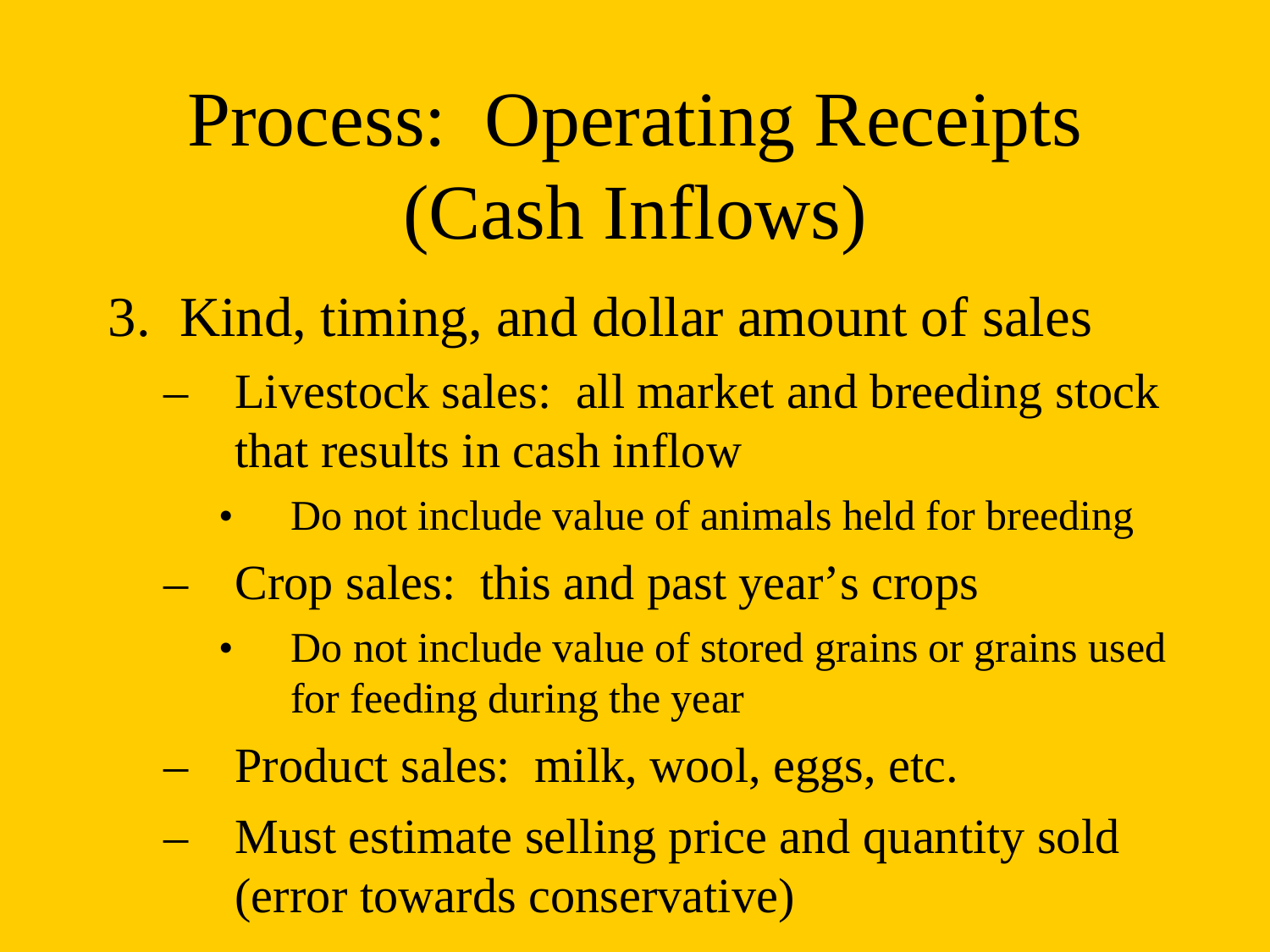# Process: Non-Operating Receipts (Cash Inflows)

- 4. Kind, timing, and dollar amount of cash inflows from sources other than direct operations
	- Custom work
	- Farm programs
	- Rents
	- Investments, patronage dividends
	- Non-farm incomes (investments, contributed capital, off-farm job)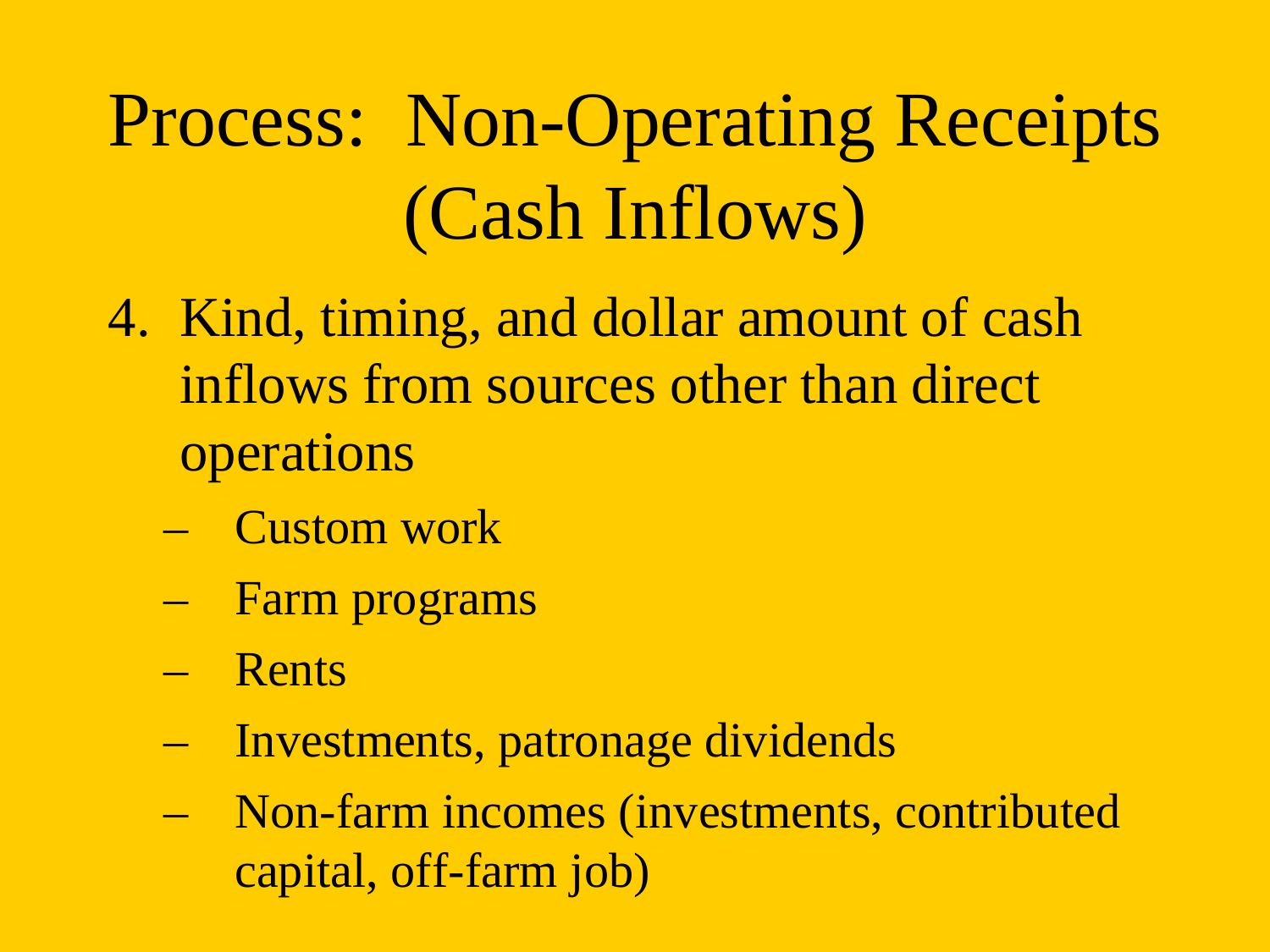# Process: Operating Costs (Cash Outflows)

- 5. Estimate operating costs (total need less inventory on hand)
	- quantity, price, total dollars, and timing for
		- feed fertilizer
		- Seed labor
- - Chemical rent
	-
	-
	- Utilities etc.
- 
- Vet custom work hired
- Repairs insurance
	-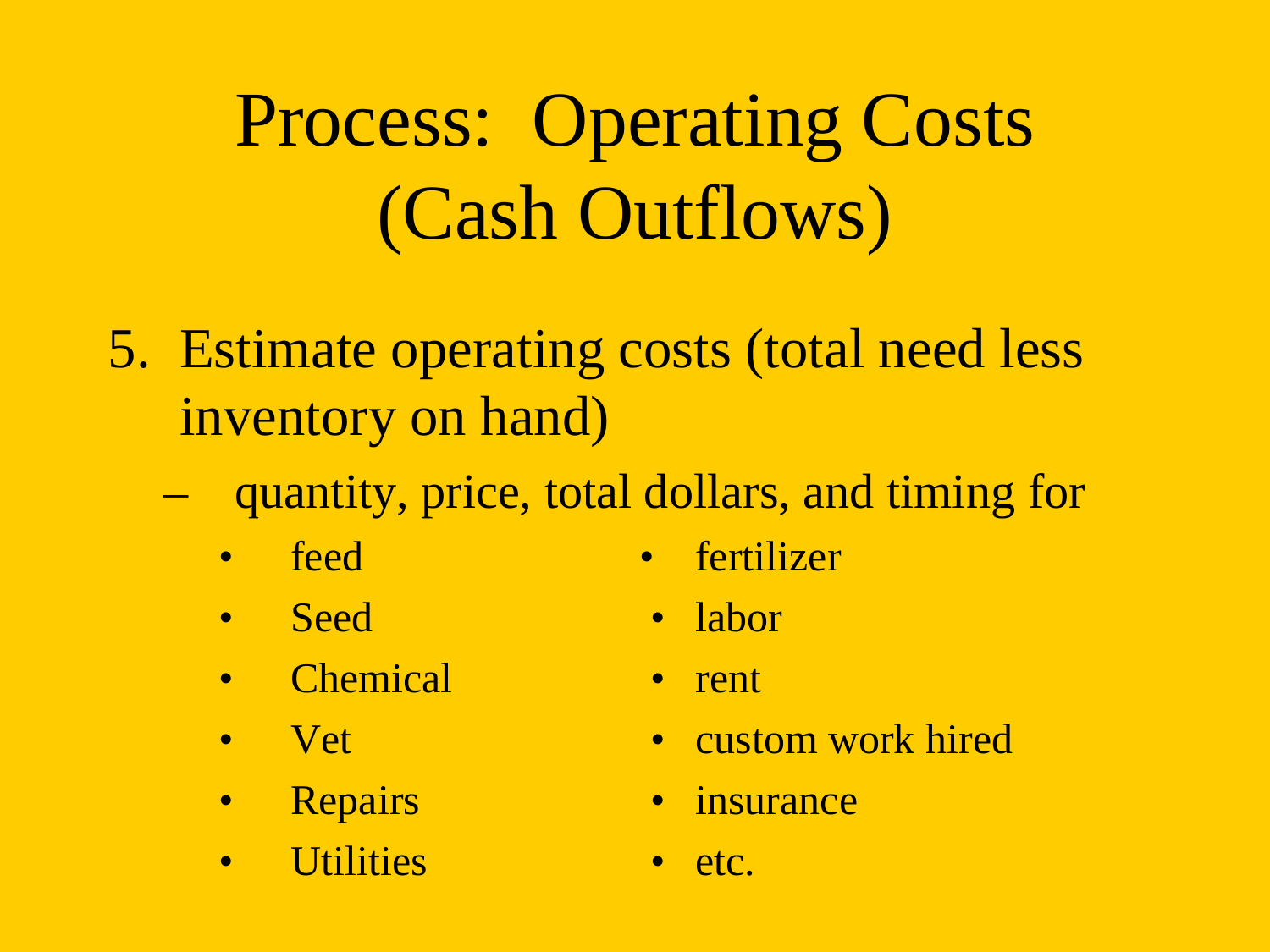# Process: Non-Operating Costs (Cash Outflows)

- 6. Kind, timing, and dollar amount of cash outflows from sources other than direct physical operations
	- Scheduled principal payments
	- Scheduled interest payments
	- Taxes, legal, and accounting
	- Insurance, Repairs, Management salaries
	- Subscriptions, memberships
	- Non-farm expenses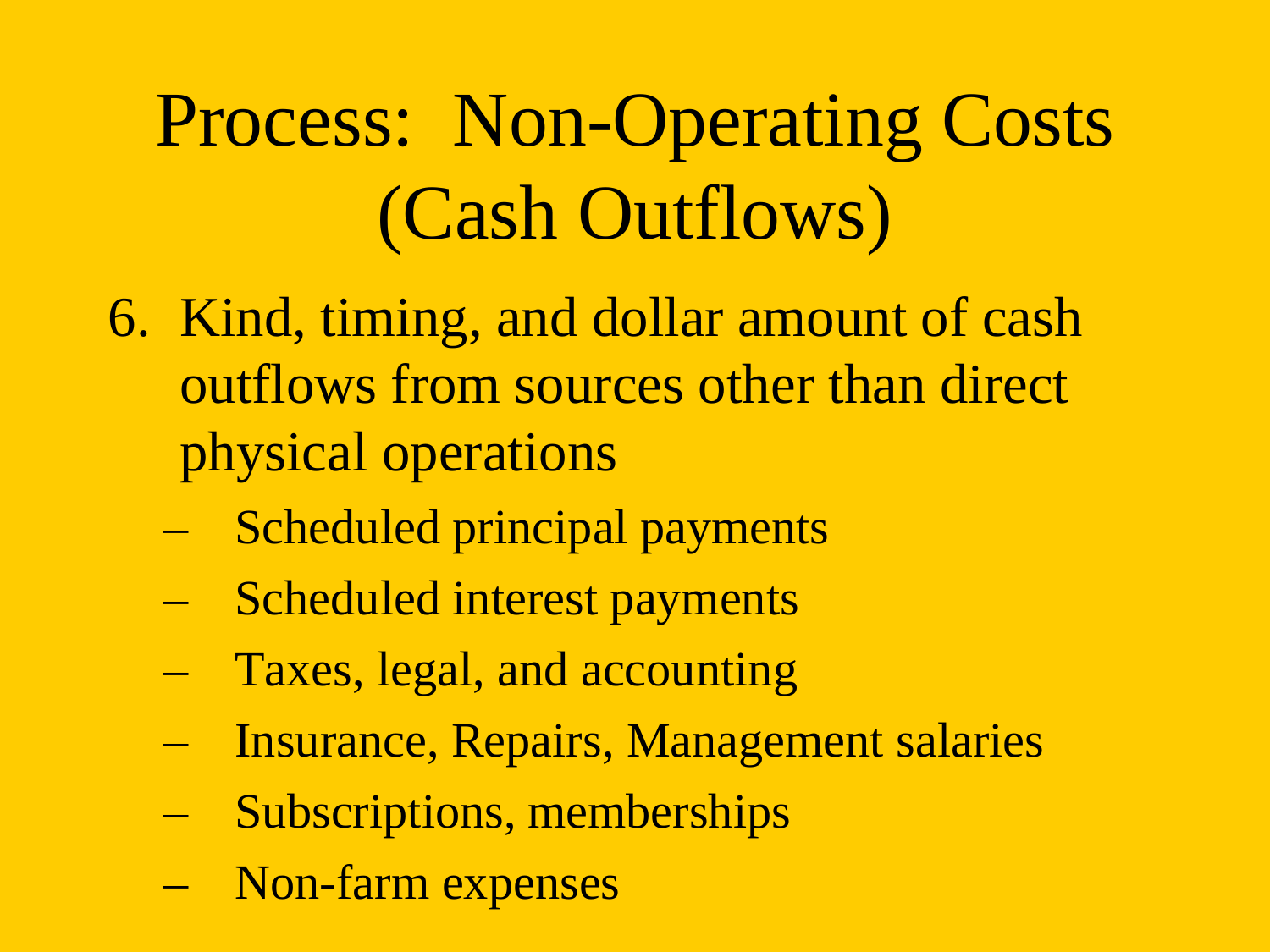# Process: Family Living (Cash Outflow)

7. Kind, timing, and dollar amount of cash outflows due to withdrawal for Family Living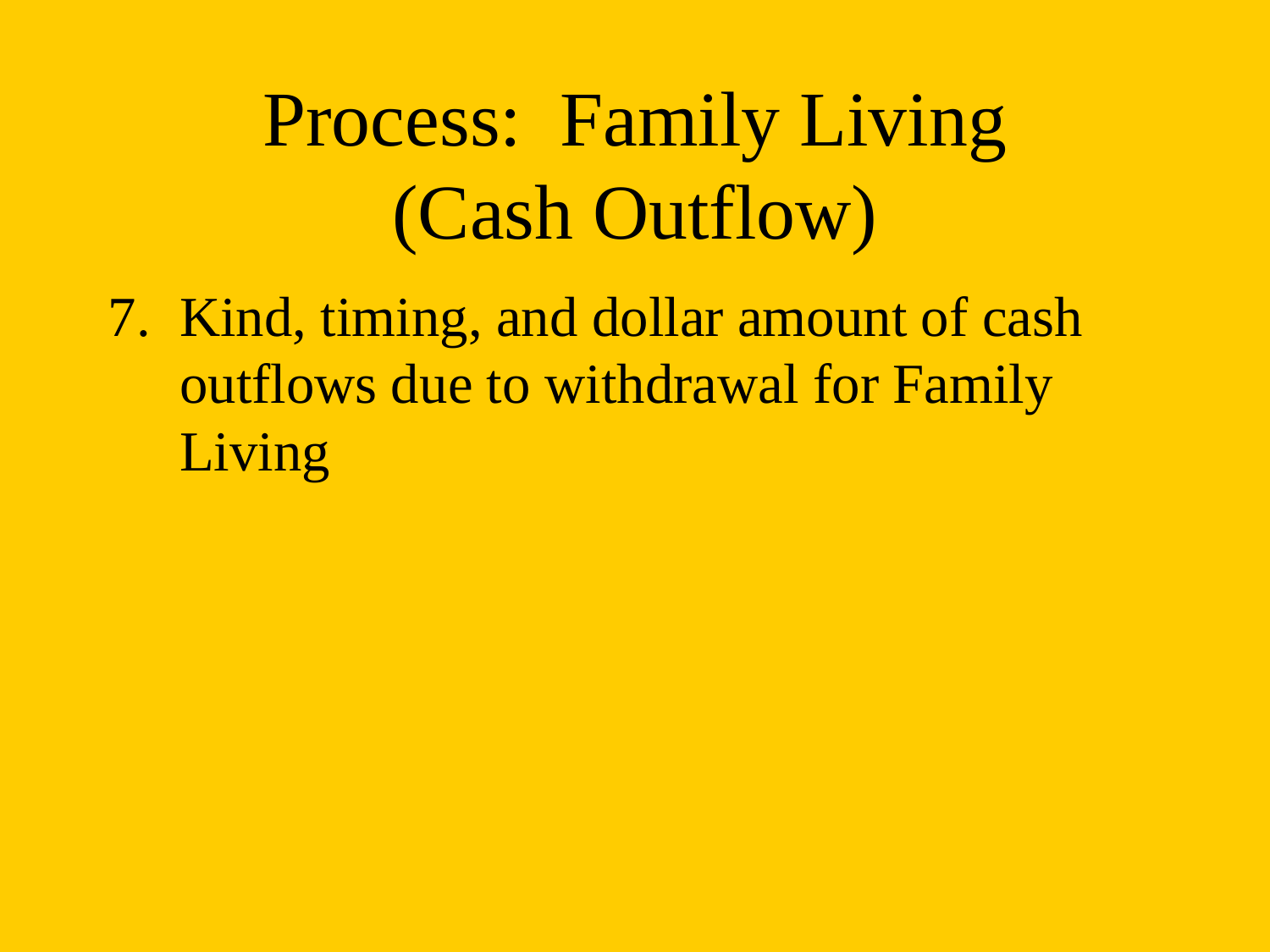## Process: Capital Sales & Purchases

- 8. Kind, timing, and dollar amount of:
	- Cash inflows from the sale of capital assets
	- Cash outflows from the purchase of capital assets
		- Machinery,
		- Buildings,
		- Breeding livestock
		- Land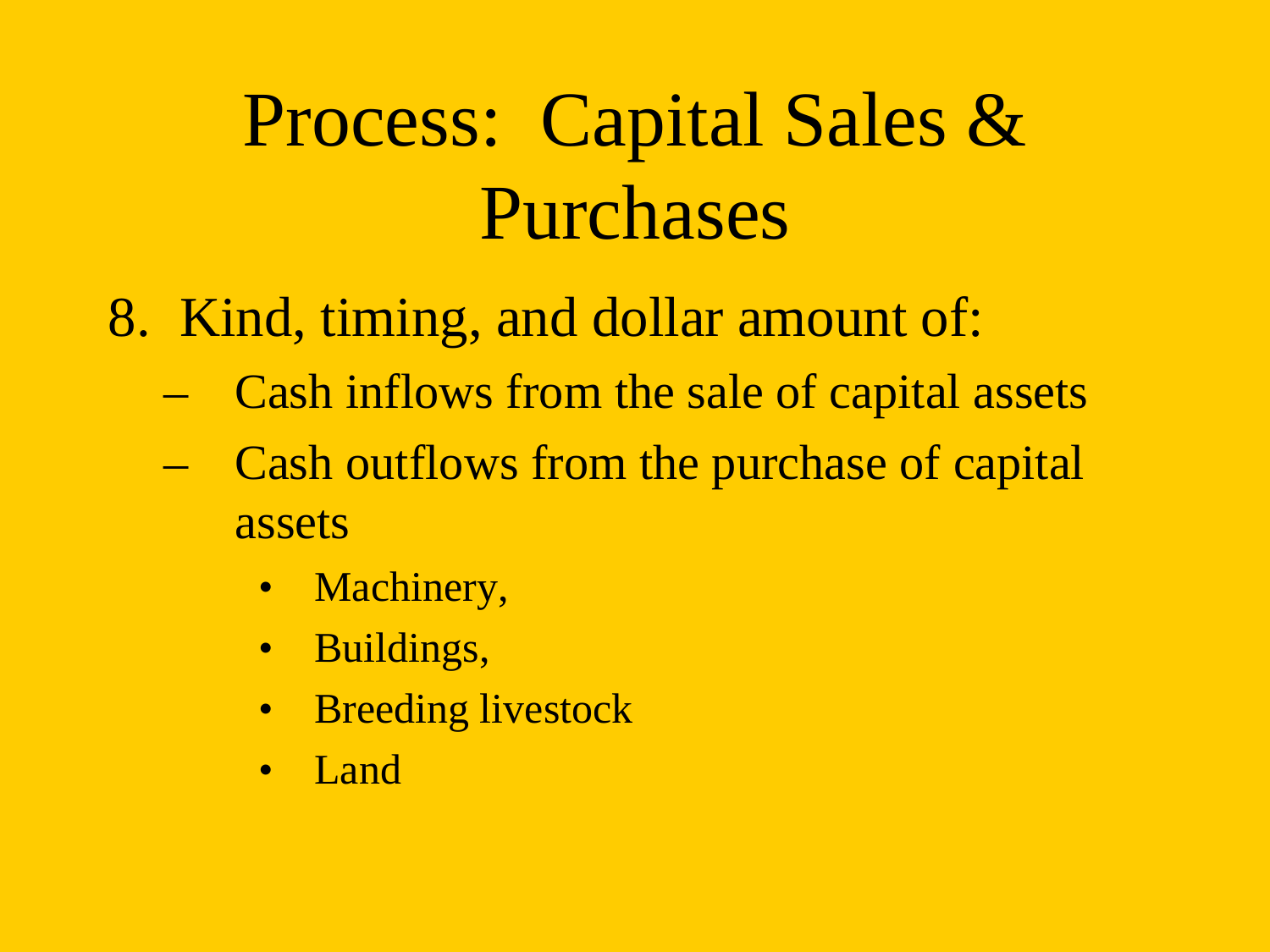#### Process: Initial Cash Position

9. Calculate Initial Cash Position

### Total Cash Inflows Total Cash Outflows Initial Cash Position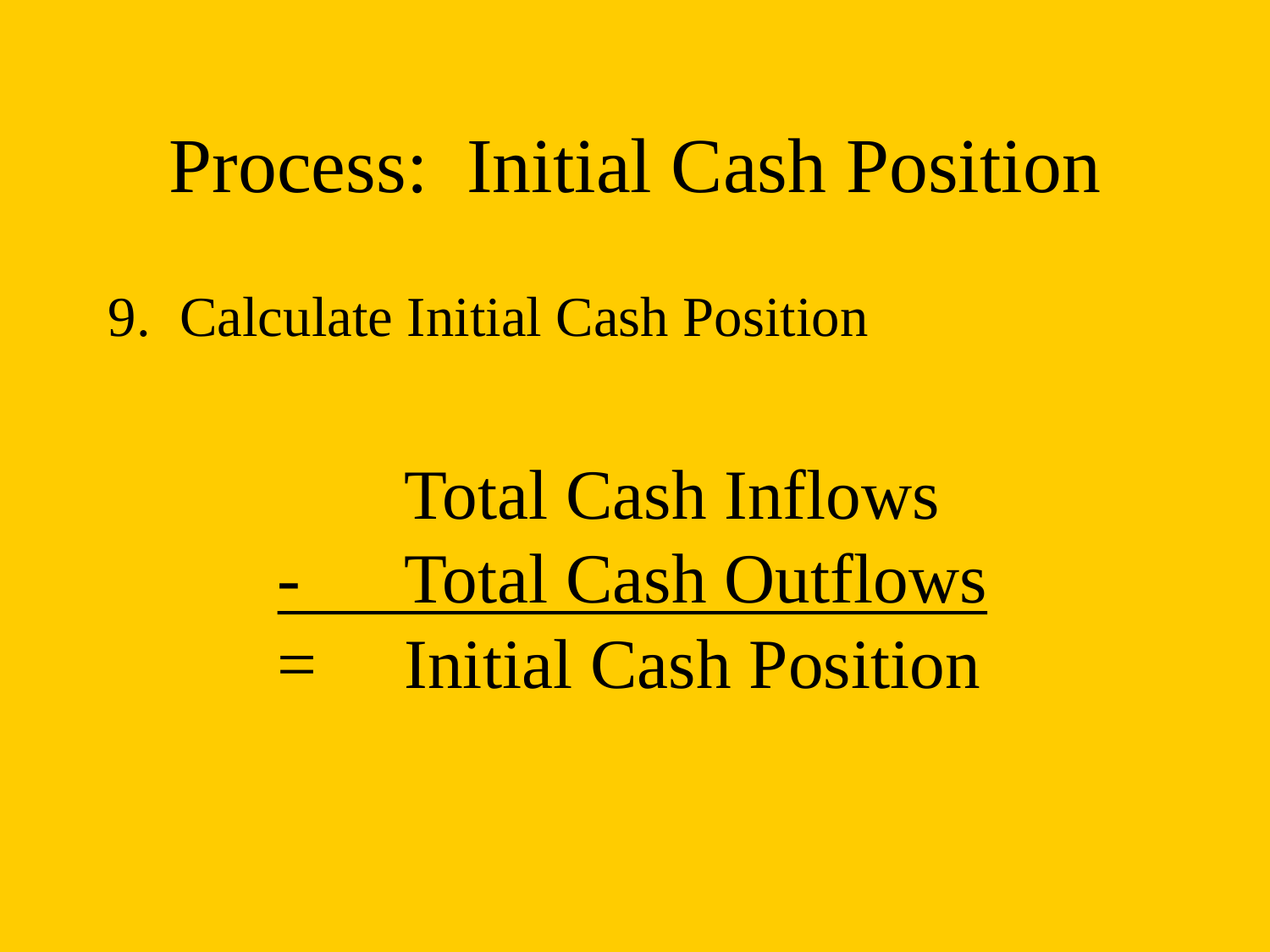## Process: Determine Your Cash Plan

#### 10. Cover cash shortages

- New borrowing and/or contributed capital
	- Operating line of credit

#### 11. Invest your surpluses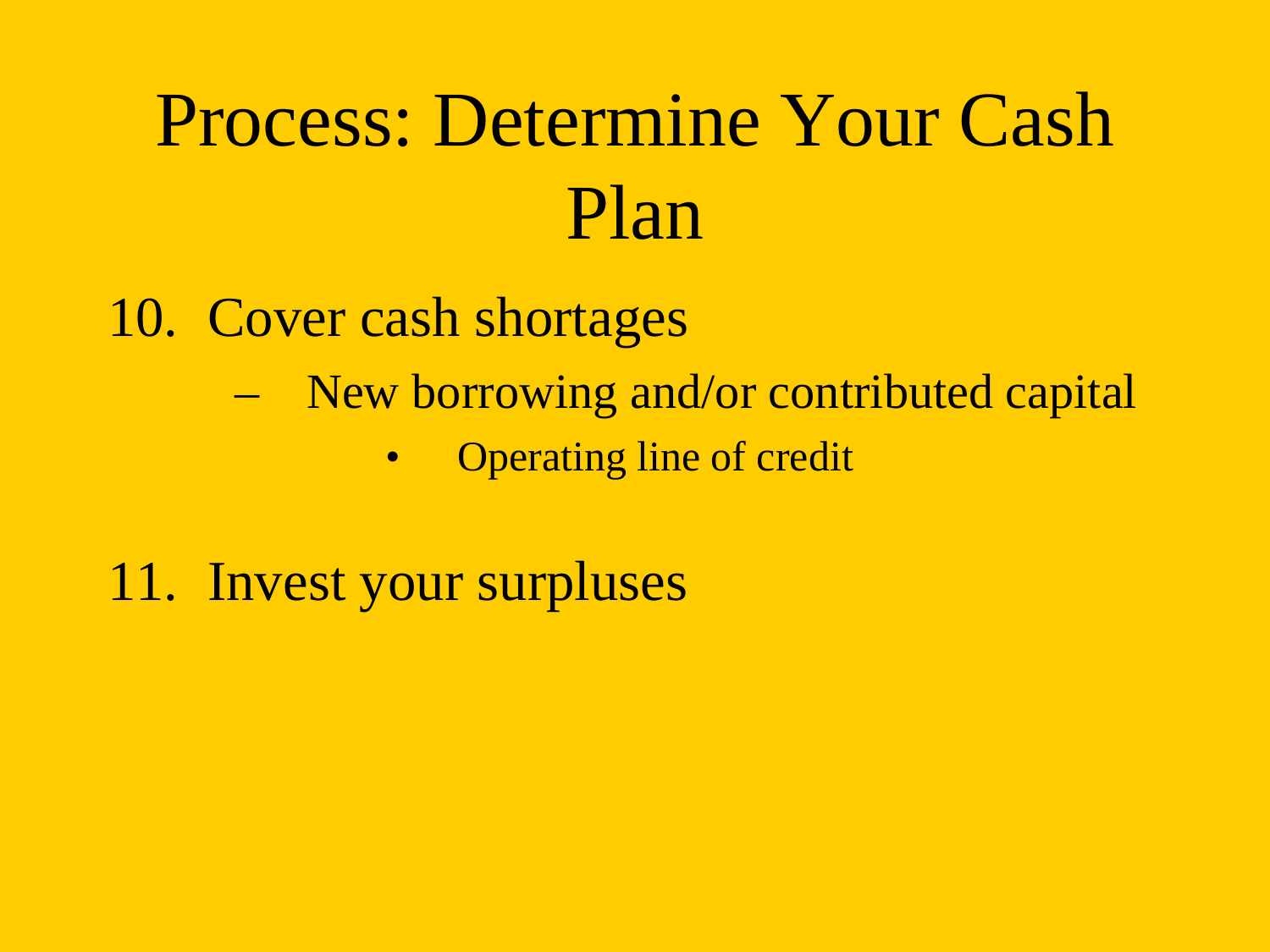#### Process: Review & Revise

#### 12. Does it smell right?

- Conservative estimate
- Too conservative?
- 13. Play and Plan
	- Plan your cash management to take advantage of more opportune sales and purchases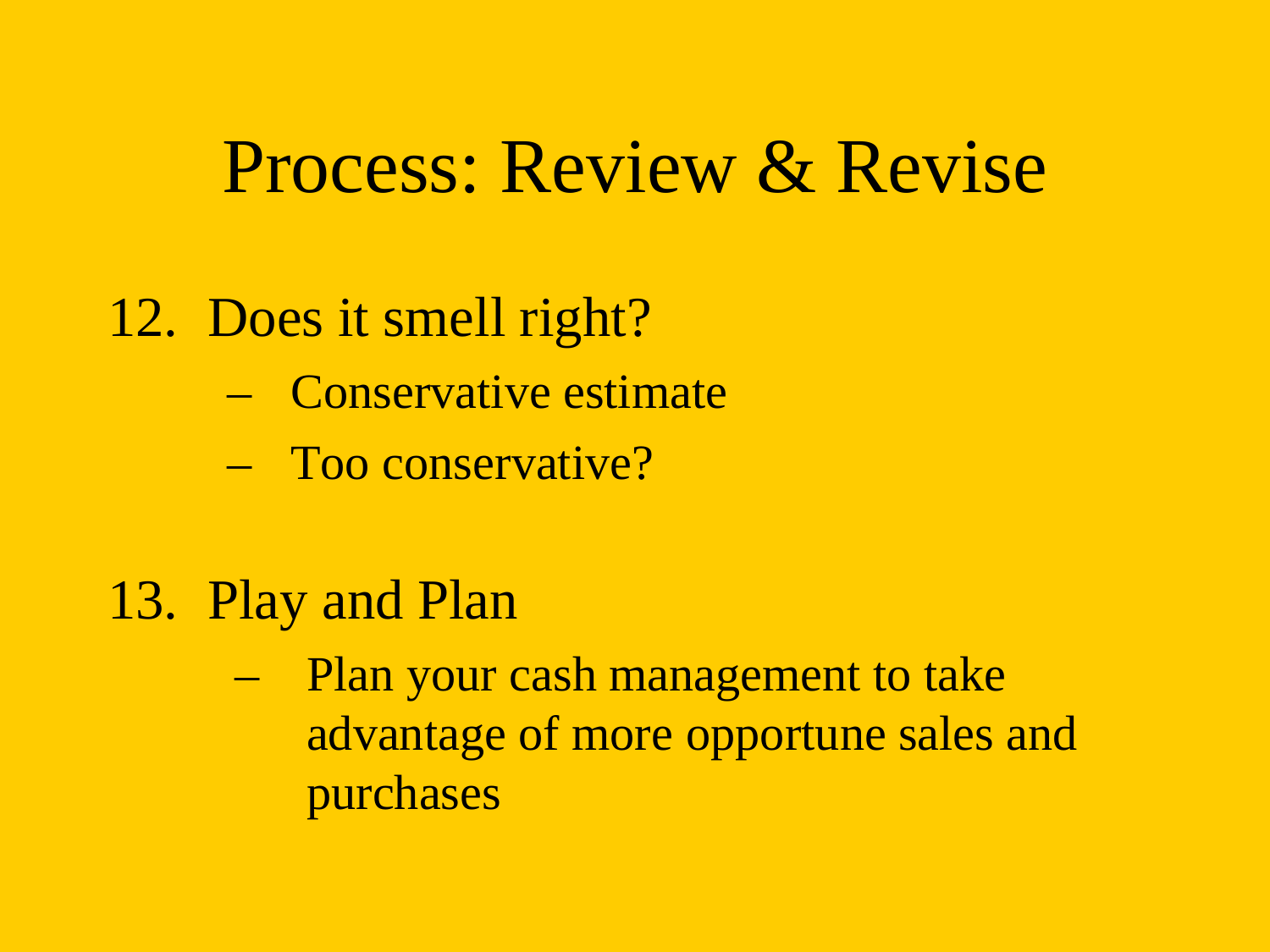# Process: Communicate and Monitor

- 14. Communicate
	- Lender (line of credit)
	- Business partners
	- employees
- 15. Monitor

- Track actual cash flows
- Compare to the cash flow budget
- Change accordingly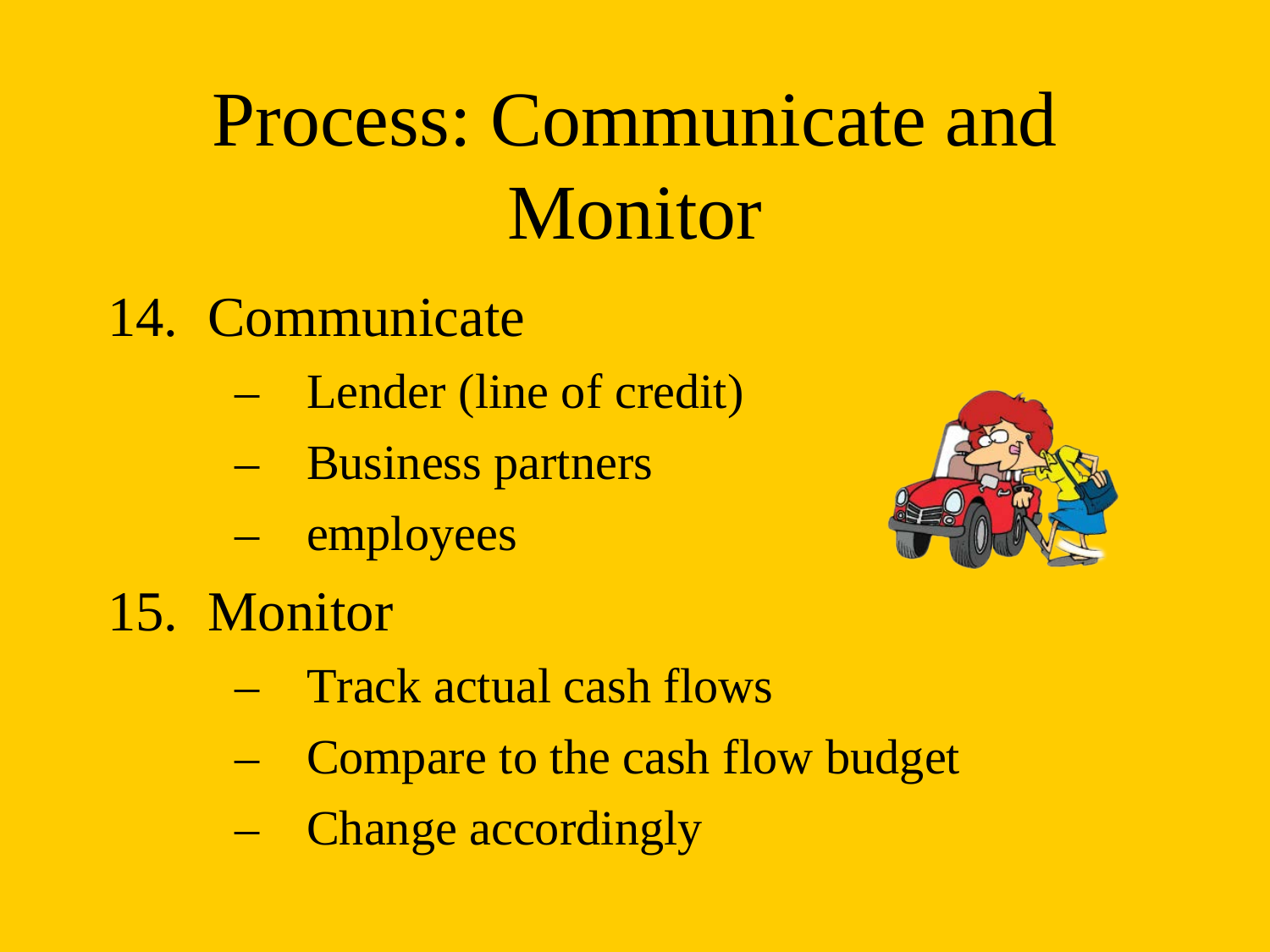## Have We Kicked the *Cash Flow* Tires Enough!

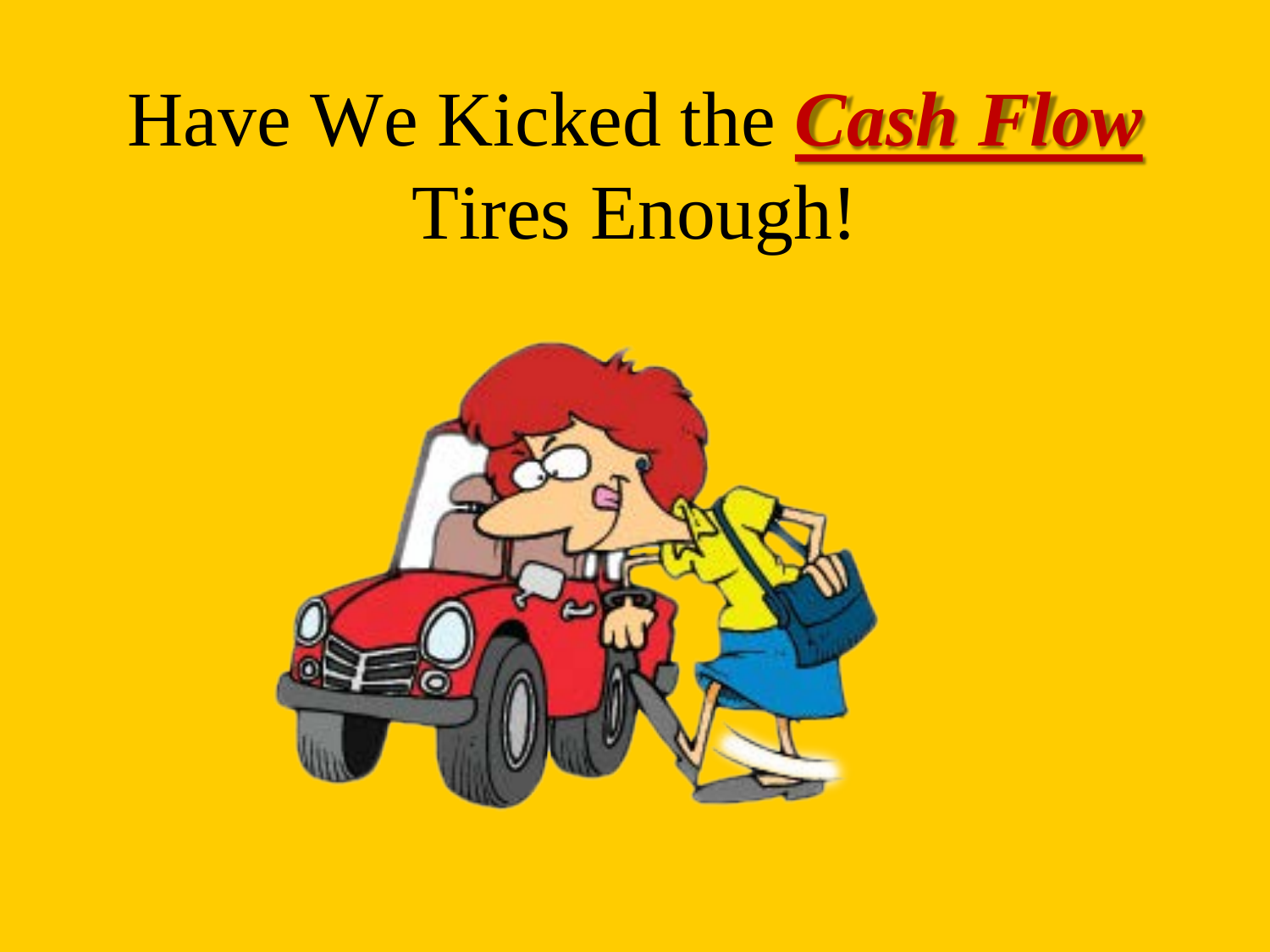#### **Better Farm Management Via Financial Record and Analysis**

#### *Appropriately and Accurately:*

Pre Management **Getting** Prepared

- 1. Obtain records
- 2. Catalog those records into standard financial forms
- 3. Analyze (crunch) the numbers
	- To the firm's own past history (trends)
	- To a standard for the industry
	- To other like businesses

Management Making and Implement<sub>ing</sub> **Decisions** 

- 4. Run Diagnostics, that is, evaluate the financial story being told by the numbers.
- 5. Manage, that is, plan and implement informed management decisions.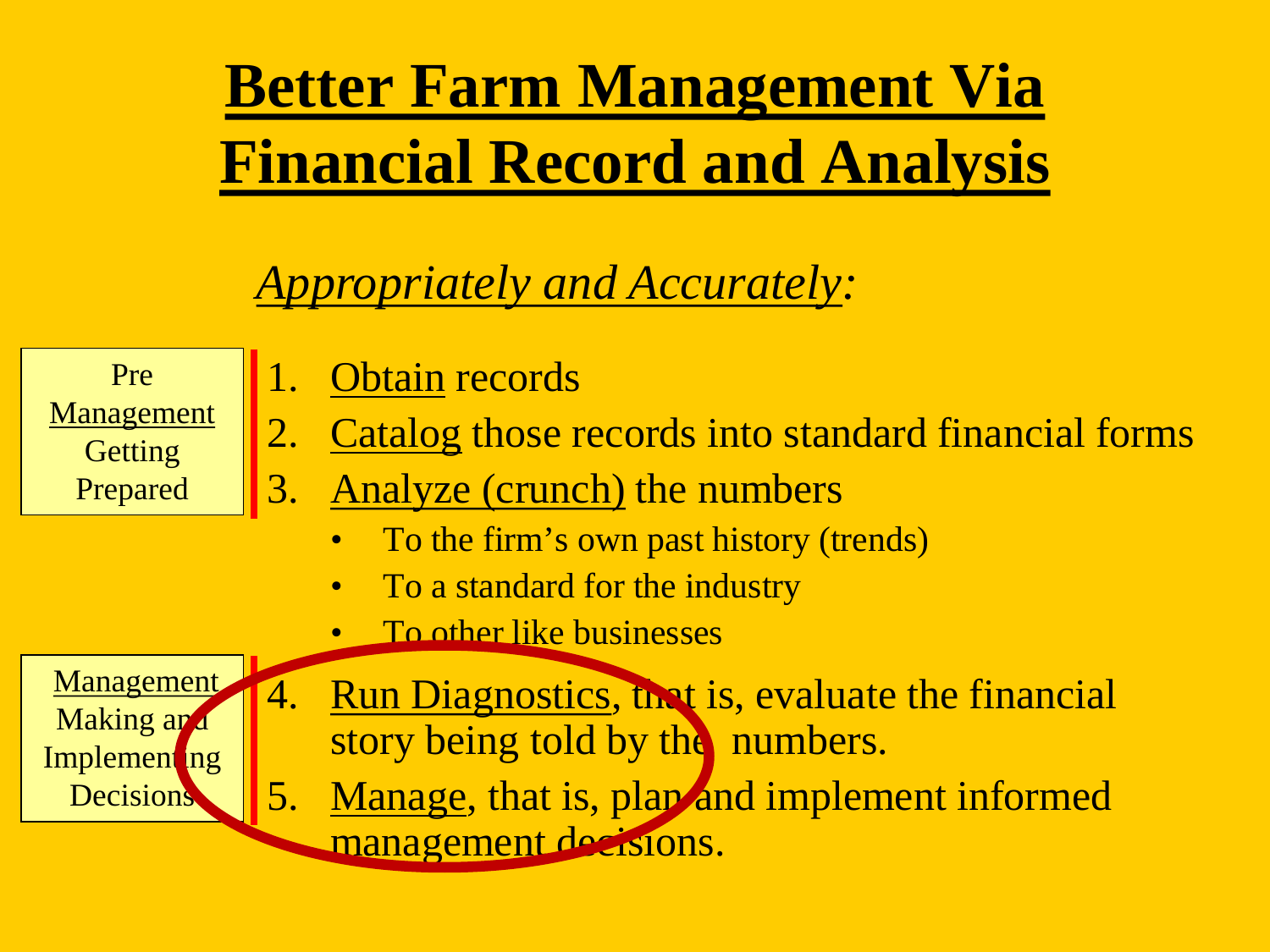

- Ratios
	- FFSC Sweet 16 (now 21)
- DuPont System

**Return On Assets <sup>X</sup> <sup>=</sup> How well I turn Assets into Gross Revenues How well I turn Gross Revenues into Net Revenues** or gross revenues not being turned into net revenues

If Return on Assets is low it is

due either to assets not being

converted into gross revenues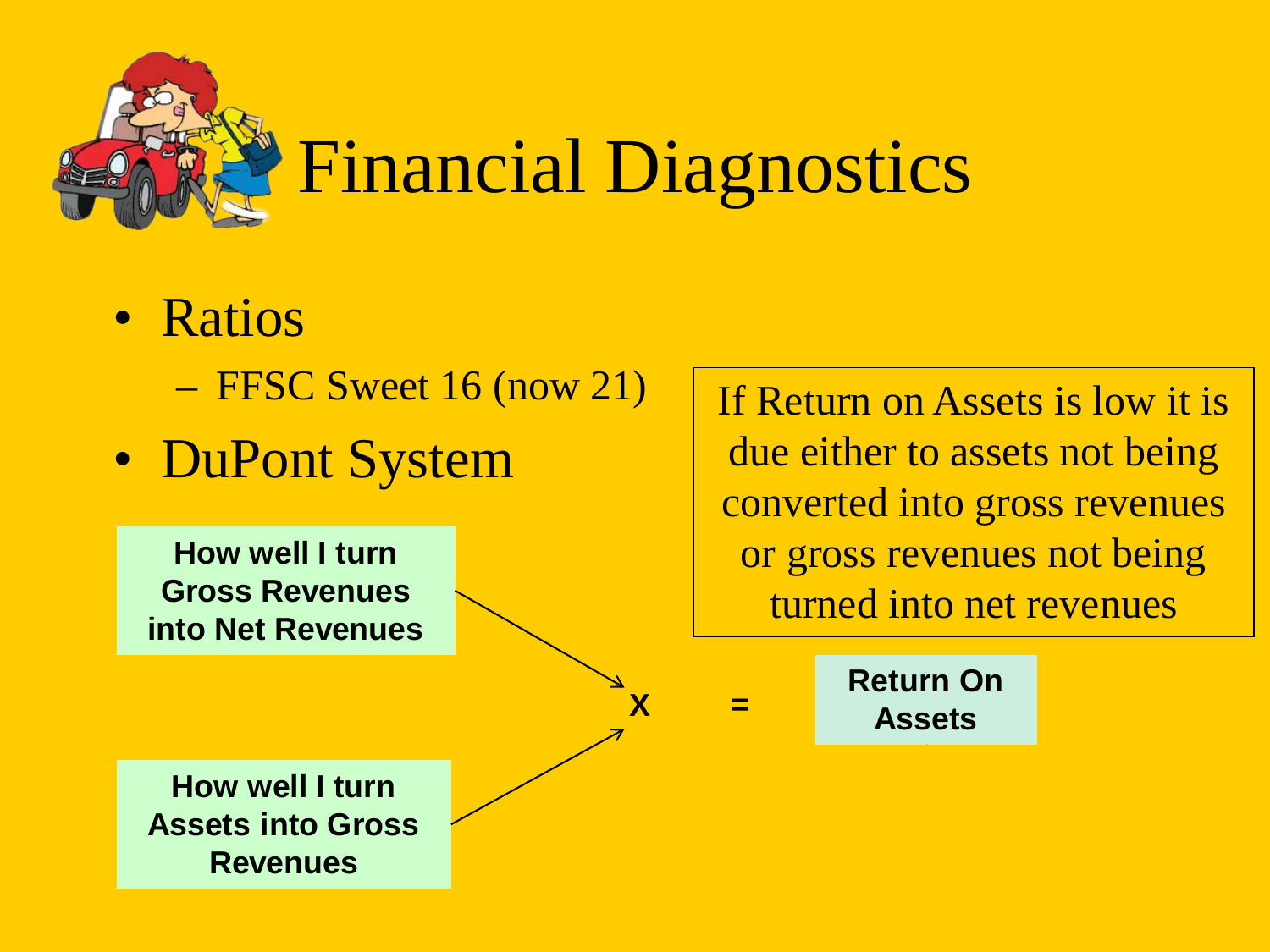

- Began in-depth financial analysis in 2002
	- Sold cattle enterprise not because it was not profitable, but because 20% of his time was involved in generating only 1% of family income.
	- Sold semis in lieu of hiring their trucking
	- Built new grain storage facilities
	- Switched to earlier maturing SB thus allowing less machinery.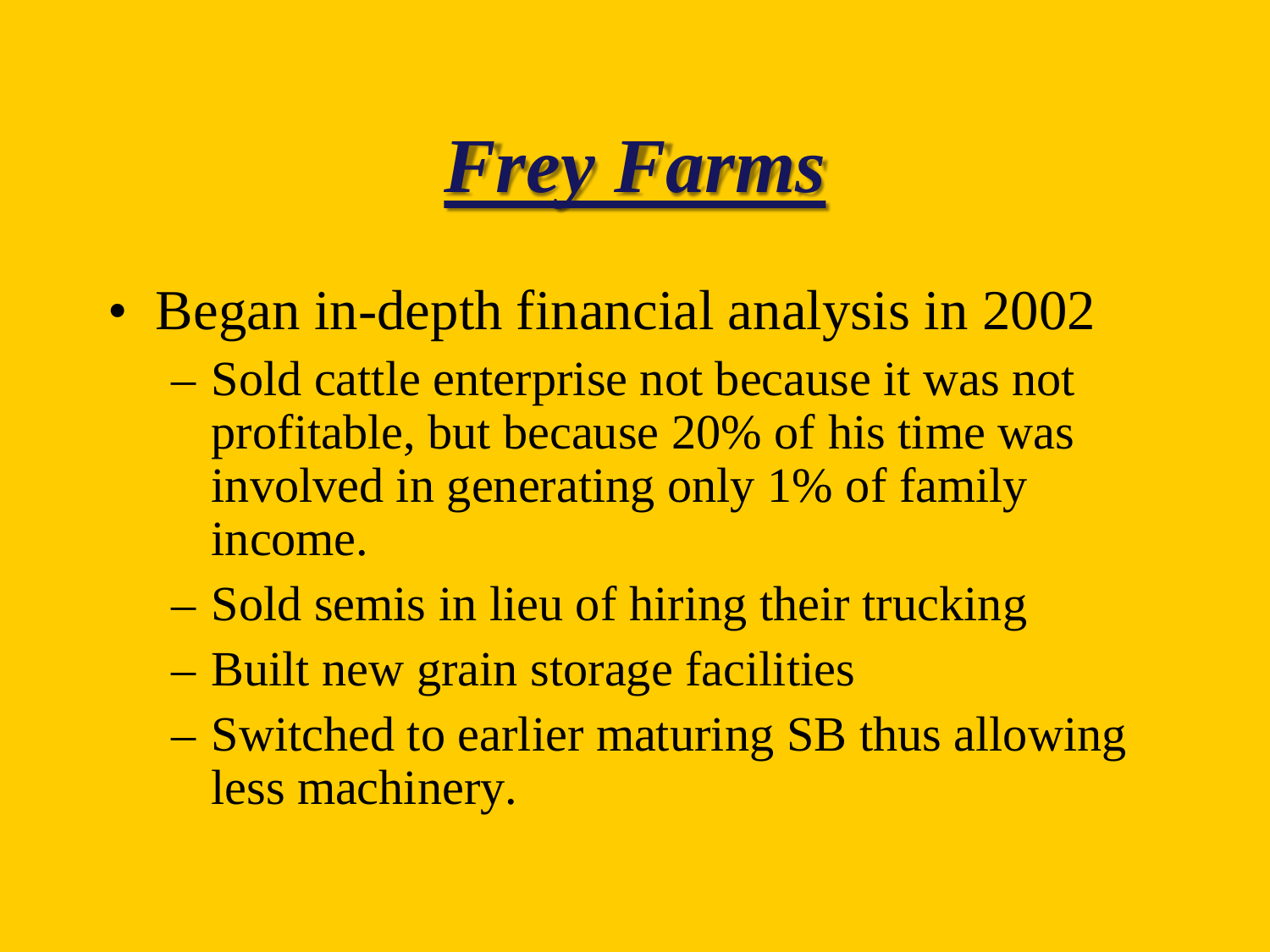## WI Dairy Farm X

- Average Rate of Return on Equity on all WI Dairy Farms of 100-150 herd size in 2005 was 9.0%.
- Rate of Return on Equity for Farm X was 20.5%!!!
- Why?
	- They were incredibly efficient with their assets
- How
	- They purchase, rather than grow their own feed (no combine, smaller tractors, no tillage equipment, no timeliness problems.)
	- Farm Records and Analysis showed them that they were great at milking cows, but lousy managers in crop production!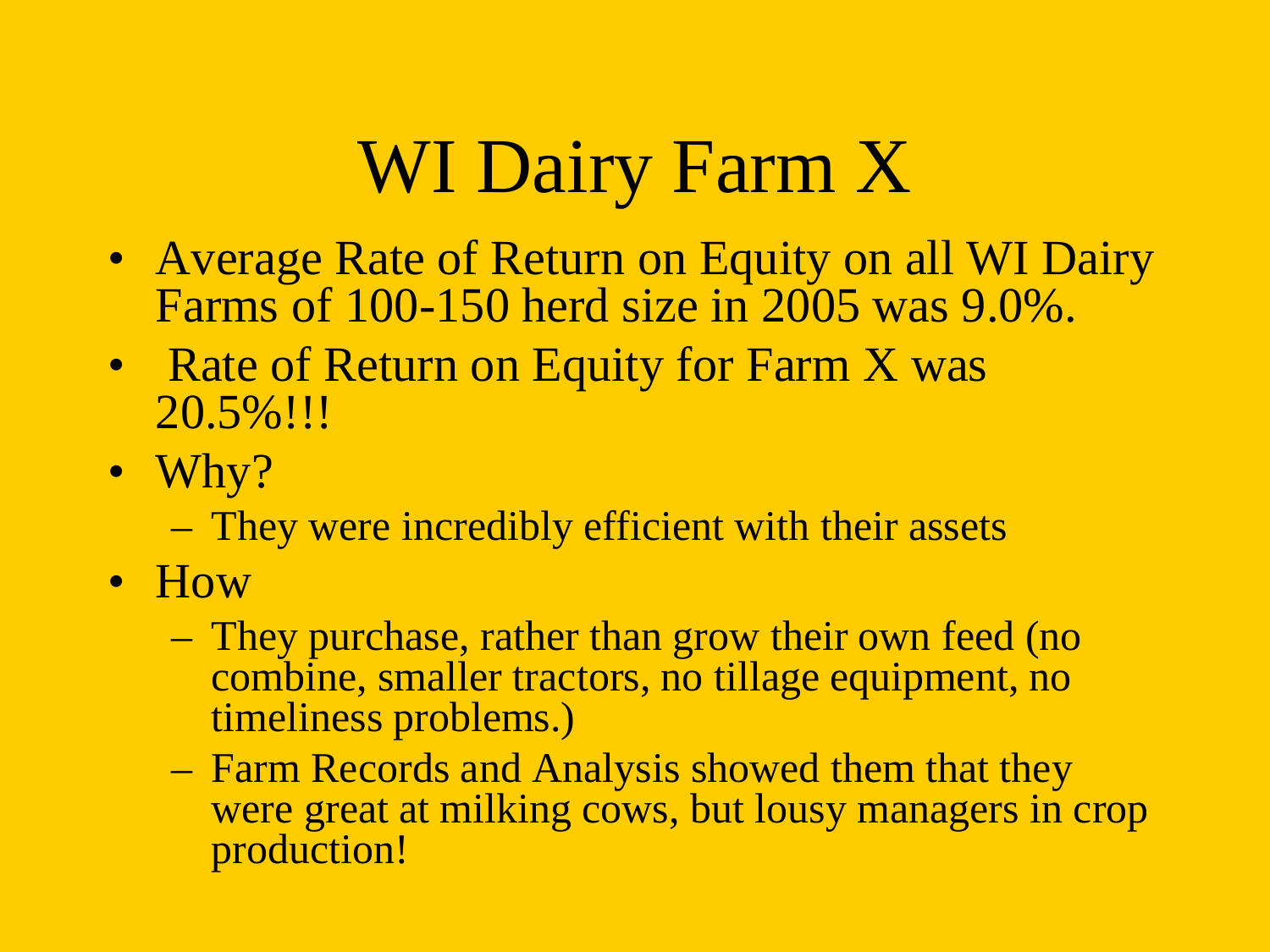### WI Dairy Farm Z

- Average Rate of Return on Equity on all WI Dairy Farms of 100-150 herd size in 2005 was 9.0%.
- Rate of Return on Equity for Farm Z was 24.6%
- Production was lower than average, so Why is ROROE so high?
	- Farm records analysis shows that they are extremely efficient. This farm is a pasture system whose basic costs per cow are 35% less than the average 100-150 cow farm
		- They don't produce as much milk, but they don't pay much for it either!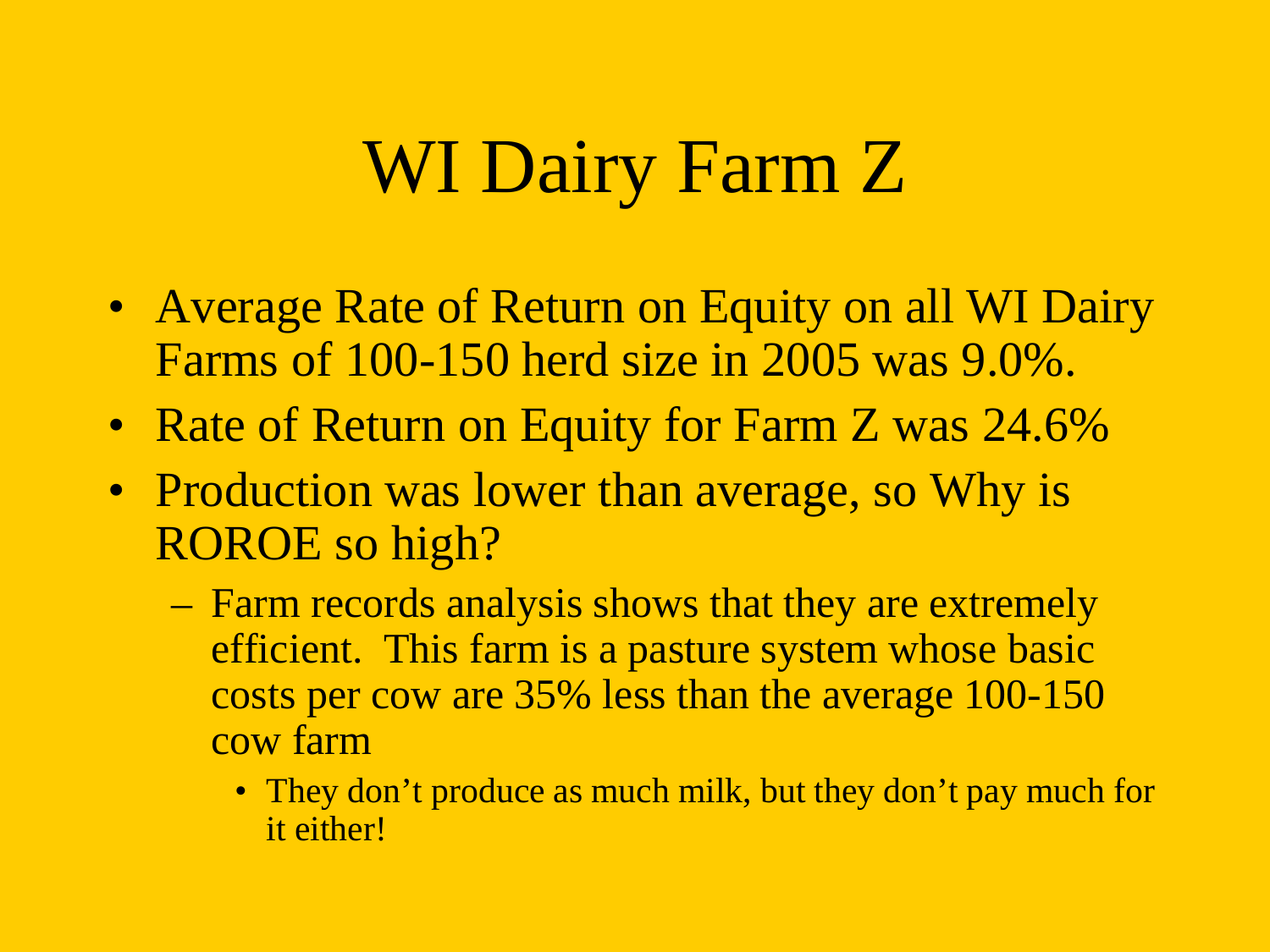Will You Be Able to Use Farm Records and Analysis to Increase Your Profits Next Year?

- Maybe, but probably more long-term:
	- It takes time to learn financial analysis
	- It takes employment of systems/software to allow good analysis